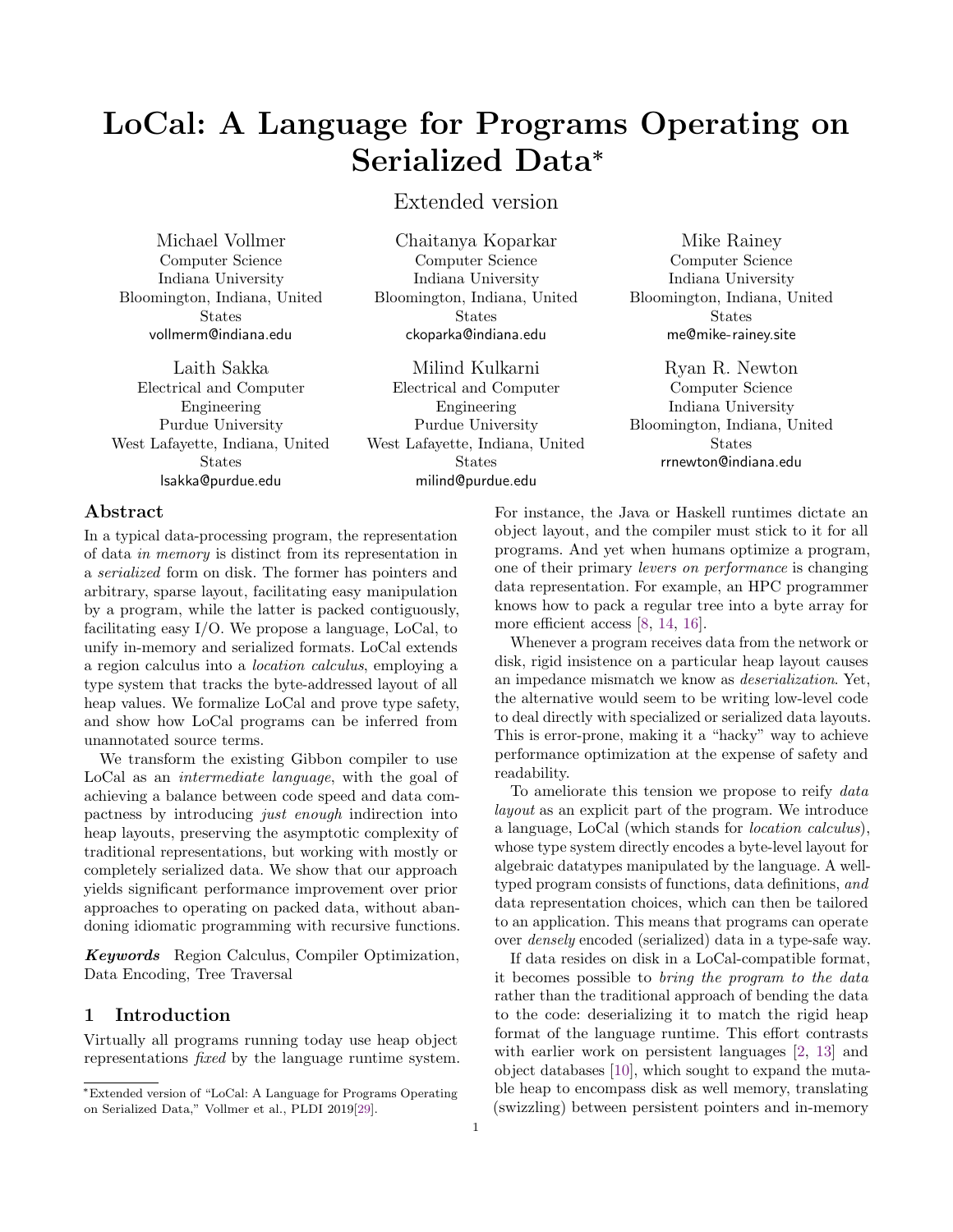pointers. Instead, the emphasis here is on processing immutable data, and eschewing pointers entirely wherever possible.

The layout of a LoCal data constructor by default takes only one (unaligned) byte in memory and fields may be referred to either by pointer indirections or unboxed into the parent object (serialized). We can thus interpolate between fully serialized and fully pointerbased representations. LoCal can thus serve as a flexible intermediate representation for compilers or synthesis tools.

This paper makes four contributions:

- We introduce LoCal, the first formal language where well-typed terms prescribe the byte-addressed data-layout of the recursive datatypes they manipulate (§[3\)](#page-2-0). We formalize the core of the language and prove type safety (progress and preservation).
- We present an implementation strategy and compiler for LoCal (§[4\)](#page-8-0). By judicious use of indirections, it represents the first technique for compiling recursive functions on (mostly) serialized data which is work efficient, not compromising asymptotic complexity compared to a traditional language implementation.
- We present a strategy for synthesizing LoCal programs from a first-order, purely-functional input language, HiCal (the front-end for our Gibbon compiler), and redesign our compiler around LoCal  $(85)$  $(85)$ .
- We evaluate our compiler pipeline against approaches for working with serialized binary data, including Compact Normal Form [\[33\]](#page-15-2), Cap'N Proto, and prior Gibbon [\[30\]](#page-15-3) (§[7\)](#page-11-0). Our pipeline achieves  $3.2 \times$ ,  $9.4 \times$ , and 202× geomean speedups respectively (Table [2\)](#page-13-0), including asymptotic advantages, and substantial speedups in IO-intensive experiments.

## <span id="page-1-1"></span>2 Background

Consider a simple tree data structure, written in a language that supports algebraic datatypes:

data Tree = Leaf Int ∣ Node Tree Tree

In memory, each node in this tree is either a Leaf node, typically consisting of a header word (denoting that it is a Leaf) and another word holding the integer data, or an interior Node, consisting of a header word and two double words (on a 64-bit system) holding pointers to its children. A tree with 2 internal nodes and 3 leaf nodes, then, occupies 64 bytes of space (20 bytes per internal node and 8 bytes per leaf node), even though it contains only 12 bytes of "useful" data. Storing the pointers that maintain the internal structure of the tree represents a significant storage overhead.

```
int sumPacked ( byte * & ptr ) {
  int ret = 0if (* ptr == LEAF) {
    ptr ++; //skip past tag
    ret = * (int*)ptr; //retrieve integer
    ptr += sizeof(int); //skip past integer
  } else { //tag is INTERNAL
    ptr ++; //skip past tag
    ret += sumPacked ( ptr );
    ret += sumPacked ( ptr );
  }
  return ret ;
}
```
Figure 1. A low-level traversal of serialized tree data.

When relying on the usual pointer-based representation, this data can be readily traversed using standard idioms to perform computations such as summing all the leaf values:

sum t = case t of Leaf $\,$ n $\quad$   $\rightarrow$   $\,$  n Node  $x \ y \ \rightarrow \ (sum \ x) \ + \ (sum \ y)$ 

But when represented on disk or sent over the wire, the same tree structure would not preserve pointers from a node to its children. Instead, the tree would be serialized, with the Nodes and Leafs of the tree laid out in a buffer in some sequential order. For example, the tree could be linearized in a left-to-right preorder, containing tags to mark data constructors and atomic fields such as integers, but ditching the pointers. Because it contains no pointers, this serialized representation is significantly more compact. But without this structural information, in most settings the pre-order serialization would be deserialized prior to processing, requiring more code than the simple sum function above.

However, this deserialization is not necessary—it is perfectly possible to write code that performs the same sum operation directly on the serialized representation. All that is necessary is for the code to visit every node in the tree, skipping over tags and Node data, and accumulating leaves into the sum. This traversal can be accomplished in existing languages, writing low-level buffer-processing code as in the  $C++$  code shown in Fig. [1.](#page-1-0)

Essentially, this code operates as follows: ptr scans along the packed data structure. For each node type it encounters, it continues scanning through the node, retrieving the data it needs from the packed representation (in the case of Leafs, the integer, in the case of Nodes, nothing) and performing the necessary computation. Because this serialized representation is already in left-to-right preorder, no pointer-like accesses are necessary: scanning sequentially through the buffer suffices to access all the nodes of the tree. Note that the sumPacked function is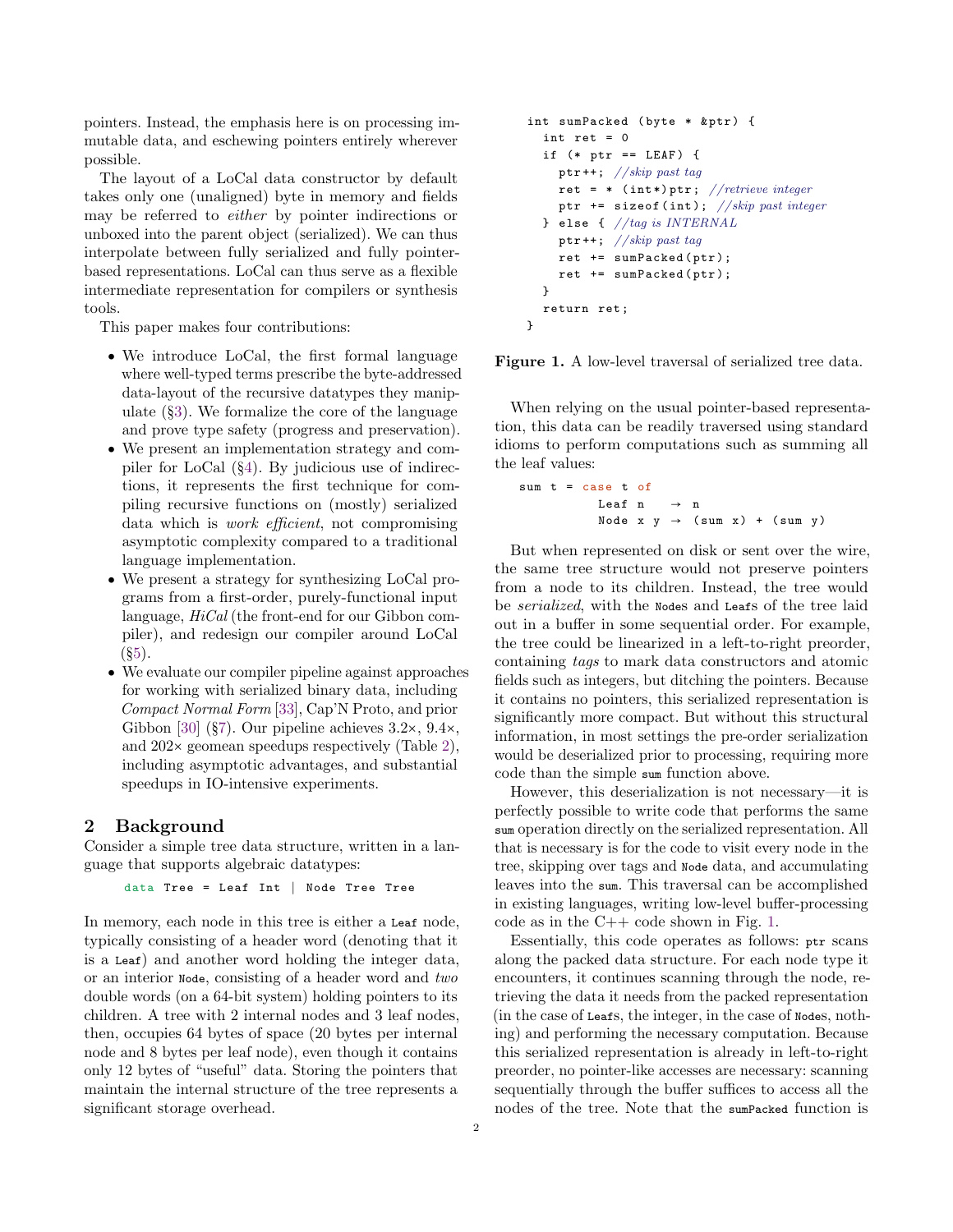still recursive; the program stack helps capture the tree structure of the data.

There are several advantages to working directly on serialized data: the serialized representation can take many times fewer bytes to represent than a normal pointerbased representation; data can be traversed faster once in memory due to predictable memory accesses; and data can be read from disk without deserialization (e.g. via mmap).

However, working directly with serialized data is not always easy. First, programs written with typical pointerbased representations benefit from standard techniques, such as type checking, to help programmers avoid errors while constructing traversals of their data structures (so, e.g., type checking can prevent a programmer from reading an integer value out of an interior node of the tree, or from visiting the children of a leaf node). But operations on serialized representations provide no such protection: all of the data in the tree is packed into a flat buffer that is traversed using cursors (ptr, in Fig. [1\)](#page-1-0). Cursors need to be manipulated carefully to visit the necessary portions of the buffer—skipping over the sections that are not needed—and read out the appropriate data, all without the safety net of a type checker. Hence, writing code to work directly on the serialized data can be tedious and error-prone.

We propose instead to write the above example in a language, LoCal, expressly designed to use dense serializations for its values. The LoCal sum function extends the simple functional one above with region and location annotations:

```
sum : \forall l^r . Tree @ l^r \rightarrow Int
sum [l^r] t = case t of
                       Leaf (n : Int @l_n^r) \rightarrow n
                       Node (a : Tree @~l_{a}^{~r}) (b : Tree @~l_{b}^{~r})
                         \rightarrow (sum \lbrack l_a^r \rbrack a) + (sum \lbrack l_b^r \rbrack b)
```
This code operates on serialized data, taking locations of that data (input and output) as additional function arguments. It is a region-polymorphic function that performs a traversal within region  $r$  that contains serialized data. Well-typedness ensures that it only reads memory in a type-safe way. Location variables  $(l<sup>r</sup>)$  have lexical scopes and are introduced as function arguments and pattern matches. For instance, in the above program, we cannot access child node locations  $(l_a^r, l_b^r)$  until we correctly parse the input data at  $l<sup>r</sup>$  and ascertain that represents an intermediate node. Conversely, as we will see, to construct data the type system must enforce that adjacent fields be serialized consecutively.

**Efficiency** Using a type-safe language for serialized data manipulation eliminates correctness risks, but efficiency risks remain. As a simple example, consider taking the rightmost leaf of the same tree datatype:

rightmost : 
$$
\forall l^r
$$
. Tree @  $l^r \rightarrow$  Int  
rightmost  $[l^r]$  tr =  
case tr of  
Leaf (n : Int @  $l_n^r$ )  $\rightarrow$  n  
Node (a : Tree @  $l_a^r$ ) (b : Tree @  $l_b^r$ )  $\rightarrow$   
rightmost  $[l_b^r]$  b

Here, operating on the fully serialized data representation is more expensive than operating on the pointerbased representation (linear instead of logarithmic). The reason is, in the fully serialized representation, the only way to access a particular field in a structure is to scan past all of the data that has been serialized before it.

Indirections and Random-access: One solution to this problem is to preserve some amount of indirection information (such as the size, in bytes, of the left subtree of each interior node). There has been substantial research in producing efficient layouts that preserve pointer information to allow easy traversal of recursive structures but still retain the locality benefits of linearized representations [\[5,](#page-14-5) [6,](#page-14-6) [11,](#page-14-7) [27\]](#page-15-4) and such layouts are common in high-performance computing settings [\[8,](#page-14-0) [14,](#page-14-1) [16,](#page-15-1) [21,](#page-15-5) [22\]](#page-15-6). Unfortunately keeping pointer or indirection information in the linearized layout sacrifices some of the benefits of the serialized representation, and may not always be necessary. Indeed, it seems that there are two options in the design space: a fully-packed layout that eschews pointers entirely, but is specialized to specific traversal patterns, or a linearized order that pays the overhead of preserving pointer information in order to support arbitrary access patterns. But is there a way to interpolate between the two points in the design space? With LoCal, the answer is "yes" and random access can be restored on a per-data-constructor, per-field basis, without incurring any global cost of fixed representation choices.

# <span id="page-2-0"></span>3 From a Region- to a Location-Calculus

LoCal follows in the tradition of typed assembly language [\[18\]](#page-15-7), region calculi [\[25\]](#page-15-8), and Cyclone [\[9\]](#page-14-8) in that it uses types to both expose and make safe low-level implementation mechanisms. The basic idea of LoCal is to first establish what data share which logical memory regions (essentially, buffers), and in what order those data reside, abstracting the details of computing exact addresses. For example, data constructor applications, such as Leaf 3, take an extra location argument in LoCal, specifying where the data constructor should place the resulting value in memory: Leaf  $l$  3. This location becomes part of type of the value:  $Tree@l$ . Every location resides in a region, and when we want to name that region, we write  $l^r$ .

Locations represent information about where values are in a store, but are less flexible than pointers. They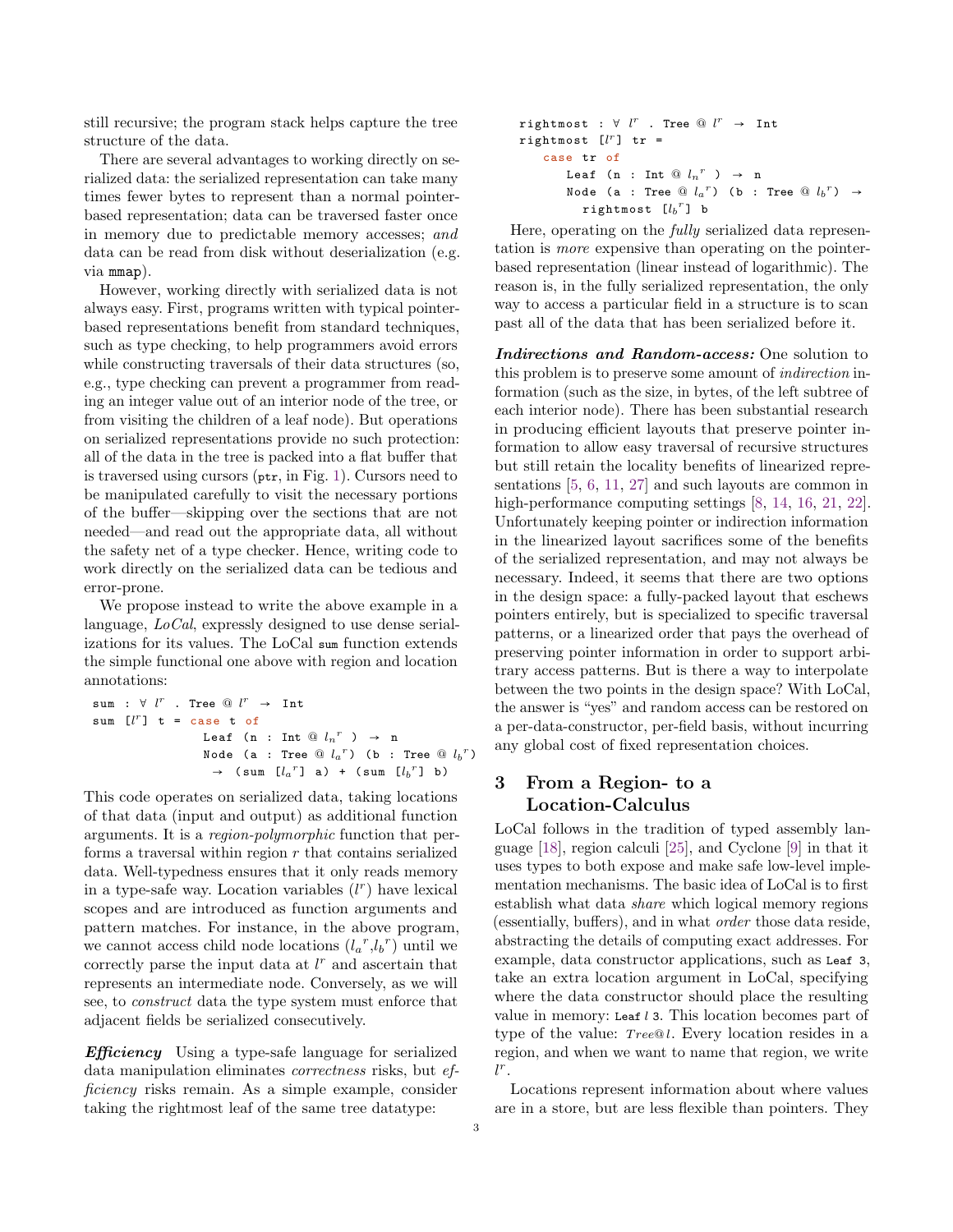are introduced relative to other locations. A location variable is either after another variable, or it is at the beginning of a region, thus specifying a serial order. If location  $l_2$  is declared as  $l_2$  = after(TreeQl<sub>1</sub><sup>r</sup>), then  $l_2$  is after every element of the tree rooted at  $l_1$ .

Regions in LoCal represent the memory buffers containing serialized data structures. Unlike some other region calculi, in LoCal, values in a region may escape the static scope which binds and allocates that region. In fact, an extension introduced later in §[3.4](#page-7-0) specifically relies on inter-region pointers and coarse-grained garbage collection of regions.

LoCal is a first-order, call-by-value functional language with algebraic datatypes and pattern matching. Programs consist of a series of datatype definitions, function definitions, and a main expression. LoCal programs can be written directly by hand, and LoCal also serves as a practical intermediate language for other tools or front-ends that want to convert computations to run on serialized data (essentially fusing a consuming recursion with the deserialization loop). We return to this use-case in §[5.](#page-10-0)

**Allocating to output regions** Now that we have seen how data constructor applications are parameterized by locations, let us look at a more complex example than those of the prior section. Consider buildtree, which constructs the same trees consumed by sum and rightmost above. First, in the source language without locations:

```
buildtree : Int \rightarrow Tree
buildtree n = if n == 0then Leaf 1
               else Node (buildtree (n - 1))
                          (buildtree (n - 1))
```
Then in LoCal, where the type scheme binds an output rather than input location:

```
buildtree : \forall l^r . Int \rightarrow Tree @ l^rbuildtree [l^r] n =
   if n == 0 then (Leaf l^r 1) -- write tag + int tooutput
  else −− skip past tag:
          letloc l_a^r = l^r + 1 in
         −− build left in place:
          let left : Tree @ a_a^r =buildtree \left[ l_a^{\ r} \right] (n - 1) in
         −− find start of right:
          letloc {l_b}^r = after (Tree @~{l_a}^r) in
         −− build right in place:
          let right : Tree @ l_b^r =buildtree \left[l_{b}^{\ r}\right] (n - 1) in
         −− write datacon tag, connecting things together:
          (Node l^r left right)
```
Here, we see that LoCal must represent locations that have not yet been written, i.e., they are output destinations. Nevertheless, in the recursive calls of buildtree this

location is passed as an argument: a form of destinationpassing style [\[23\]](#page-15-9). The type system guarantees that memory will be initialized and written exactly once. The output location is threaded through the recursion to build the left subtree, and then offset to compute the starting location of the right subtree. It might appear that computing  $\text{after}(Tree@l_a^r)$  could be quite expensive, if there is a large tree at that location. This does not need to be the case. In §[4](#page-8-0) we will present different techniques for efficiently compiling LoCal programs without requiring linear walks through serialized data.

One of the goals of LoCal is to support several compilation strategies. One extreme is compiling programs to work with a representation of data structures that do not include any pointers or indirections at run-time within such a representation, the size of a value can be observed by threading through "end witnesses" while consuming packed values: for example, buildtree above would *return*  $l_b^r$ , rather than computing it with an after operation. (The end-witness strategy was already at use in Gibbon [\[30\]](#page-15-3), which previously compiled functions on fully serialized data, while not preserving asymptotic complexity.) Next, we will present a formalized core subset of LoCal, its type system (§[3.2\)](#page-4-0), and operational semantics (§[3.3\)](#page-6-0), before moving on to implementation  $(\S4, \S5)$  $(\S4, \S5)$  $(\S4, \S5)$  $(\S4, \S5)$  and evaluation  $(\S7)$  $(\S7)$ .

#### 3.1 Formal Language and Grammar

Fig. [2](#page-4-1) gives the grammar for a formalized core of LoCal. We use the notation  $\overrightarrow{x}$  to denote a vector  $[x_1, \ldots, x_n]$ , and  $\vec{x}_i$  the item at position i. To simplify presentation, the language supports algebraic datatypes without any base primitive types, but could be extended in a straightforward manner to represent primitives such as an Int type or tuples. The expression language is based on the first-order lambda calculus, using A-normal form. The use of A-normal form simplifies our formalism and proofs without loss of generality.

Like previous work on region-based memory [\[26\]](#page-15-10), Lo-Cal has a special binding form for introducing region variables, written as letregion. Location variables are similarly introduced by letloc. The pattern-matching form case binds variables to serialized values, as well as binding the location for each variable. We require that each bound location in a source program is unique.

The letloc expression binds locations in only three ways: a location is either the *start* of a region (meaning, the location corresponds to the very beginning of that region), is immediately after another location, or it occurs after the last position occupied by some previously allocated data constructor. For the last case, the location is written to exist at  $(\text{after } \tau \mathbb{Q} l^r)$ , where l is already bound in a region, and has a value written to it.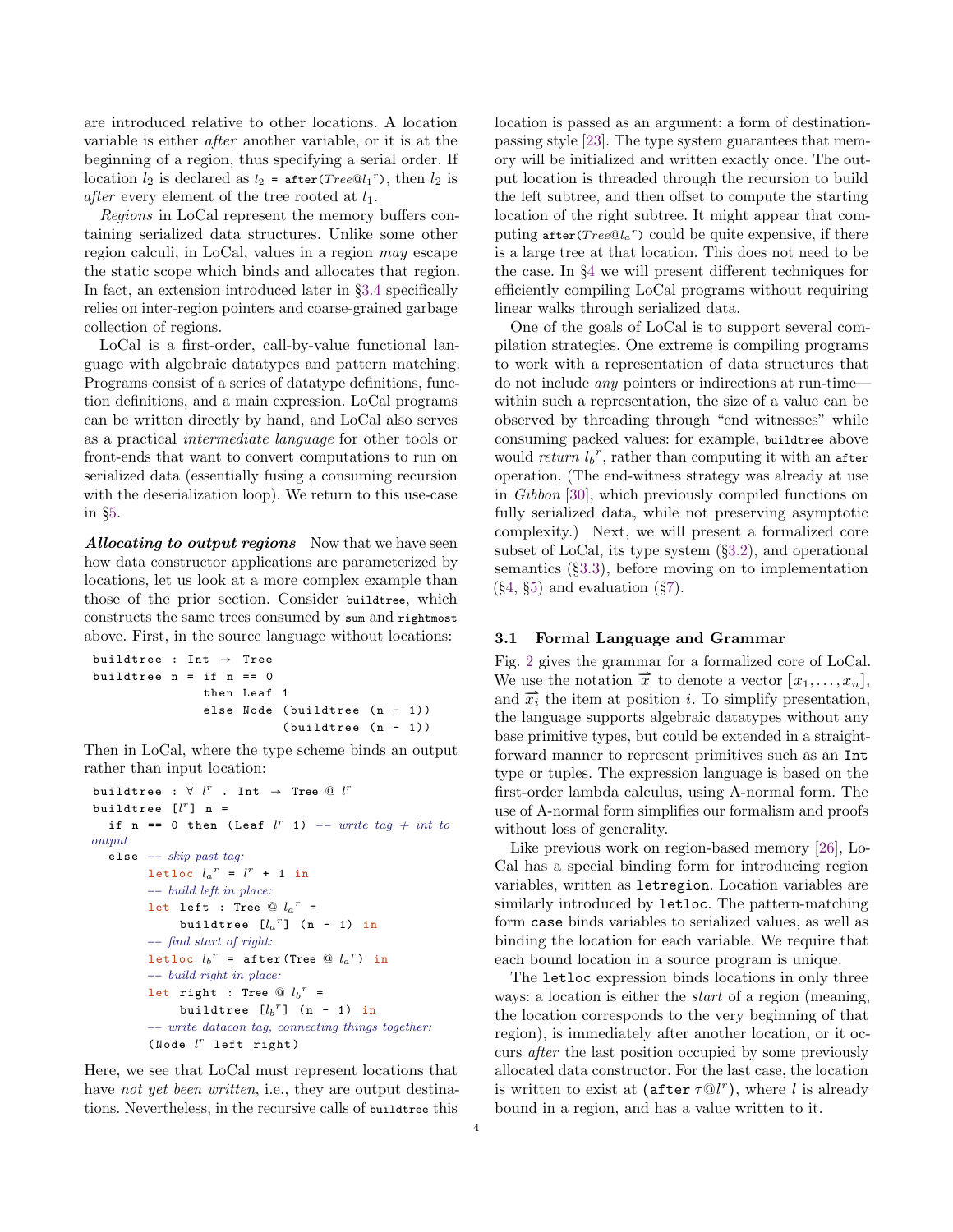<span id="page-4-1"></span> $K \in$  Data Constructors,  $\tau \in$  Type Constructors,  $x, y, f \in \text{Variables}, \ l, l^r \in \text{Symbolic Locations},$  $r \in$  Regions,  $i, j \in$  Region Indices,

|  |  |  |  |  | $\langle r, i \rangle^l \in$ Concrete Locations |
|--|--|--|--|--|-------------------------------------------------|
|--|--|--|--|--|-------------------------------------------------|

| Top-Level Programs                     | top        | $::= \overline{dd}$ ; $\overline{fd}$ ; $e$                                                                     |
|----------------------------------------|------------|-----------------------------------------------------------------------------------------------------------------|
| Datatype Declarations                  |            | dd ::= data $\tau = \overrightarrow{K} \cdot \overrightarrow{\tau}$                                             |
| <b>Function Declarations</b>           |            | $fd$ ::= $f : ts; f \overrightarrow{x} = e$                                                                     |
| Located Types                          |            | $\hat{\tau}$ ::= $\tau \Omega l^r$                                                                              |
| Type Scheme                            |            | ts $\overrightarrow{x}$ $\overrightarrow{y}$ $\overrightarrow{r}$ $\overrightarrow{f}$ $\rightarrow \hat{\tau}$ |
| Values                                 |            | $v = x   (r, i)^{l^r}$                                                                                          |
| Expressions                            | $\epsilon$ | $ ::= v$                                                                                                        |
|                                        |            | $\vert f \vert \overline{l^r} \vert \overrightarrow{v}$                                                         |
|                                        |            | $K l^r \vec{v}$                                                                                                 |
|                                        |            | $\vert \texttt{let } x : \hat{\tau} = e \texttt{ in } e$                                                        |
|                                        |            | letloc $l^r$ = $le$ in $e$                                                                                      |
|                                        |            | letregion $r$ in $e$                                                                                            |
|                                        |            | $\vert$ case $v$ of $pat$                                                                                       |
| Pattern                                |            | pat $::= K(\overrightarrow{x:\hat{\tau}}) \rightarrow e$                                                        |
| Location Expressions $le$ := (start r) |            |                                                                                                                 |
|                                        |            | $\left( l^{r}+1\right)$                                                                                         |
|                                        |            | $\mid$ (after $\hat{\tau}$ )                                                                                    |

Figure 2. Grammar of LoCal

Values in LoCal are either (non-location) variables or concrete locations. In contrast to bound location variables, concrete locations do not occur in source programs; rather, they appear at runtime, created by the application of a data constructor, which has the effect of extending the store. Every application of a data constructor writes a tag to the store, and concrete locations allow the program to navigate through it. To distinguish between concrete locations and location variables in the formalism, we refer to the latter as symbolic locations. A concrete location is a tuple  $\langle r, i \rangle^l$  consisting of a region, an index, and symbolic location corresponding to its binding site. The first two components are sufficient to fully describe an address in the store.

## <span id="page-4-0"></span>3.2 Static Semantics

In Fig. [3,](#page-4-2) we extend the grammar with some extra details necessary for describing the type system. The typing rules for expressions in LoCal are given in Fig. [4,](#page-5-0) where the rule form is as follows:

$$
\Gamma; \Sigma; C; A; N \vdash A'; N'; e: \hat{\tau}
$$

The five letters to the left of the turnstile are different environments.  $\Gamma$  is a standard typing environment.  $\Sigma$  is

<span id="page-4-2"></span>

|  | Typing Env. $\Gamma$ ::= $\{x_1 \mapsto \hat{\tau}_1, \dots, x_n \mapsto \hat{\tau}_n\}$   |
|--|--------------------------------------------------------------------------------------------|
|  | Store Typing $\Sigma$ ::= $\{l_1^{r_1} \mapsto \tau_1, \ldots, l_n^{r_n} \mapsto \tau_n\}$ |
|  | Constraint Env. $C \cong \{l_1^{r_1} \mapsto le_1, \ldots, l_n^{r_n} \mapsto le_n\}$       |
|  | Allocation Pointers $A ::= \{r_1 \mapsto ap_1, \ldots, r_n \mapsto ap_n\}$                 |
|  | where $ap = l^r   \varnothing$                                                             |
|  | Nursery $N = \{l_1^{r_1}, \ldots, l_n^{r_n}\}\$                                            |

Figure 3. Extended grammar of LoCal for static semantics

a store-typing environment, which maps all materialized symbolic locations to their types. That is, every location in  $\Sigma$  has been written and contains a value of type  $\Sigma(l^r)$ . C is a constraint environment, which keeps track of how symbolic locations relate to each other. A maps each region in scope to a location, and is used to symbolically track the allocation and incremental construction of data structures; A can be thought of as representing the focus within a region of the computation. N is a nursery of all symbolic locations that have been allocated, but not yet written to. Locations are removed from N upon being written to, as the purpose is to prevent multiple writes to a location. Both  $A$  and  $N$  are threaded through the typing rules, also occuring in the output (to the right of the turnstile).

The T-VAR rule ensures that the variable is in scope, and the symbolic location of the variable has been written to. T-CONCRETE-LOC is very similar, and also just ensures that the symbolic location has been written to. T-LET is straightforward, but note that along with Γ, it also extends Σ to signify that the location l has materialized.

In T-LETREGION, extending A with an empty allocation pointer brings the region  $r$  in scope, and also indicates that a symbolic location has not yet been allocated in this region.

There are three rules for introducing locations (T-LETLOC-START (see Fig.  $13$  in the appendix), T-LETLOC-TAG and T-LETLOC-AFTER), corresponding to three ways of allocating a new location in a region. A new location is either: at the start of a region, one cell after an existing location, or after the data structure rooted at an existing location. Introducing locations in this fashion sets up an ordering on locations, and the typing rules must ensure that the locations are used in a way that is consistent with this intended ordering. To this end, each such rule extends the constraint environment C with a constraint that is based on how the location was introduced, and  $N$  is extended to indicate that the new location is in scope and unwritten.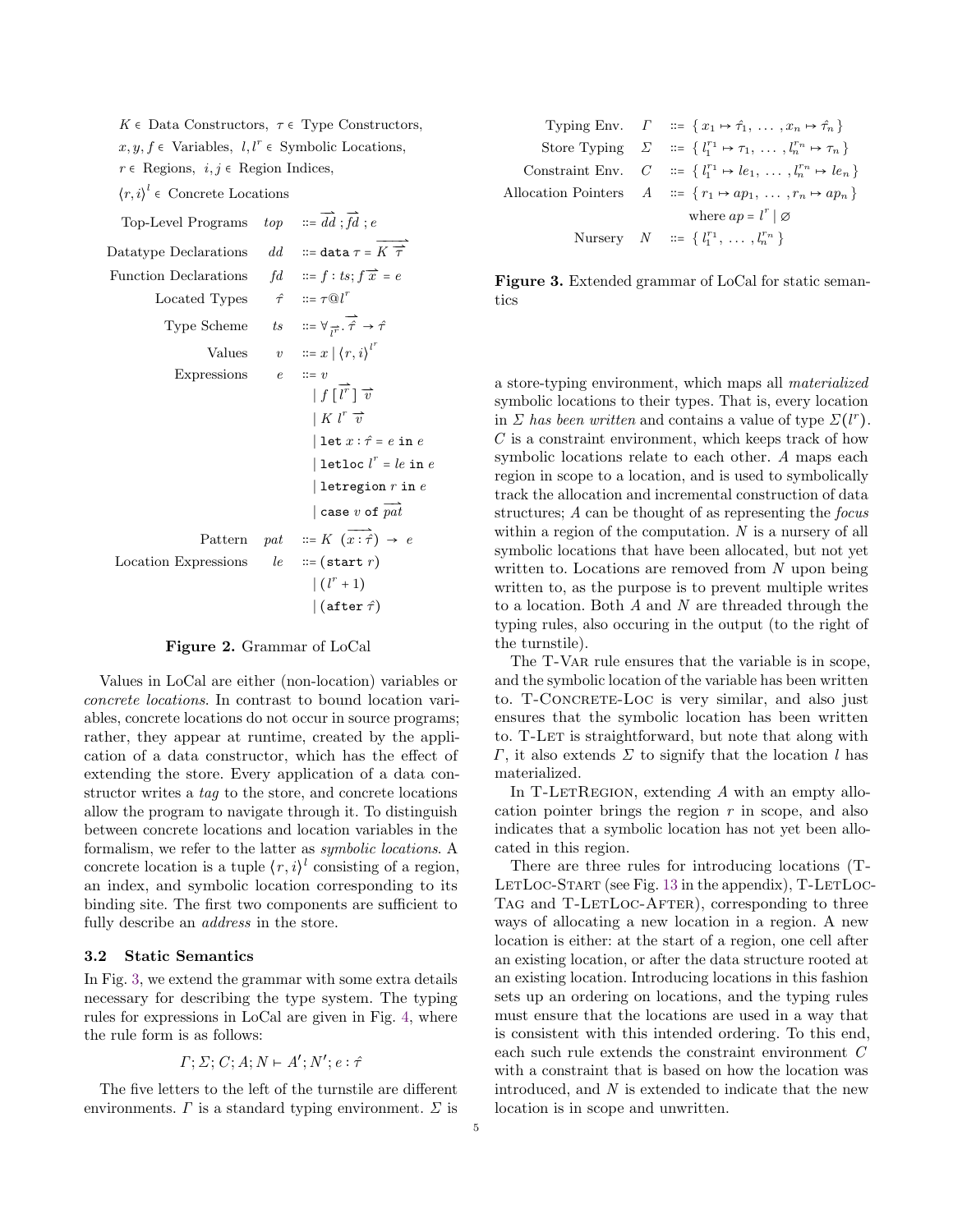<span id="page-5-0"></span>
$$
[\text{T-VAR}]
$$
  
\n
$$
\Gamma(x) = \tau \textcircled{a} l^r
$$
  
\n
$$
\sum T; \Sigma; C; A; N \vdash A; N; x : \tau \textcircled{a} l^r
$$
  
\n[T-CONCRETE-LOC]  
\n
$$
\sum (l^r) = \tau
$$
  
\n
$$
\Gamma; \Sigma; C; A; N \vdash A; N; \langle r, i \rangle^l : \tau \textcircled{a} l^r
$$

 $[T-LET]$ 

 $\Gamma; \Sigma; C; A; N \vdash A'; N'; e_1 : \tau_1 @ l_1^{r_1} \quad l_1^{r_1} \in N \quad l_1^{r_1} \notin N'$  $\Gamma';\Sigma';C;A';N'+A'';N'';e_2:\tau_2@l_2^{r_2}\quad l_2^{r_2}\in N$  $\overline{\varGamma;\varSigma;C;A;N\vdash A'';N'';}$ let  $x:\tau_1\overset{\frown}{\omega}l_1{}^{\tau_1}=e_1$  in  $e_2:\tau_2\overset{\frown}{\omega}l_2{}^{\tau_2}$ where  $\Gamma' = \Gamma \cup \{x \mapsto \tau_1 \mathcal{Q}l_1^{r_1}\}; \ \Sigma' = \Sigma \cup \{l_1^{r_1} \mapsto \tau_1\}$ 

| [T-LETREGION]                                                                                         |  |
|-------------------------------------------------------------------------------------------------------|--|
| $\Gamma; \Sigma; C; A'; N \vdash A''; N'; e : \tau \mathbb{Q}l'^{r'} \quad l'^{r'} \in N$             |  |
| $\Gamma$ ; $\Sigma$ ; $C$ ; $A$ ; $N \vdash A''$ ; $N'$ ; letregion r in $e : \tau \mathbb{Q}l'^{r'}$ |  |
| where $A' = A \cup \{r \mapsto \emptyset\}$                                                           |  |

[T-LetLoc-Tag]

$$
A(r) = l'' \t l'', l'''' \in N \t l'' \notin N'' \t l'' + l''''
$$
  
\n
$$
\Gamma; \Sigma; C'; A'; N' \vdash A''; N''; e : \tau'' @ l''^{r''}
$$
  
\n
$$
\Gamma; \Sigma; C; A; N \vdash A''; N''; \text{letloc } l^r = (l'^r + 1) \text{ in } e : \tau'' @ l''^{r''}
$$
  
\nwhere  $C' = C \cup \{ l^r \mapsto (l'^r + 1) \}; A' = A \cup \{ r \mapsto l^r \};$   
\n
$$
N' = N \cup \{ l^r \}
$$

[T-LETLOC-AFTER]

$$
A(r) = l_1^r
$$
  
\n
$$
\Sigma(l_1^r) = \tau' \qquad l_1^r \notin N \qquad l^r \notin N'' \qquad l^r \neq l'^{r'}
$$
  
\n
$$
\Gamma; \Sigma; C'; A'; N' \vdash A''; N''; e : \tau' \textcircled{t'}^{r'} \qquad l'^{r'} \in N
$$

 $\varGamma;\varSigma;C;A;N\vdash A'';N'';$ letloc  $l^r$  = (after  $\tau'\textcircled{a_1}^r)$  in  $e:\tau'\textcircled{a'}^{r''}$ where  $C' = C \cup \{ l^r \mapsto (\text{after } \tau' @ l_1^r) \}; A' = A \cup \{ r \mapsto l^r \};$  $N' = N \cup \{ l^r \}$ 

[T-DATACONSTRUCTOR]  $TypeOfCon(K) = \tau$   $TypeOfField(K, i) = \overrightarrow{\tau_i}$  $l^r \in N$   $A(r) = \overrightarrow{l_n}^r$  if  $n \neq 0$  else  $l^r$  $C(\overrightarrow{l_1}^r) = l^r + 1$   $C(\overrightarrow{l_{j+1}}^r) = (\text{after } (\overrightarrow{r_j} \textcircled{u_j'}^r))$  $\Gamma; \Sigma; C; A; N \vdash A; N; \overrightarrow{v_i} : \overrightarrow{\tau'_i \otimes l_i}^r$  $\Gamma; \Sigma; C; A; N \vdash A'; N'; K l^r \stackrel{\rightarrow}{v} : \tau \mathbb{Q} l^r$ where  $A' = A \cup \{ r \mapsto l^r \}; N' = N - \{ l^r \}$  $n = |\overrightarrow{v}|; i \in I = \{ 1, \ldots, n \}; j \in I - \{ n \}$ 

Figure 4. Selected type-system rules for LoCal.

Additionally, the location-introduction rules use A to ensure that a program must introduce locations in a certain pattern (corresponding to the left-to-right allocation and computation of fields, as explained in §[3.3\)](#page-6-0). In A,

each region is mapped to either the right-most allocated symbolic location in that region (if it is unwritten), or to the symbolic location of the most recently materialized data structure. This mapping in A is used by the typing rules to ensure that:  $(1)$  T-LETLOC-START may only introduce a location at the start of a region once;  $(2)$  T-LETLOC-TAG may only introduce a location if an unwritten location has just been allocated in that region (to correspond to the tag of some soon-to-be-built data structure); and  $(3)$  T-LETLOC-AFTER may only introduce a location if a data structure has just been materialized at the end of the region, and the programmer wants to allocate after it. To attempt, for example, to allocate the location of the right sub-tree of a binary tree before materializing the left sub-tree would be a type error. Each location-introduction rule also ensures that the introduced location must be written to at some point, by checking that it's absent from the nursery after evaluating the expression.

In order to type an application of a data constructor, T-DataConstructor starts by ensuring that the tag being written and all the fields have the correct type. Along with that, the locations of all the fields of the constructor must also match the expected constraints. That is, the location of the first field should be immediately after the constructor tag, and there should be appropriate after constraints for other fields in the location constraint environment. After the tag has been written, the location  $l$  is removed from the nursery to prevent multiple writes to a location. As mentioned earlier, LoCal uses destination-passing style. To guarantee destination-passing style, it suffices to ensure that a function returns its value in a location passed from its caller. The LoCal type system enforces this property by using constraints of the form  $l' \neq l$  in the premises of the typing rules of the operations that introduce new locations

As demonstrated by T-DATACONSTRUCTOR, the type system enforces a particular ordering of writes to ensure the resulting tree is serialized in a certain order. Some interesting patterns are expressible with this restriction (for example, writing or reading multiple serialized trees in one function), and, as we will address shortly in §[3.4,](#page-7-0) LoCal is flexible enough to admit extensions that soften this restriction and allow for programmers to make use of more complicated memory layouts.

A simple demonstration of the type system is shown in Table [1,](#page-6-1) which tracks how  $A, C$ , and  $N$  change after each line in a simple expression that builds a binary tree with leaf children. Introducing  $l$  at the top establishes that it is at the beginning of  $r$ ,  $A$  maps  $r$  to  $l$ , and  $N$  contains l. The location for the left sub-tree,  $l_a$ , is defined to be +1 after it, which updates r to point to  $l_a$  in A and adds a constraint to C for  $l_a$ . Actually constructing the Leaf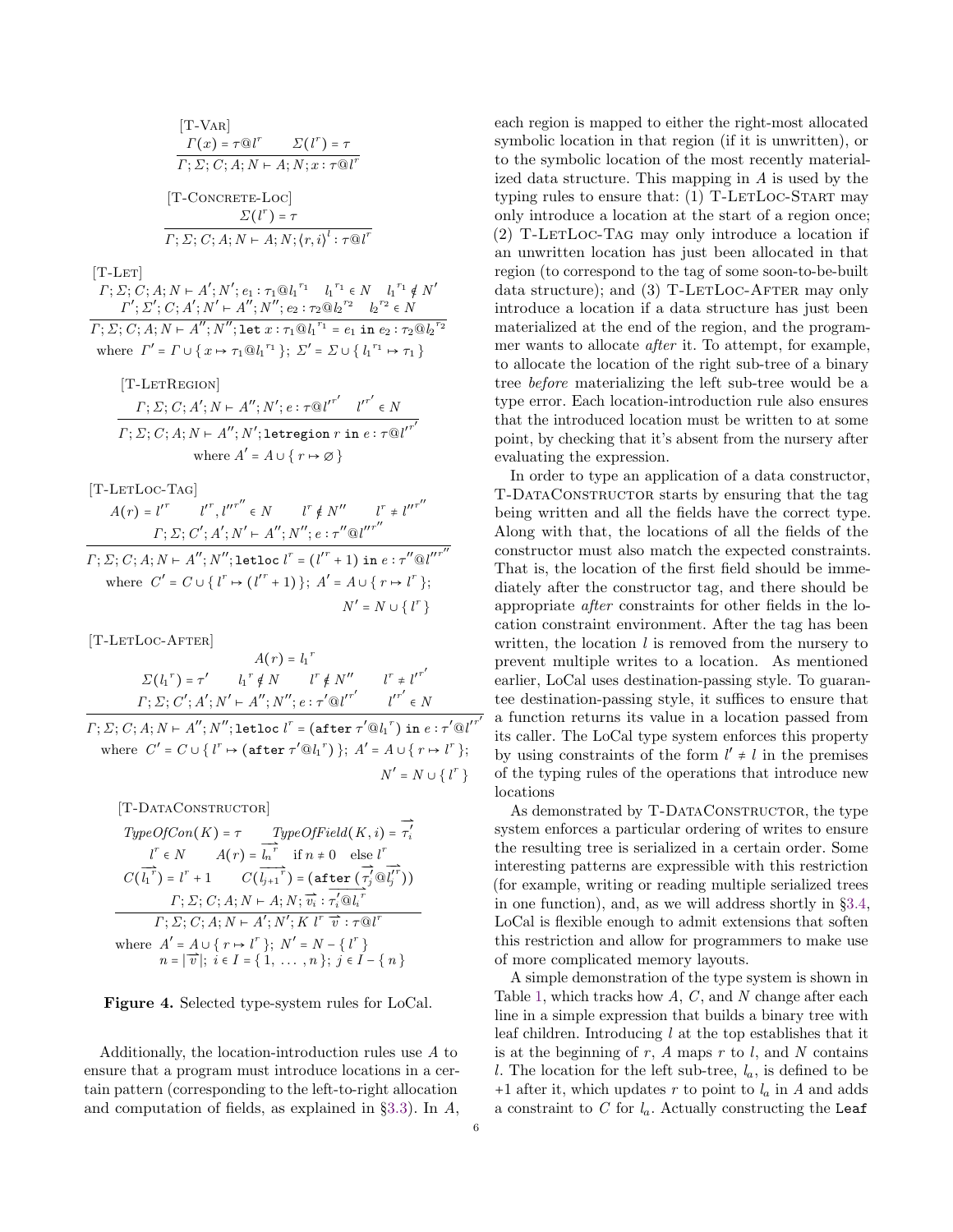<span id="page-6-1"></span>

|             | <b>Table 1.</b> Step-by-step example of type checking a simple |  |  |
|-------------|----------------------------------------------------------------|--|--|
| expression. |                                                                |  |  |

| Code                                                                   | A                                 | C                                                                                                                                      | N                |
|------------------------------------------------------------------------|-----------------------------------|----------------------------------------------------------------------------------------------------------------------------------------|------------------|
| letloc $l^r$ =<br>start(r)                                             | $\{r \mapsto l^r\}$ $\varnothing$ |                                                                                                                                        | $\{l^r\}$        |
| letloc $l_a^r = l^r + 1 \{r \mapsto l_a^r\} \{l_a^r \mapsto l^r + 1\}$ |                                   |                                                                                                                                        | $\{l^r, l_a^r\}$ |
| let $x : T @ l_a^r =$<br>Leaf $l_a$ <sup>r</sup> 1                     |                                   | $\{r \mapsto l_a^r\}$ $\{l_a \mapsto l^r + 1\}$                                                                                        | $\{l^r\}$        |
| letloc $l_{h}^{r}$ =<br>after (T $\mathcal{Q}$ $l_a$ <sup>r</sup> )    |                                   | $\{r \mapsto l_b{}^r\} \begin{array}{c} \{l_a{}^r \mapsto l^r + 1, \\ l_b{}^r \mapsto after(T@l_a{}^r)\} \end{array} \{l^r, l_b{}^r\}$ |                  |
| let $y : T @ l_b^r =$<br>Leaf $l_b^r$ 2                                |                                   | $\{r\mapsto {l_b}^r\} \begin{array}{l} \{ {l_a}^r \mapsto l+1, \\ {l_b}^r \mapsto after(T@{l_a}^r)\} \end{array} \{l^r\}$              |                  |
| Node $l^r$ x y                                                         |                                   | $\{r \mapsto l^r\} \begin{array}{c} \{l_a{}^r \mapsto l^r + 1, \\ l_b{}^r \mapsto after(T@l_a{}^r)\} \varnothing \end{array}$          |                  |

<span id="page-6-3"></span>Store

\n
$$
S := \{ r_1 \mapsto h_1, \ldots, r_n \mapsto h_n \}
$$
\nHeap

\n
$$
h := \{ i_1 \mapsto K_1, \ldots, i_n \mapsto K_n \}
$$
\nLocation Map

\n
$$
M := \{ l_1^{r_1} \mapsto (r_1, i_1), \ldots, l_n^{r_n} \mapsto (r_n, i_n) \}
$$

Figure 5. Extended grammar of LoCal for dynamic semantics

in the next line removes  $l_a$  to N, because it has been written to. Once  $l_a$  has been written, the next line can introduce a new location  $l_b$  after it, which updates the mapping in  $A$  and adds a new constraint to  $C$ . Once  $l_b$  has been written and removed from N in the next line, the final Node can be constructed, which expects the constraints to establish that l is before  $l_a$ , which is before  $l_b$ .

Additional rules (such as for function application, pattern matching) are conventional and are in the Appendix, [D.2.](#page-20-0)

#### <span id="page-6-0"></span>3.3 Dynamic Semantics

The dynamic semantics for expressions in LoCal are given in Fig. [6,](#page-6-2) where the transition rule is as follows.

$$
S; M; e \Rightarrow S'; M'; e'
$$

To model the behavior of reading and writing from an indexed memory, we introduce the store, S. The store is a map from regions to heaps, where each heap consists of an array of cells, which contain store values (data constructor tags). To bridge from symbolic to concrete locations, we use the *location map*,  $M$ , which is a map from symbolic to concrete locations.

Case expressions are treated by the D-Case rule. The objective of the rule is to load the tag of the constructor K located at  $\langle r, i \rangle$  in the store and dispatch the corresponding case. The expression produced by the right-hand side of the rule is the body of the pattern, in which all pattern-bound variables are replaced by the concrete locations of the fields of the constructor K.

<span id="page-6-2"></span>[D-DATACONSTRUCTOR]  $S; M; K \, l^r \, \overrightarrow{v} \Rightarrow S'; M; \langle r, i \rangle^{l^r}$ where  $S' = S \cup \{r \mapsto (i \mapsto K)\}; (r, i) = M(l^r)$ [D-LetLoc-Start]  $S; M;$ letloc  $l^r$  = (start r) in  $e \Rightarrow S; M'; e$ where  $M' = M \cup \{l^r \mapsto \langle r, 0 \rangle\}$ [D-LETLOC-TAG]  $S; M;$ letloc  $l^r = l'^r + 1$  in  $e \Rightarrow S; M'; e$ where  $M' = M \cup \{l^r \mapsto \langle r, i+1 \rangle\}; \langle r, i \rangle = M({l'}^r)$ [D-LETLOC-AFTER]

$$
S; M; \text{letloc } l^r = (\text{after } \tau \mathbb{Q}l_1^r) \text{ in } e \Rightarrow S; M'; e
$$
\n
$$
\text{where } M' = M \cup \{ l^r \mapsto \langle r, j \rangle \}; \langle r, i \rangle = M(l_1^r)
$$
\n
$$
\tau; \langle r, i \rangle; S \vdash_{ew} \langle r, j \rangle
$$

[D-Case] S; M; case  $\langle r, i \rangle^{l^r}$  of  $[\ldots, K \, (\overrightarrow{x : \tau \mathbb{Q}l^r}) \to e, \ldots] \Rightarrow$  $S; M'; e[(r, \overrightarrow{w})^{\overrightarrow{l}}/\overrightarrow{x}]$ where  $M' = M \cup \{\overrightarrow{l_1} \mapsto \langle r, i+1 \rangle, \dots, \overrightarrow{l_{j+1}} \mapsto \langle r, \overrightarrow{w_{j+1}} \rangle\}$  $\overrightarrow{\tau_1}; \langle r, i+1 \rangle; S \vdash_{ew} \langle r, \overrightarrow{w_1} \rangle$  $\overrightarrow{\tau_{j+1}}$ ;  $\langle r, \overrightarrow{w_j} \rangle$ ;  $S \vdash_{ew} \langle r, \overrightarrow{w_{j+1}} \rangle$  $K = S(r)(i); j \in \{1, ..., n-1\}; n = |\overrightarrow{x : \hat{\tau}}|$ 

Figure 6. Selected dynamic-semantics rules for LoCal.

The concrete locations of the fields are obtained by the following process. If there is at least one field, then its starting address is the position one cell after the constructor tag. The starting addresses of subsequent fields depend on the sizes of the trees stored in previous fields.

A feature of LoCal is the flexibility it provides to pick the serialization layout. Our formalism uses our endwitness rule to abstract from different layout decisions. Given a type  $\tau$ , a starting address  $\langle r, i_s \rangle$ , and store S, the rule below asserts that address of the end witness is  $\langle r,i_e\rangle$ .

$$
\tau; \langle r, i_s \rangle; S \vdash_{ew} \langle r, i_e \rangle
$$

Using this rule, the starting address of the second field is obtained from the end witness of the first, the starting address of the third from the end witness of the second, and so on.

The allocation and finalization of a new constructor is achieved by some sequence of transitions, starting with the D-LetLoc-Tag rule, then involving some number of transitions of the D-LetLoc-After rule, depending on the number of fields of the constructor, and finally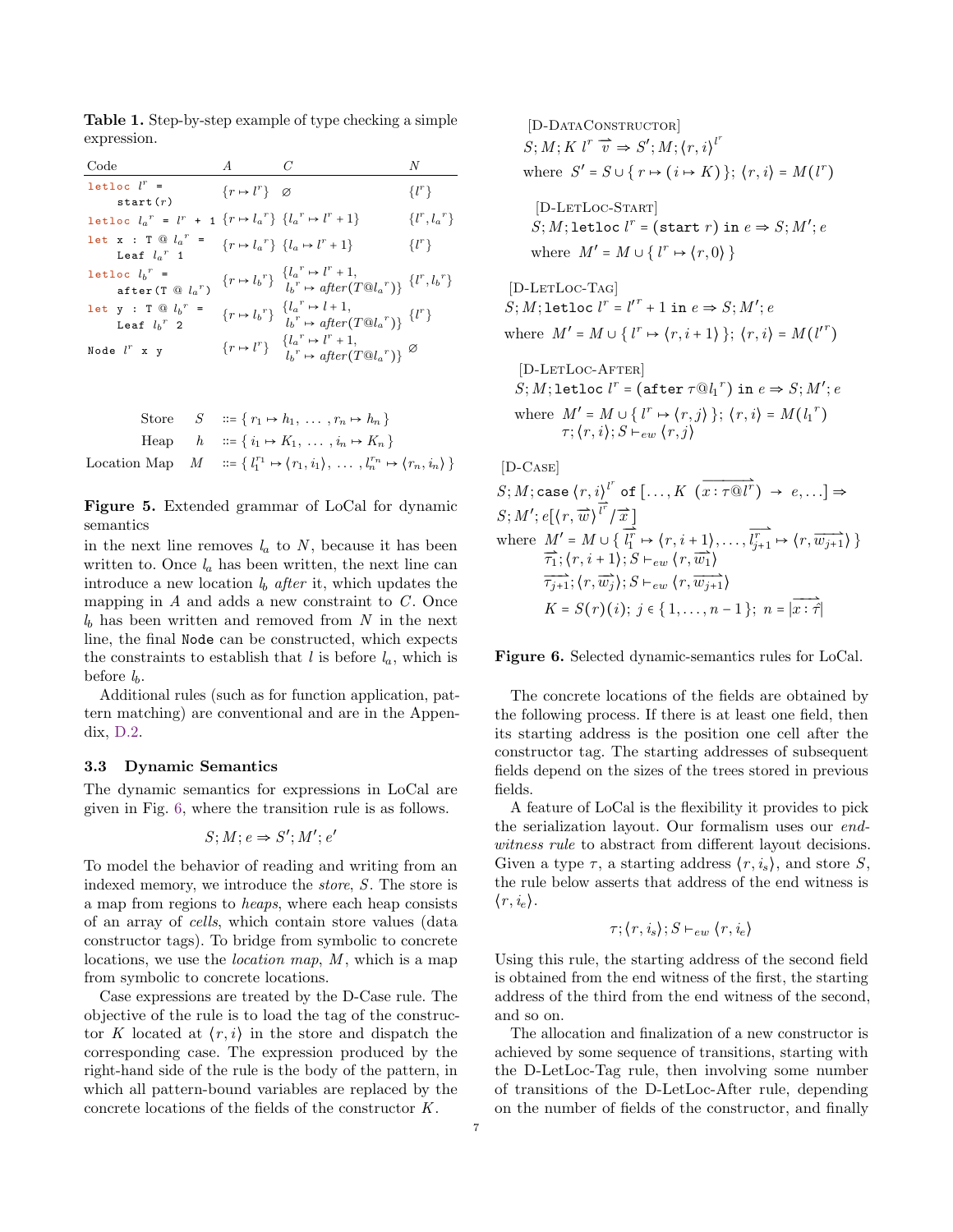ending with the D-DataConstructor transition. The D-LetLoc-Tag rule allocates one cell for the tag of some new constructor of a yet-to-be determined type, leaving it to later to write to the new location. The resulting configuration binds its l to the address  $(r, i + 1)$ , that is, the address one cell past given location  $l'$  at  $\langle r, i \rangle$ . Fields that occur after the first are allocated by the D-LetLoc-After rule. Here, its  $l$  is bound to the address  $\langle r, j \rangle$  one past the last cell of the constructor represented by its given symbolic location  $l_1$ . Like the D-Case rule, the required address is obtained by application of endwitness rule to the starting address of the given  $l_1$  at the type of the corresponding field  $\tau$ . The final step in creating a new data constructor instance is the D-DataConstructor rule. It writes the specified constructor tag  $K$  at the address in the store represented by the symbolic location  $l$ .

The D-LetLoc-Start rule for the letloc with (start r). expression binds the location to the starting address in the region and starts running the body.

The remaining rules have conventional behavior, and are available in the Appendix, [D.3.](#page-21-1) Also in the Appendix, there is a detailed explanation of the evaluation of a sample program (§[D.3.1\)](#page-22-0).

## 3.3.1 Type Safety

The key to proving type safety is our store-typing rule, given in full in the Appendix, [D.5.](#page-23-0)

$$
\Sigma; C; A; N \vdash_{wf} M; S
$$

The store typing specifies three categories of invariants. The first enforces that allocations occur in the sequence specified by the constraint environment  $C$ . In particular, if there is some location  $l$  in the domain of  $C$ , then the location map and store have the expected allocations at the expected types. For instance, if  $(l \mapsto (\texttt{after } \tau \mathbb{Q} l'^r)) \in C$ , then  $l'$  maps to  $\langle r, i_1 \rangle$  and  $l$  to  $\langle r, i_2 \rangle$  in the location map, and  $i_2$  is the end witness of  $i_1$  at type  $\tau$  in the store, at region  $r$ . The second category enforces that, for each symbolic location such that  $(l \mapsto \tau) \in \Sigma$ , there is some  $\langle r, i_1 \rangle$  for l in the location map and  $i_1$  has some end witness  $i_2$  at type  $\tau$ . The final category enforces that each address in the store is written once. This property is asserted by insisting that, if  $l \in N$ , then there is some  $\langle r, i \rangle$  for l in the location map, but there is no write to for  $i$  at  $r$  in the store. To support this property, there are two additional conditions which require that the most recently allocated location (tracked by to  $A, N$ ) is at the end of its respective region.

The type safety of LoCal follows from the following result.

#### Theorem 3.1 (Type safety)

If  $(\emptyset; \Sigma; C; A; N \vdash A'; N'; e : \hat{\tau}) \wedge (\Sigma; C; A; N \vdash_{wf} M; S)$ and  $S; M; e \Rightarrow^n S'; M'; e'$ then  $(e' value) \vee (\exists S'', M'', e'', S'; M'; e' \Rightarrow S''; M''; e'')$ 

PROOF The type safety follows from an induction with the progress and preservation lemmas, shown in the Appendix, [D.6.](#page-25-0)

#### <span id="page-7-0"></span>3.4 Offsets and Indirections

As motivated in §[2,](#page-1-1) it is sometimes desirable to be able to "jump over" part of a serialized tree. As presented so far, LoCal makes use of an end witness judgment to determine the end of a particular data structure in memory. The simplest computational interpretation of this technique is, however, a linear scan through the store. Luckily, extending the language to account for storing and making use of offset information for certain datatypes is straightforward, and does not add conceptual difficulty to neither the formalism nor type-safety proof.

Such an extension may use annotations on datatype declarations that identify which fields of a given constructor are provided offsets and to permit cells in the store to hold offset values. Because the offsets of a given constructor are known from its type, the D-LetLoc-Tag rule can allocate space for offsets when it allocates space for the tag. It is straightforward to fill the offset fields because D-DataConstructor rule already has in hand the required offsets, which are provided in the arguments of the constructor. Finally, the D-Case rule can use offsets instead of the end-witness rule.

Indirections permit fields of data constructors to point across regions, and thus require adding an annotation form (e.g., an annotation on the type of a constructor field to indicate an indirection) and extending the store to hold pointers. Fortunately, as discussed later, regions in LoCal are never collected; they are garbage collected in our implementation. Every time an indirection field is constructed, space for the pointer is allocated using a transition rule similar to the D-LetLoc-Tag rule. The D-DataConstructor rule receives the address of the indirection in the argument list, just like any other location and writes the indirection pointer to the address of the destination field.

To type check, the type system extends with two new typing rules and a new constraint form to indicate indirections. To maintain type safety in the presence of offsets and indirections, the store typing rule needs to be extended to include them. Because the programmer is not manually managing the creation or use of offsets or indirections (they are below the level of abstraction, indicated by annotating the datatype, but not changing the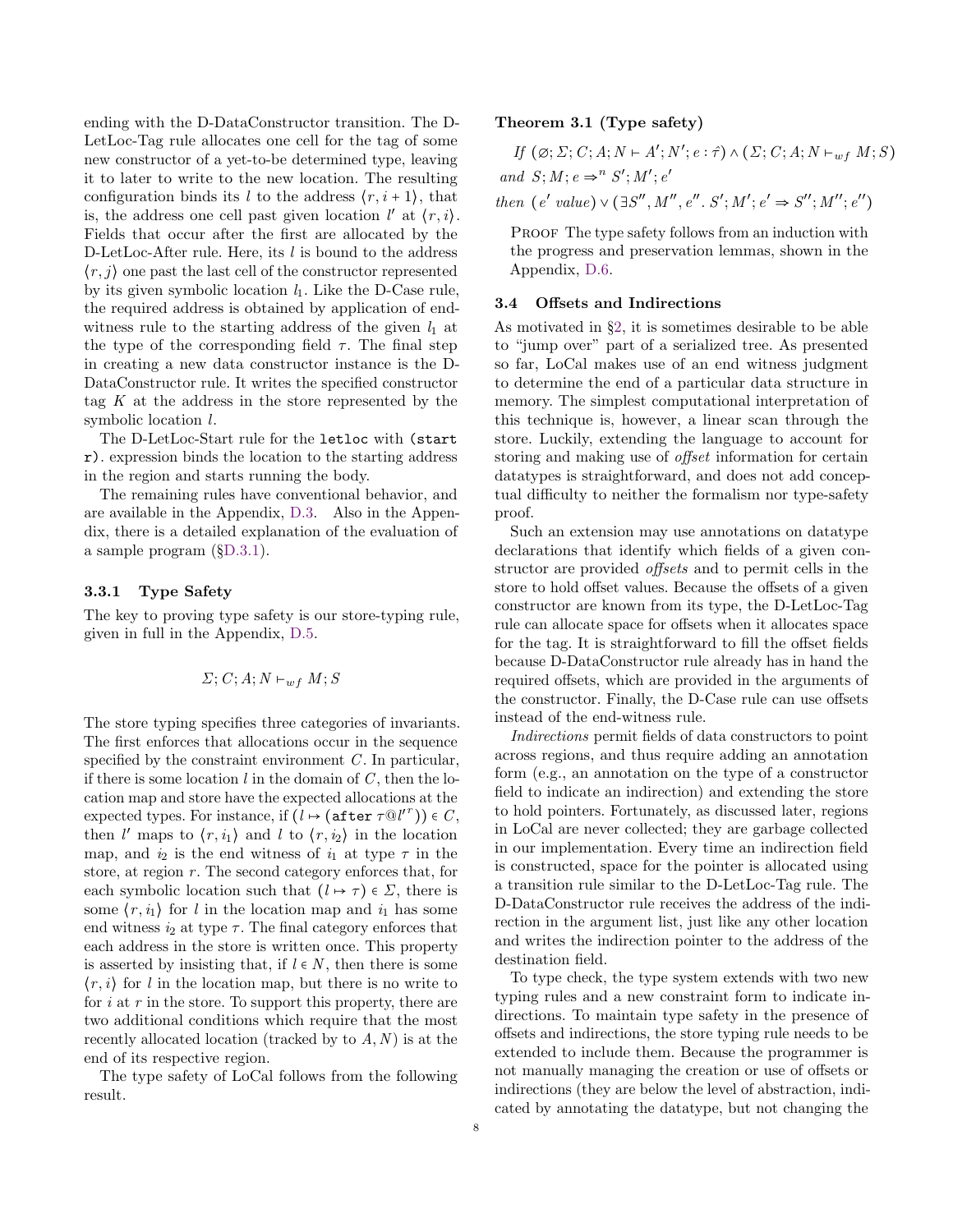code), the store-typing rule generalizes straightforwardly and the changes preserve type safety.

In datatype annotations each field can be marked to store its offset in the constructor or be represented by an indirection pointer (currently not both):

data T = K1 T ( Ind T) ∣ K2 T ( Offset T) ∣ K3 T Type annotations would also be the place to express permutations on fields that should be serialized in a different order, (e.g., postorder). But it is equivalent to generating LoCal with reordered fields in the source program.

## <span id="page-8-0"></span>4 Compiling the Location Calculus

In this section we present a compiler for the LoCal language, which consists of the formalized core from §[3,](#page-2-0) extended with various primitive types, tuples, convenience features, and a standard library. A well-typed LoCal program guarantees correct handling of regions, but the implementation still has substantial leeway to further modify datatypes and the functions that use them. By default, the compiler we present inserts enough indirection in datatypes to preserve the asymptotic complexity of the source functions (under the assumption of  $O(1)$ ) field access), but we also provide a mode—activated globally or per-datatype—that leaves the data types fixed and instead introduces inefficient "dummy traversals" and copying code into compiled functions. (In this mode, our compiler produces a similar result to what Gibbon produced previously [\[30\]](#page-15-3)—for comparison, we will distinguish between Gibbon2 (with LoCal) and Gibbon1 (without LoCal) in §[7.](#page-11-0))

Note that this "inflexible" mode—which doesn't allow the compiler to insert indirections—is also used when reading in external data. In our LoCal implementation, we provide a mechanism for any datatype to be read from a file (via mmap),whose contents are the pointer-free, full serialization. We use the same basic encoding as Haskell's Data.Serialize module derives by default, but plan to extend it in the future.

Ultimately, because LoCal is meant to be generated by tools as well as programmers, its goal is to add value in both safety and performance, but to leave open the design space of broader optimization questions to a frontend that targets LoCal. One example of such a front-end tool is in §[5.](#page-10-0)

Compiler Structure We implement LoCal with a micropass, whole-program compiler that performs full region/location type checking between every pair of passes on the LoCal intermediate representation (IR). After a series of  $LoCal \rightarrow LoCal$  passes, we lower to a second IR, NoCal. As shown in Fig. [7,](#page-8-1) NoCal is not a calculus at all, but a low-level language where memory operations are made explicit. NoCal functions closely resemble the

<span id="page-8-1"></span>

Figure 7. Grammar of NoCal (an extension of LoCal)

C code shown in Fig. [1.](#page-1-0) Code in this form manipulates pointers into regions we call cursors because of their (largely continuous) motion through regions. We represent NoCal internally as a distinct AST type, with high level (non-cursor) operations excluded.

Within this prototype compiler, tuples, and built-in scalar types like Int, Bool etc. are unboxed (never require indirections). In the following subsections, we describe the compiler in four stages. Similar to NoCal, our compiler represents programs at these stages with AST types that track changes in the grammar needed by each pass. After these four steps, the final backend is completely standard. It eliminates tuples in the unariser, performs simple optimizations, and generates C code. Because of inter-region indirections, a small LoCal runtime system is necessary to support the generated code, as described in Section §[4.5.](#page-9-0)

## 4.1 Compiler (1/4): Finding Traversals

Pattern matches in LoCal bind all constructor fields, including those that occur at non-constant offsets, later in memory. The compiler must determine which fields are reachable based on either (1) constant offsets, (2) stored offsets/indirections present in the datatype, or (3) by leveraging traversals already present in the code that scan past the relevant data. The third case corresponds to determining end witnesses in the formal semantics. Likewise, this compiler pass identifies data reached by the work the program already performs.

To this end, we use a variation of a technique we previously proposed [\[30\]](#page-15-3). Specifically, we assign traversal effects to functions. A function is said to traverse it's input location if it touches every part of it. In LoCal, a case expression is the only way to induce a traversal effect. If all clauses of the case expression in turn traverse the packed elements of the corresponding data constructors, the expression traverses to the end of the scrutinee. Traversing a location means witnessing the size of the value encoded at that location, and thus computing the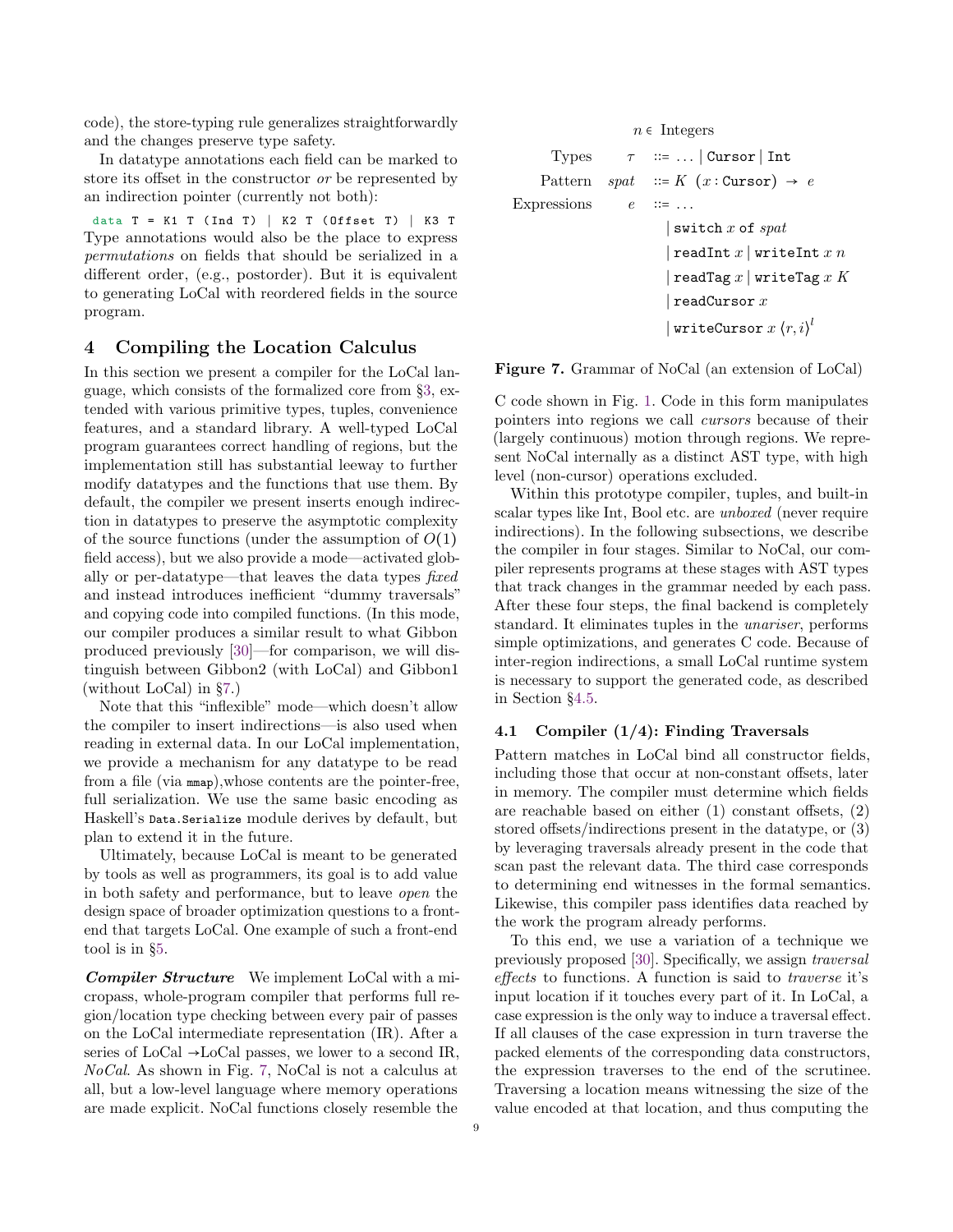address of the next value in memory. After this pass, the type schemes of top-level function definitions reflect their traversal effects.

maplike : ∀  $l_1{}^{r_1}$   $l_2{}^{r_2}$ . Tree @  $l_1{}^{r_1}$   $\xrightarrow{\{l_1,l_2\}}$  Tree @  $l_2{}^{r_2}$ rightmost : ∀  $l^r$  . Tree @  $l^r \stackrel{\{\}}{\longrightarrow}$  Int

## 4.2 Compiler (2/4): Implementing Random Access

Once we know what fields are traversed, we can also determine which fields are used but not naturally reachable by the program: e.g. the right subtree read by rightmost. In later stages of the compiler, we eliminate all direct references to pattern-matched fields after the first variable-sized one. This is where space/time optimization choices must be made: bytes for offsets v.s. cycles for unnecessary traversals.

To activate random-access for a particular field within a data constructor, we add additional information following the tag. Specifically, for a constructor  $K$  T1 T2, if we need immediate access to T2, we include a 4-byte relative-offset after the constructor.

**Back-tracking** Unfortunately, when we modify datatypes to add offsets, we invalidate previously computed location information. Thus the compiler backtracks, rewinding in time to before find-traversals (and inserting extra letloc expressions to skip-over the offset bytes themselves). Adding random access to one datatype never increases the set of constructors needing random-access to maintain work-efficiency, so in fact we only backtrack at most once.

In the default (offset-adding) mode, any function that demands random access to a field will determine the representation for all functions using the datatype. Our current LoCal compiler does not automate choices such as duplicating datatypes to achieve multiple encodings of the same data—that is left to the programmer or upstream tools.

If the LoCal compiler is passed a flag to not automatically change datatypes, then it must use the same approach we previously used in Gibbon [\[30\]](#page-15-3): insert dummy traversals that scan across earlier fields to reach later ones. Regardless of whether the offset or dummytraversal strategy is used, at the end of this compiler phase, we blank non-first fields in each pattern match to ensure they are not referenced directly. So a pattern match in our tree examples becomes "Node  $a \rightarrow \cdots$ " or "Node offset a  $- \rightarrow \cdots$ ".

## 4.3 Compiler (3/4) Routing End Witnesses

Each of the traversal effects previously inferred proves we logically reach a point in memory, but to realize it in the program we add an additional return value to

the function, witnessing the end-location for traversed values (as described in Vollmer et al. [\[30\]](#page-15-3)). We extend the syntax to allow additional location-return values, equivalent to returning tuples. The buildtree example becomes:

buildtree : ∀  $l^r$ . Int  $\stackrel{\{l\}}{\longrightarrow}$  [after( $Tree@l^r)$ ] Tree $@l^r$ buildtree  $[l^r]$  n = if  $n == 0$  then return  $[l^r + 9]$  (Leaf  $l^r$  1) else letloc  $l_a^r = l^r + 1$  in let  $[l_b^r]$  left = buildtree  $[l_a^r]$  (n - 1) in let  $[l_c^r]$  right = buildtree  $[l_b^r]$  (n - 1) in return  $\left[ l_c^{\;\,r} \right]$  (Node  $l^r$  left right)

The letloc form for the location of the right subtree is gone, because the first recursive call to buildtree returned  $\tilde{l_{b}}^{r}$  as an end-witness, bound here with an extended let form. Similarly, the final return statement returns the end-witness of the right subtree,  $l_c^r$ , using a new return form in the IR.

### 4.4 Compiler (4/4): Converting to NoCal

In this stage, we convert from LoCal into NoCal, switching to imperative cursor manipulation. At this stage, location arguments and return values turn into first-class cursor values (pointers into memory buffers representing regions). The primitive operations on cursors read or write one atomic value, and advance the cursor to the next spot. We drop much of the type information at this phase, and rightmost becomes:

```
rightmost : Cursor → Int
rightmost cin = -- take a pointer as input
  switch cin of -- read one byte
    Leaf (\text{cin1}) \rightarrowlet (cin2, n) = readInt(cin1) in nNode (cin1) \rightarrow -- only get a pointer to the 1st field
       let (cin2, ran) = readCursor (cin1) inrightmost ran
```
Here the switch construct is simpler than case, reading a one byte tag, switching on it, and binding a cursor to the very next byte in the stream  $(cin1 == cin + sizeof(tag))$  $==$   $\text{cin+1}.$ 

The key takeaway here is that, because the relationship between location variables and normal variables representing packed data are made explicit in the types and syntax of LoCal, this pass does not require any complicated analysis. Also, in NoCal we can finally reorder writes to more often be in order in memory, which aids prefetching and caching, because writes are ordered only by data-dependencies for computing locations, with no ordering needed on the side-effects themselves.

#### <span id="page-9-0"></span>4.5 LoCal Runtime System & Allocator

The LoCal runtime system is responsible for region-based memory management. A detailed description of the memory management strategy is available in the Appendix, [C.](#page-17-0)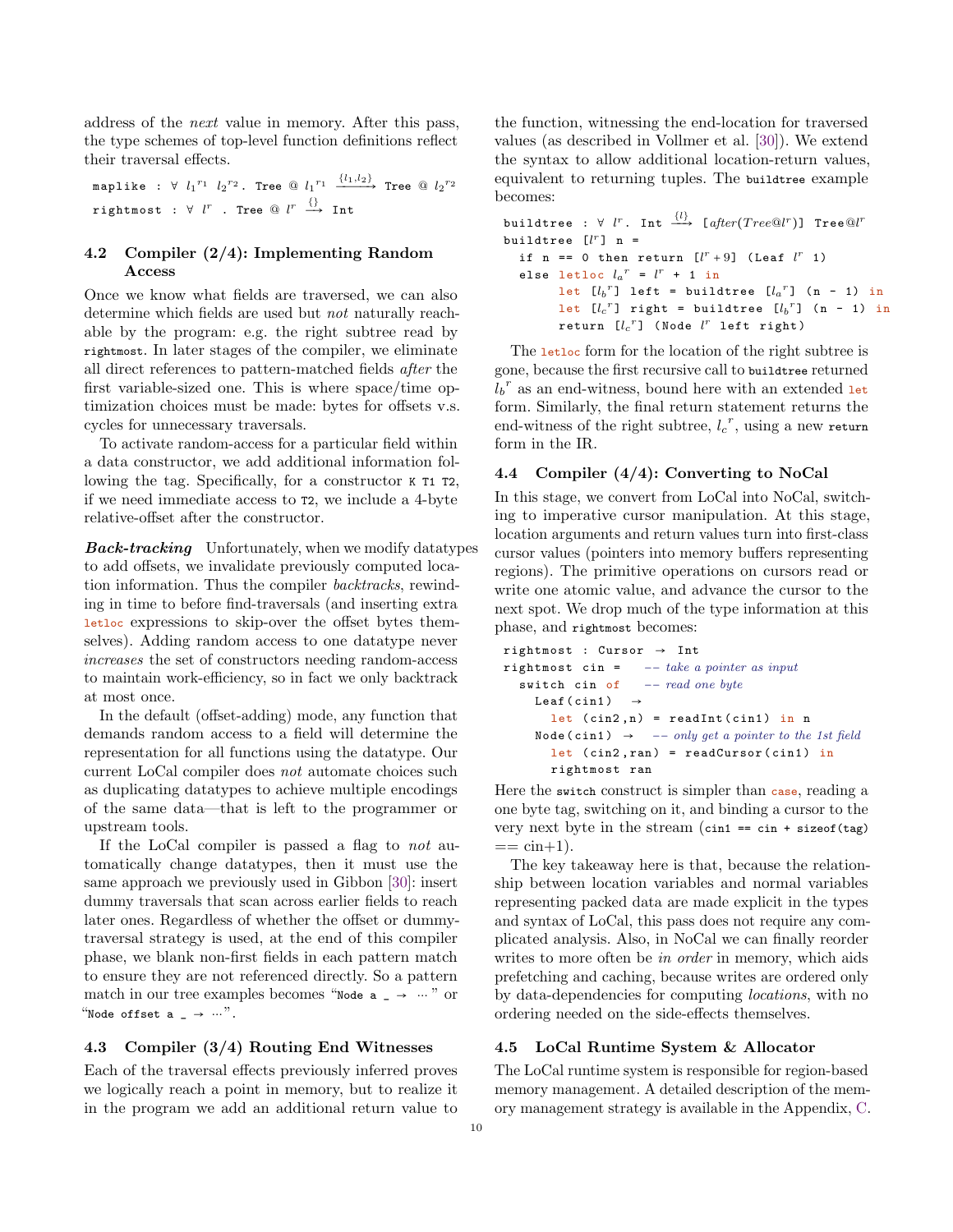In brief, we use region-level reference counts. Each region is implemented as linked list of contiguous memory chunks, doubling in size. This memory is write-once, and immutability allows us to track reference counts only at the region level. Exiting a letregion decrements the region's count, and it is freed when no other regions point into it.

# <span id="page-10-0"></span>5 High-Level Programs: HiCal to LoCal

LoCal captures a notion of computation over (mostly) serialized data, *exposing* choices about representation. It provides the levers needed by a human or another tool to explore the design space of optimization trade-offs above this level, i.e., for the human or tool to answer the question "how do we globally optimize a pipeline of functions on serialized data?".

First, if multiple functions use the same datatype, do they standardize on one representation? Or does that datatype take different encodings at different points in the pipeline (implemented by cloning the datatype and presenting it to LoCal with different annotations)? Second, when up against the constraint of already-serialized data on disk, the compiler can't change the existing representation, if the external data lacks offsets, is it better to force the first consuming function to use that representation, or to insert an extra reserialization step to convert<sup>[1](#page-10-1)</sup>? Third, can the compiler permute fields to improve performance or reduce the stored offsets needed?

This large space of future work is beyond the scope of this paper, but we nevertheless illustrate the process of integrating LoCal into Gibbon. The front-end language for Gibbon, HiCal, is a vanilla purely functional language without any region or location annotations. It hides datalayout from the programmer (and the low-level control that comes with it). It also facilitates comparison with mature compilers, as HiCal runs standard functional programs: for example, the unannotated examples we've seen in this paper.

The syntax for HiCal is a subset of Haskell syntax, supporting algebraic data types and top-level function definitions. It is a monomorphic, strict functional programming language, and for simplicity it is first order, like LoCal. In future-work, we plan to add support for a higher-order, polymorphic front-end language through standard monomorphization and defunctionalization. (An interesting consequence of this will be that closures become regular datatypes, such that a list of closures could be serialized in a dense representation.)

**Implementing HiCal** The compiler must perform a variant of region inference [\[25,](#page-15-8) [26\]](#page-15-10), but differs from previous approaches in some key ways. The inference procedure uses a combination of standard techniques from the literature and specialized approach for satis-fying LoCal's particular needs<sup>[2](#page-10-2)</sup>. Because the inference must determine not only what region a value belongs to, but where in that region it will be, the inference procedure returns a set of constraints for an expression similar to the constraint environment used in the typing rules in Fig. [4,](#page-5-0) which are used to determine placement of symbolic location bindings. Additionally, certain locations are marked as fixed (function parameters, data constructor arguments), and when two fixed locations attempt to unify it signals the need for an indirection, and the program must be transformed accordingly.

Our current implementation adds an extra variant to every data type<sup>[3](#page-10-3)</sup> representing a single indirection (called I). For example, a binary tree T becomes

```
data T = Leaf ∣ Node T T ∣ I ( Ind T)
```
The identity function  $id x = x$ , when compiled to LoCal, is id x = I x. Likewise, sharing demands indirections, and let  $x = \text{ in } \mathbb{N}$ ode x x  $\text{becomes } \text{let } x = \text{ in } \mathbb{N}$ ode x (I x).

# <span id="page-10-5"></span>6 Related Work

Many libraries exist for working with serialized data, and a few make it easier to use serialized data as in-memory data, or to export the host-language's pre-existing in-memory format as external data. Cap'N Proto<sup>[4](#page-10-4)</sup>, is designed to eliminate encoding/decoding by standardizing on a new binary format for use in memory as well on disk/network. Compact Normal Forms (CNF) [\[33\]](#page-15-2) is a feature provided by the Glasgow Haskell Compiler since release 8.2. The idea is that any purely functional value, once fully evaluated, can be compacted into its own region of the heap — capturing a transitive closure of its reachable heap. After compaction, the CNF can be stored externally and loaded back into the heap later. Persistent languages tackle the problem of automatically moving data between disk and in-memory representations [\[1,](#page-14-9) [2,](#page-14-2) [13\]](#page-14-3), and can swizzle pointers as part of this translation to create more efficient representations. However, like CNF, these representations still maintain pointers, so cannot realize the full advantage of our system.

If we look instead at compiler support for computing with data in dense or external forms, there are many compilers for stream processing languages [\[20,](#page-15-11) [24\]](#page-15-12)—or

<span id="page-10-1"></span><sup>1</sup>Still faster than traditional deserialization: no object graph allocation.

<span id="page-10-2"></span><sup>&</sup>lt;sup>2</sup>The *Directed Inference Engine for region Types*, if you will.

<span id="page-10-3"></span><sup>3</sup>These indirections do double-duty in allowing the memory manager to use non-contiguous memory slabs for a region [C.](#page-17-0)

<span id="page-10-4"></span><sup>4</sup>An "insanely fast data interchange format," [https://capnproto.](https://capnproto.org/) [org/](https://capnproto.org/), [\[28\]](#page-15-13)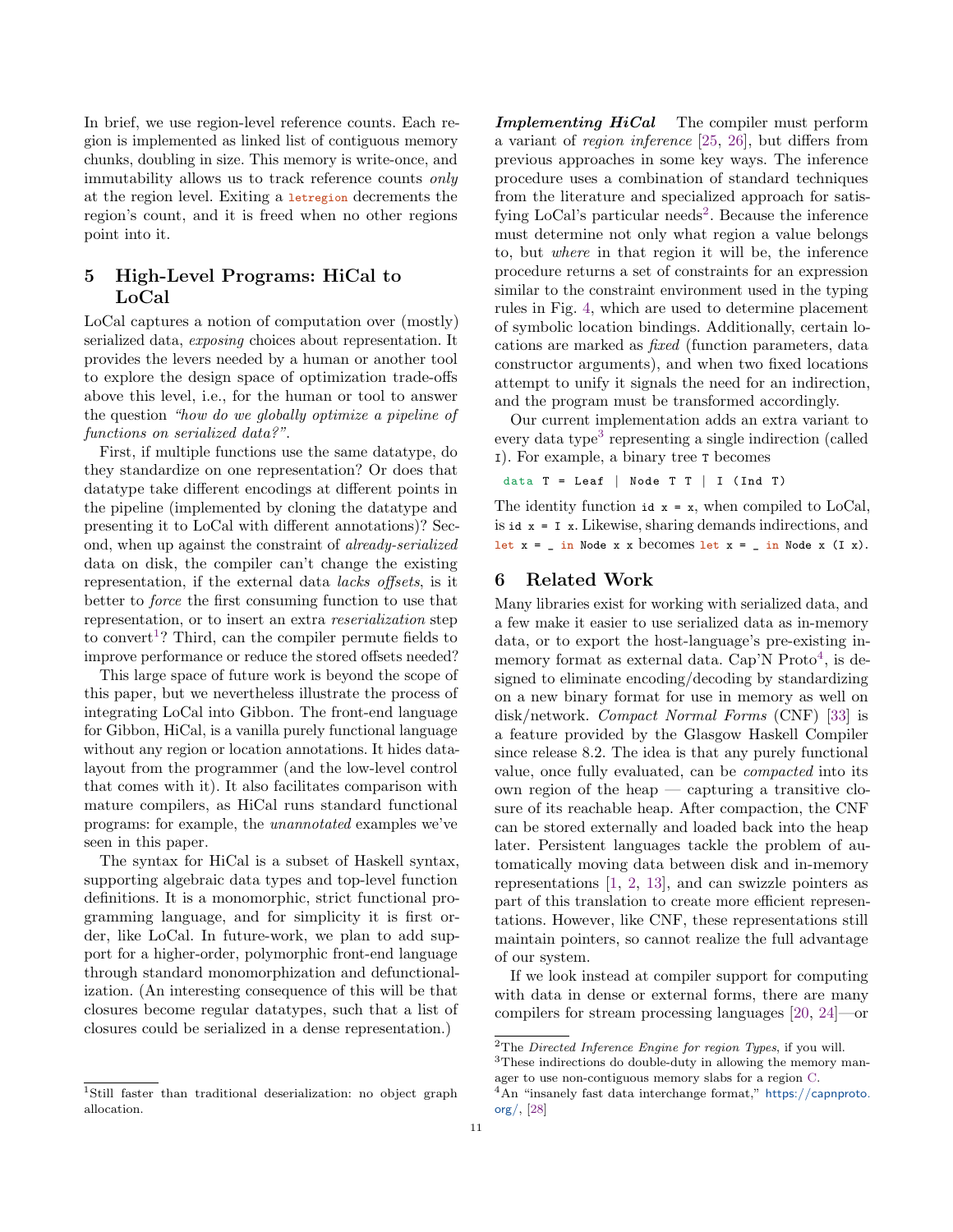restricted languages such as XPath [\[19\]](#page-15-14)—that generate efficient computations over data streams. These are somewhat related, but LoCal differs in targeting general purpose recursive functions over algebraic datatypes. In this category, the main published approach is our prior work on Gibbon [\[30\]](#page-15-3), which compiles idiomatic programs to operate on serialized data. However, the Gibbon approach described previously can only handle fully serialized data and thus introduces asymptotic slowdowns as we'll see in the next section. (At the time, we considered adding indirections as future work but they were not part of the compiler.) Also, the prior Gibbon compiler had no analogue to our location calculus: no way for a type-system to enforce correct handling of regions and locations within serialized data—which provides a much stronger foundation for building such compilers.

The problem of computing without deserializing can be viewed as a fusion/deforestation problem: to fuse the compute loop with the deserialize loop. But traditional deforestation approaches [\[31\]](#page-15-15), don't rise to being able to handle a full deserializer, and popular approaches based on more restrictive combinator libraries [\[7\]](#page-14-10) are less expressive than HiCal and LoCal.

Ornaments are a body of theory regarding connections between related data structure that differ based on additions or reorganization [\[15\]](#page-14-11). Indeed, LoCal's addition of offset fields to data is ornamentation. Practical implementations of ornaments [\[32\]](#page-15-16) provide support for lifting functions across types related by ornaments, transforming the code. However, the isomorphism between a datatype and its serialized form is not an ornament, and thus lifting functions across that isomorphism is not supported.

Finally, LoCal relates to a broader literature on optimizing tree-traversing programs and heap representations. For the interested reader, this is detailed in the appendix, [B.](#page-16-0) LoCal does not allow construction of cyclic values (only DAGs), so it is less related to graphprocessing systems.

## <span id="page-11-0"></span>7 Evaluation

In this section we evaluate our implementation by looking both at benchmarks that operate on data already in memory, as well as programs that process serialized data stored on disk. One of the main results of this work is categorical rather than quantitative  $-$  that a compilation approach based on LoCal/HiCal can lift functions over (mostly) serialized data without changing their asymptotic complexity.

We compare performance against prior systems for computing with serialized data. The approach we used previously in Gibbon (which we denote "Gibbon1" here)

provides one point of comparison; it achieves constantfactor speedups over pointer-based representations (even discounting [de]serialization time itself) [\[30\]](#page-15-3), except when it generates code with an asymptotic slowdown. We also compare against Cap'N Proto (v0.6.1) and CNF (GHC 8.2.2), described in §[6.](#page-10-5)

The evaluations in this section are performed on a 2-socket Intel Xeon E5-2630, with 125GB of memory, running Ubuntu 16.04, GCC 5.4.0. Measurements reported are the median of 9 trials, where an individual trial is defined as a separate run of the program that takes at least one second of real time, discounting setup time. (For short benchmarks, we iterate them a sufficient number of times in an inner loop to reach the 1s threshold, then divide to compute average per-iteration time.)

## <span id="page-11-1"></span>7.1 Serialized→Serialized Benchmark Programs

We consider the following set of tree programs, which provide a panel of litmus tests for which kinds of tree operations are well-supported by which frameworks: id, buildTree, rightmost, sumTree, copyTree. These programs have been either shown before or are selfexplanatory, but for reference we include a description of each in Appendix [A.1.](#page-16-1) This first batch of experiments use the simple binary tree datatype with integer leaves (first introduced in  $\S2$ ). In each case the goal is to get from a serialized input in a buffer (as it would have come from the network or disk) to another serialized output ready to send. In general, we allow appending to but not destroying the input message.

We additionally consider operations on search-trees in the below benchmarks. These search trees store integer keys on all intermediate nodes, where keys on left subtrees are smaller than the root, and right subtrees are larger. The data type is: data STr = Null ∣ Leaf Int ∣ Node Int STr STr These benchmarks—buildSearchTree, treeContains, treeInsert, findMax, propagateConstant—are described in §[A.1,](#page-16-1) except for one that is not self-explanatory:

repMax: a variant of the "repmin" [\[4,](#page-14-12) [17\]](#page-15-17) program, which returns a new search tree of the same shape, with every value replaced by the maximum value of the original tree. It performs two passes over the tree – a bottomup pass to compute the largest element (i.e. findMax), and a top-down pass to propagate this value in the tree (i.e. propagateConst).

### 7.2 Discussion of Results

Table [2](#page-13-0) shows the results. The column labeled "Gibbon2" shows performance of HiCal programs (low-level LoCal control was not needed for any of these) using indirections and offsets, automatically. "Gibbon1" shows the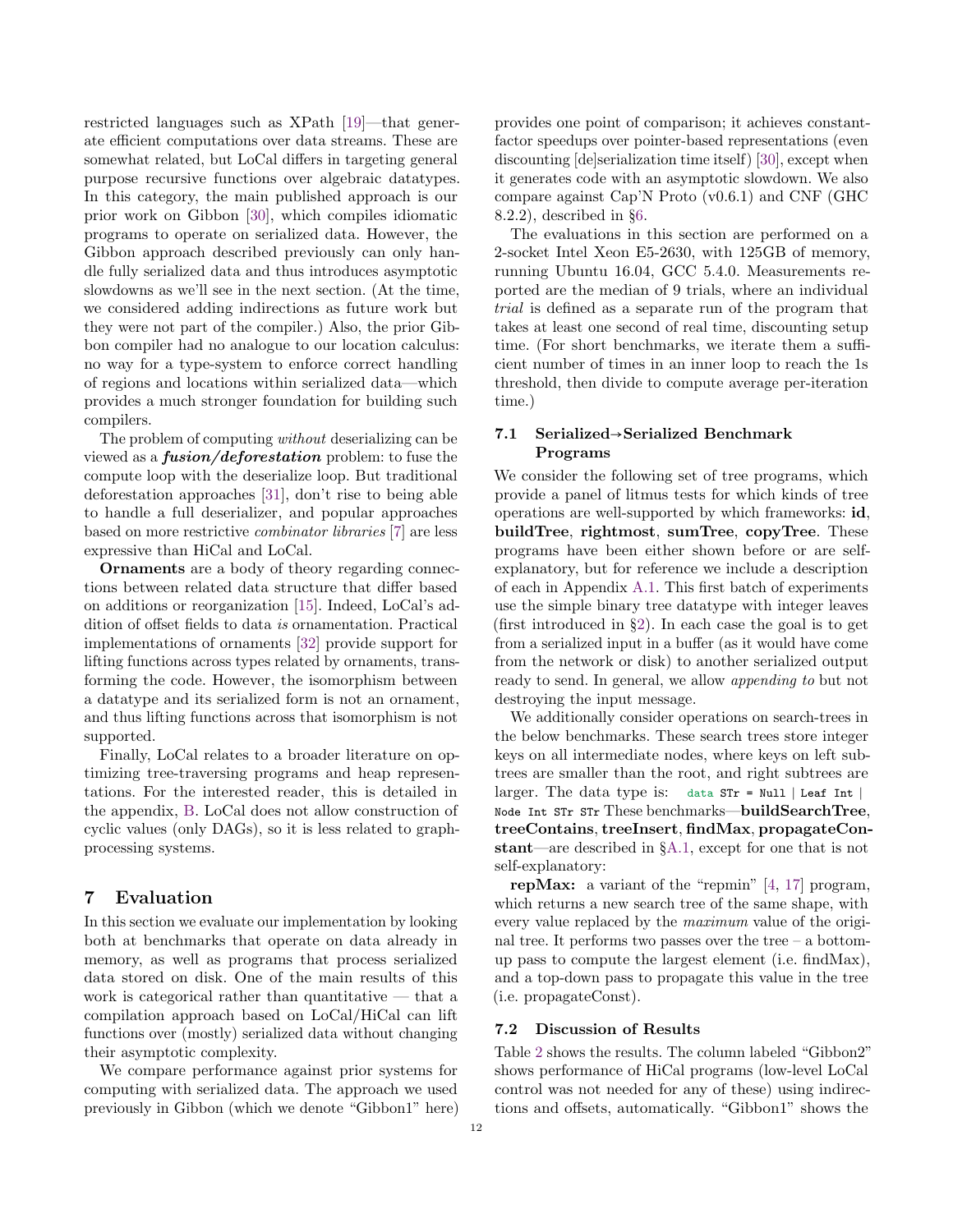approach described in Vollmer et al. [\[30\]](#page-15-3). There are two major sources of overhead for our new approach versus Gibbon1:

- 1. Growable regions: In each case, our compiler starts with smaller, growable regions<sup>[5](#page-12-0)</sup>, which we require to create small output regions as in id or treeInsert, but we suffer the overhead of bounds-checking. On the other hand, Gibbon always stores fully serialized data in huge regions.
- 2. Likewise, we have found that the backend C compiler is sensitive to the number of cases in switch statements on data constructor tags (for instance, triggering the jump table heuristic). By including the possibility that each tag we read may be a tagged indirection, we increase code size and increase the number of cases in our switch statements.

However, the benchmarks where indirections and randomaccess offsets are important (id, rightmost, treeInsert, findMax) show a huge difference between Gibbon1 and Gibbon2, as we would expect based on Gibbon1 requiring additional traversals to compile those functions.

Versus pointer-based representations The "Non-Packed" approach is LoCal configured to always insert indirections and thus emulate a traditional object representation. In this case, we are being overly friendly to this pointer-based representation by allowing it to read its input (for example, the input tree to treeInsert) in an already-deserialized, pointer-based form. A full apples-toapples comparison would force the pointer-based version to deserialize the input message and reserialize the output; but we omit that here to focus only on the cost of the tree traversals themselves.

Versus competing libraries The biggest differences in Table [2](#page-13-0) are due asymptotic complexity. However, for constant factor performance, we see the expected relationship—that our approach and Gibbon are faster than CNF and Cap'N Proto, sometimes by an order of magnitude, e.g.,add1Leaves.

CNF and Cap'N Proto encode some metadata in their serialization, to support the GHC runtime, and protocol evolution, respectively. On the other hand, our compiler only uses offsets and tagged indirections when needed, and the size ratio of the encodings depends on how much these features are used. For example, rightmost uses a data-encoding that includes random-access offsets, and treeInsert creates an output with a logarithmic number of tagged indirections. Thus while our size advantage over CNF is 4× smaller on buildTree, it is only 2.22× for rightmost.



<span id="page-12-1"></span>(a) Count "cats" hashtags from disk. Relative slowdown (resp. speedup) of approaches, normalized to our compiler.

|  |                                         | $ {\rm Gibbon2} $ CNF $ {\rm Cap}$ Proto |
|--|-----------------------------------------|------------------------------------------|
|  | $\sqrt{\text{Size} \cdot 257MB}$ 2117MB | 735MB                                    |

<span id="page-12-2"></span>(b) Sizes for 1000MB of Twitter JSON data, translated to other formats. Figure 8. Twitter data IO experiment

Composing traversals For offset-insertion, we allow the whole-program compiler to select the data representation based on what consuming functions are applied to it. In the presence of multiple functions traversing a single data structure, any function demanding random access changes the representation for all of them. repMax is one such example: repMax t = propagateConst (findMax t) t. Here **findMax** only requires a partial scan (random access), but propagating that value requires a full traversal. In this case, the compiler would add offsets to the datatype to ensure that 'findMax' remains logarithmic. However, this causes the subsequent traversal (propagateConst) to slow down, as it now has to unnecessarily skip over some extra bytes. Likewise, if we do not include findMax in the whole program, the data remains fully serialized, which is why propagateConst and findMax run separately take less than 440ms, but run together take 480ms. Yet the latter time is still  $6\times$  and  $9\times$  faster, respectively, than CNF and Cap'N Proto!

## 7.3 IO-intensive Benchmarks

The previous section examined benchmarks on data already in memory, but ultimately we want to minimize end-to-end latency to process data from disk or the network. Thus, in this section, we compare the cost of processing serialized data stored on disk, as well as the serialized space usage on disk. For a real data set, we use Twitter metadata consisting of user ID's and hashtags for all tweets posted in 1 month, and count the occurrences of the hashtag "cats" in this dataset. Here we seek to replicate and extend the CNF experiment reported by Yang et al. [\[33\]](#page-15-2).

<span id="page-12-0"></span><sup>5</sup> starting at 64K bytes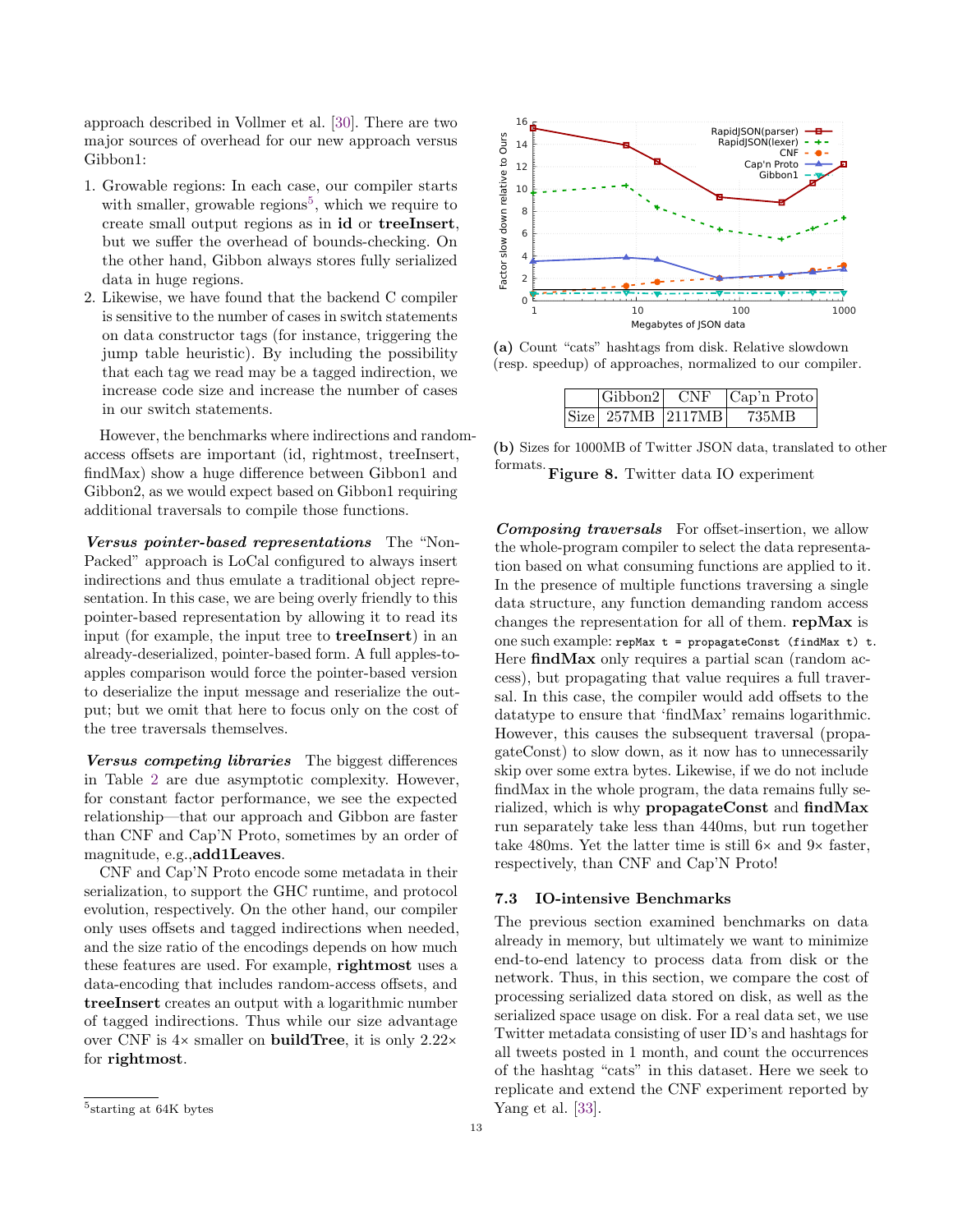<span id="page-13-1"></span>

Figure 9. Count the nodes in a Racket AST

The dataset is stored on disk in JSON format, and we use RapidJSON v1.1.0 (<http://rapidjson.org/>) as a performance baseline: a widely recognized fast  $C++$  JSON library. In Fig. [8a,](#page-12-1) we vary the amount of data processed, up to 1GB. (For each data-point, taking the median of 9 trials ensures the data is already in the Linux disk cache.) For fairness, all versions read the data via a single mmap call, plus demand paging.

There are two RapidJSON versions. The "lexer" version never constructs an object representing a parsed tweet, rather, it is a state-machine that is able to count "cats" while tokenizing, without parsing. It is optimized to be as fast as possible for this particular JSON schema, with no error detection (a non-compliant input would give silent failures and wrong answers). The "parser" version represents a more traditional and idiomatic situation use of the library: calling the .Parse() method to produce a DOM object, and then accessing its fields. We have structured this benchmark to maximally advantage this parsing approach: the 9,111,741 tweets processed in the rightmost data points of Fig. [8a](#page-12-1) are stored as one JSON object each, on each line of the input file. Thus the data only needs to be read into memory once, and in a single pass the RapidJSON benchmark reads, parses, discards, and repeats. Conversely, if the tweets were instead stored as a single JSON array, filling the entire input file, then RapidJSON would have to parse the entire file (writing the DOM tree out to memory, overflowing last level cache), then read that same tree back into memory in a second pass to count hashtags. Nevertheless, in spite of this single-pass advantage, our compiler achieves 6× and 12× speedup over RapidJSON lexer/parser. We process the 9.1M tweets in 0.39s.

For non-JSON implementations (Gibbon1, Gibbon2, CNF, and Cap'n Proto) we store the serialized data on disk in its respective binary format, without indirections. Of course, if the data originates in JSON or another format, a conversion and caching layer will be needed to convert it (once) to the efficient format. As shown in Fig. [8b](#page-12-2) there is a significant difference in the sizes of

<span id="page-13-0"></span>Table 2. Tree-processing functions operating on serialized data. Each cell contains time, complexity, and input bytes [1] or output bytes [2], where appropriate. The fastest variant is highlighted, as well as any that are an order of magnitude or more slower than the fastest. We are  $202 / 2.6 / 3.2 / 17.9 \times$  geomean faster than Gibbon/NonPacked/CNF/CapNP, and 0.96 / 2.6 / 3.2  $/ 9.8 \times$  faster for only apples-to-apples asymptotics.

| <b>Benchmark</b>   | Gibbon2            | Gibbon1           | <b>NoPacked</b> | <b>CNF</b>       | <b>CapProto</b>                 |
|--------------------|--------------------|-------------------|-----------------|------------------|---------------------------------|
| id                 | 2.1ns              | 0.32s             | 0.93ns          | 2.1ns            | 204 <sub>ns</sub>               |
|                    | O(1)               | O(N)              | O(1)            | O(1)             | O(1)                            |
| leftmost [1]       | 17 <sub>ns</sub>   | 18ns              | 26ns            | 44ns             | 420 <sub>ns</sub>               |
|                    | O(log(N))          | O(log(N))         | O(log(N))       | O(log(N))        | O(log(N))                       |
|                    | 335MB              | 335MB             | 335MB           | 1.34GB           | 1.61GB                          |
| rightmost [1]      | 175 <sub>ns</sub>  | 56 <sub>ms</sub>  | 19ns            | 47ns             | 561 <sub>ns</sub>               |
|                    | O(log(N))          | O(N)              | O(log(N))       | O(log(N))        | O(log(N))                       |
|                    | 603MB              | 335MB             | 335MB           | 1.34GB           | 1.61GB                          |
| buildTree [2]      | 0.27s              | 0.24s             | 2.7s            | 4.5s             | 2.66s                           |
|                    | O(N)               | O(N)              | O(N)            | O(N)             | O(N)                            |
|                    | 335MB              | 335MB             | 1.34GB          | 1.34GB           | 1.61GB                          |
| add1leaves         | 0.25s              | 0.24s             | 3.1s            | 2.7s             | 4.88s                           |
|                    | O(N)               | O(N)              | O(N)            | O(N)             | O(N)                            |
| sumTree            | 95 <sub>ms</sub>   | 67 <sub>ms</sub>  | 0.81s           | 0.27s            | 1.22s                           |
|                    | O(N)               | O(N)              | O(N)            | O(N)             | (ON)                            |
| copyTree           | 0.2s               | 0.24s             | 3.5s            | 1.1s             | 2.53s                           |
|                    | O(N)               | O(N)              | O(N)            | O(N)             | O(N)                            |
| srchTree [2]       | 0.5s               | 0.49s             | 2.96s           | 4.27s            | 3.94s                           |
|                    | O(N)               | O(N)              | O(N)            | O(N)             | O(N)                            |
|                    | 603MB              | 603MB             | 1.61GB          | 1.61GB           | 1.61GB                          |
| treeContains       | 0.69 <sub>us</sub> | 0.1s              | $0.92µ$ s       | $1µ$ s           | $1.25µ$ s                       |
|                    | O(log(N))          | O(N)              | O(log(N))       | O(log(N))        | O(log(N))                       |
| treeInsert [3]     | 0.87 <sub>µs</sub> | 0.38 <sub>S</sub> | $2.5µ$ s        | $3.5µ$ s         | 2.24s                           |
|                    | O(log(N))          | O(N)              | O(log(N))       | O(log(N))        | O(N)                            |
|                    | 677 bytes          | 603MB             | 856 bytes       | 848 bytes        | 1.61GB                          |
| <b>insertDestr</b> | NA                 | NA                | <b>NA</b>       | <b>NA</b>        | 1.72 <sub>µs</sub><br>O(log(N)) |
| findMax            | 206 <sub>ns</sub>  | 88 <sub>ms</sub>  | 41ns            | 75 <sub>ns</sub> | $3.94µ$ s                       |
|                    | O(log(N))          | O(N)              | O(log(N))       | O(log(N))        | O(log(N))                       |
| propConst          | 0.43s              | 0.42s             | 3.3s            | 4.2s             | 4.83s                           |
|                    | O(N)               | O(N)              | O(N)            | O(N)             | O(N)                            |
| repMax             | 0.48s              | 0.51s             | 3.2s            | 4.3s             | 4.88s                           |
|                    | O(N)               | O(N)              | O(N)            | O(N)             | O(N)                            |

the serialized data, when converting 1GB of JSON data. Our approach is smaller and more than twice as fast at processing all tweets than either CNF or Cap'N Proto. Gibbon1 is slightly faster due to its huge regions, lack of bounds checking, and fewer switch cases (especially given the small number of switch cases in this data schema).

## 7.4 IO + large datatype: Traversing Racket ASTs

Finally, as a second IO-intensive benchmark, we consider reading a tree with a more complicated type (9 mutually recursive types with 36 data constructors). Fig. [9](#page-13-1) shows the result of reading the full ASTs used internally in the Racket compiler, and then counting AST nodes.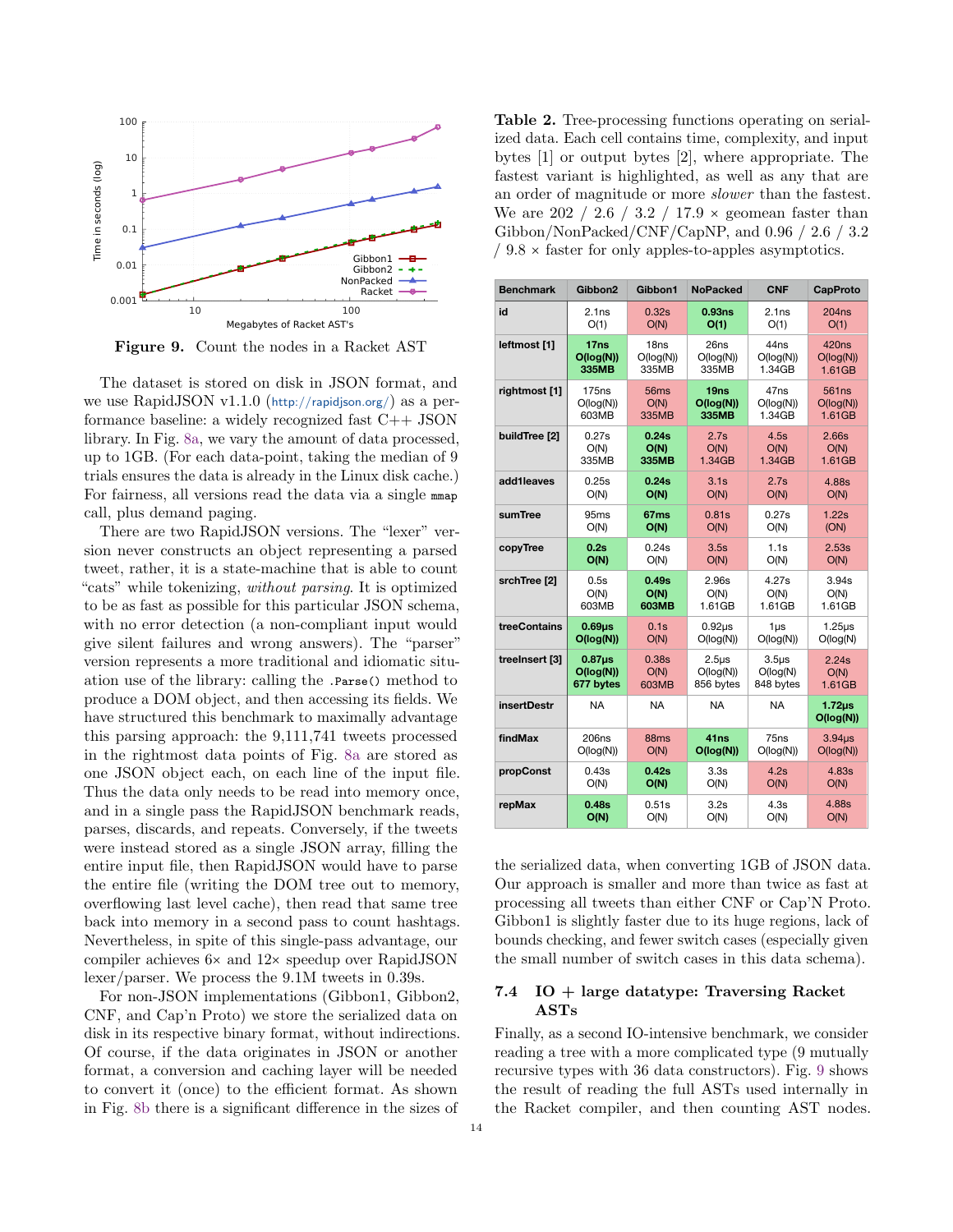Using our approach, or Gibbon, or our approach with full indirections ("NonPacked") is vastly faster than the native and idiomatic way a Racket programmer would ingest this data. Racket's optimized read function (implemented in C inside the runtime) takes 71.1 seconds to parse a 366MB S-expression file, and then 0.94s to traverse it in memory. Our compiler reads and processes the data in its binary format (100MB) in 131ms. Thus it is 543× faster than the idiomatic method of data processing in the original language, and 7.1× faster even if data deserialization and IO are completely discounted. Also, here Gibbon loses its small advantage over our approach due to the already large size of the switch statements produced (36 constructor variants).

## 8 Conclusions & Future Work

When the purpose of a program is to process external data, we should consider alternate implementation approaches that transform the code to bring it closer to the data, rather than the other way around. This can speed IO by eschewing parsing/deserialization, speed traversals once in memory, and, with care, can optimize fast cases without introducing unpredictably (asymptotically) slow cases.

We believe that this work opens up significant followon possibilities. First, a LoCal implementation can become more representation-flexible to directly support appropriate external data formats such as Apache Avro or CBOR.

Second there is plenty of room to grow the size of the functional language supported by a  $HiCal \rightarrow LoCal$  compiler, for example, into a much larger subset of Haskell. Integrating task-parallelism one direction, and the mostly serialized representations supported by LoCal suggest a connection to parallel- vs sequential-processing in a granularity-management strategy. Mutation is another frontier, where a traditional approach to mutable data (as found in imperative languages or IO monads) would appear to clash with the needs of dense representations. We plan to employ the Linear Haskell extensions [\[3\]](#page-14-13) to introduce a limited capability for mutable data, exposing a more context-sensitive notion of where and when mutation may occur within a tree, and also striving to retain (deterministic) parallelism.

## Acknowledgments

This work was supported in part by National Science Foundation awards CCF-1725672 and CCF-1725679, and by Department of Energy award DE-SC0010295. We would like to thank our shepherd, Ilya Sergey, as well as the anonymous reviewers for their suggestions and comments.

#### References

- <span id="page-14-9"></span>[1] Malcolm Atkinson and Ronald Morrison. 1995. Orthogonally Persistent Object Systems. The VLDB Journal 4, 3 (July 1995), 319–402. [http://dl.acm.org/citation.cfm?id=615224.](http://dl.acm.org/citation.cfm?id=615224.615226) [615226](http://dl.acm.org/citation.cfm?id=615224.615226)
- <span id="page-14-2"></span>[2] M. P. Atkinson, L. Daynès, M. J. Jordan, T. Printezis, and S. Spence. 1996. An Orthogonally Persistent Java. SIGMOD Rec. 25, 4 (Dec. 1996), 68–75. [https://doi.org/10.1145/245882.](https://doi.org/10.1145/245882.245905) [245905](https://doi.org/10.1145/245882.245905)
- <span id="page-14-13"></span>[3] Jean-Philippe Bernardy, Mathieu Boespflug, Ryan R. Newton, Simon Peyton Jones, and Arnaud Spiwack. 2017. Linear Haskell: Practical Linearity in a Higher-order Polymorphic Language. Proc. ACM Program. Lang. 2, POPL, Article 5 (Dec. 2017), 29 pages. <https://doi.org/10.1145/3158093>
- <span id="page-14-12"></span>[4] R. S. Bird. 1984. Using Circular Programs to Eliminate Multiple Traversals of Data. Acta Inf. 21, 3 (Oct. 1984), 239–250. <https://doi.org/10.1007/BF00264249>
- <span id="page-14-5"></span>[5] TM Chilimbi, MD Hill, and JR Larus. 1999. Cache-conscious structure layout. ACM SIGPLAN Notices (1999). [http:](http://dl.acm.org/citation.cfm?id=301633) [//dl.acm.org/citation.cfm?id=301633](http://dl.acm.org/citation.cfm?id=301633)
- <span id="page-14-6"></span>[6] Trishul M. Chilimbi and James R. Larus. 1999. Using generational garbage collection to implement cache-conscious data placement. , 37–48 pages. [https://doi.org/10.1145/301589.](https://doi.org/10.1145/301589.286865) [286865](https://doi.org/10.1145/301589.286865)
- <span id="page-14-10"></span>[7] Duncan Coutts, Roman Leshchinskiy, and Don Stewart. 2007. Stream fusion: from lists to streams to nothing at all. In ICFP: International Conference on Functional Programming. ACM.
- <span id="page-14-0"></span>[8] Michael Goldfarb, Youngjoon Jo, and Milind Kulkarni. 2013. General transformations for GPU execution of tree traversals. In Proceedings of the International Conference on High Performance Computing, Networking, Storage and Analysis (Supercomputing) (SC '13).
- <span id="page-14-8"></span>[9] Dan Grossman, Greg Morrisett, Trevor Jim, Michael Hicks, Yanling Wang, and James Cheney. 2002. Region-based memory management in Cyclone. In PLDI. [http://dl.acm.org/](http://dl.acm.org/citation.cfm?id=512563) [citation.cfm?id=512563](http://dl.acm.org/citation.cfm?id=512563)
- <span id="page-14-4"></span>[10] Antony L. Hosking and J. Eliot B. Moss. 1993. Object Fault Handling for Persistent Programming Languages: A Performance Evaluation. In Proceedings of the Eighth Annual Conference on Object-oriented Programming Systems, Languages, and Applications (OOPSLA '93). ACM, New York, NY, USA, 288–303. <https://doi.org/10.1145/165854.165907>
- <span id="page-14-7"></span>[11] Chris Lattner and Vikram Adve. 2005. Automatic pool allocation: improving performance by controlling data structure layout in the heap. ACM SIGPLAN Notices 40 (2005), 129– 142. <https://doi.org/10.1145/1065010.1065027>
- <span id="page-14-14"></span>[12] Chris Lattner and Vikram S. Adve. 2005. Transparent Pointer Compression for Linked Data Structures. In Proceedings of the 2005 Workshop on Memory System Performance (MSP '05). ACM, New York, NY, USA, 24–35. [https://doi.org/10.](https://doi.org/10.1145/1111583.1111587) [1145/1111583.1111587](https://doi.org/10.1145/1111583.1111587)
- <span id="page-14-3"></span>[13] B. Liskov, A. Adya, M. Castro, S. Ghemawat, R. Gruber, U. Maheshwari, A. C. Myers, M. Day, and L. Shrira. 1996. Safe and Efficient Sharing of Persistent Objects in Thor. In Proceedings of the 1996 ACM SIGMOD International Conference on Management of Data (SIGMOD '96). ACM, New York, NY, USA, 318–329. [https://doi.org/10.1145/](https://doi.org/10.1145/233269.233346) [233269.233346](https://doi.org/10.1145/233269.233346)
- <span id="page-14-1"></span>[14] Junichiro Makino. 1990. Vectorization of a treecode. J. Comput. Phys. 87 (March 1990), 148–160. [https://doi.org/](https://doi.org/10.1016/0021-9991(90)90231-O) [10.1016/0021-9991\(90\)90231-O](https://doi.org/10.1016/0021-9991(90)90231-O)
- <span id="page-14-11"></span>[15] Conor McBride. 2010. Ornamental algebras, algebraic ornaments. Journal of functional programming (2010).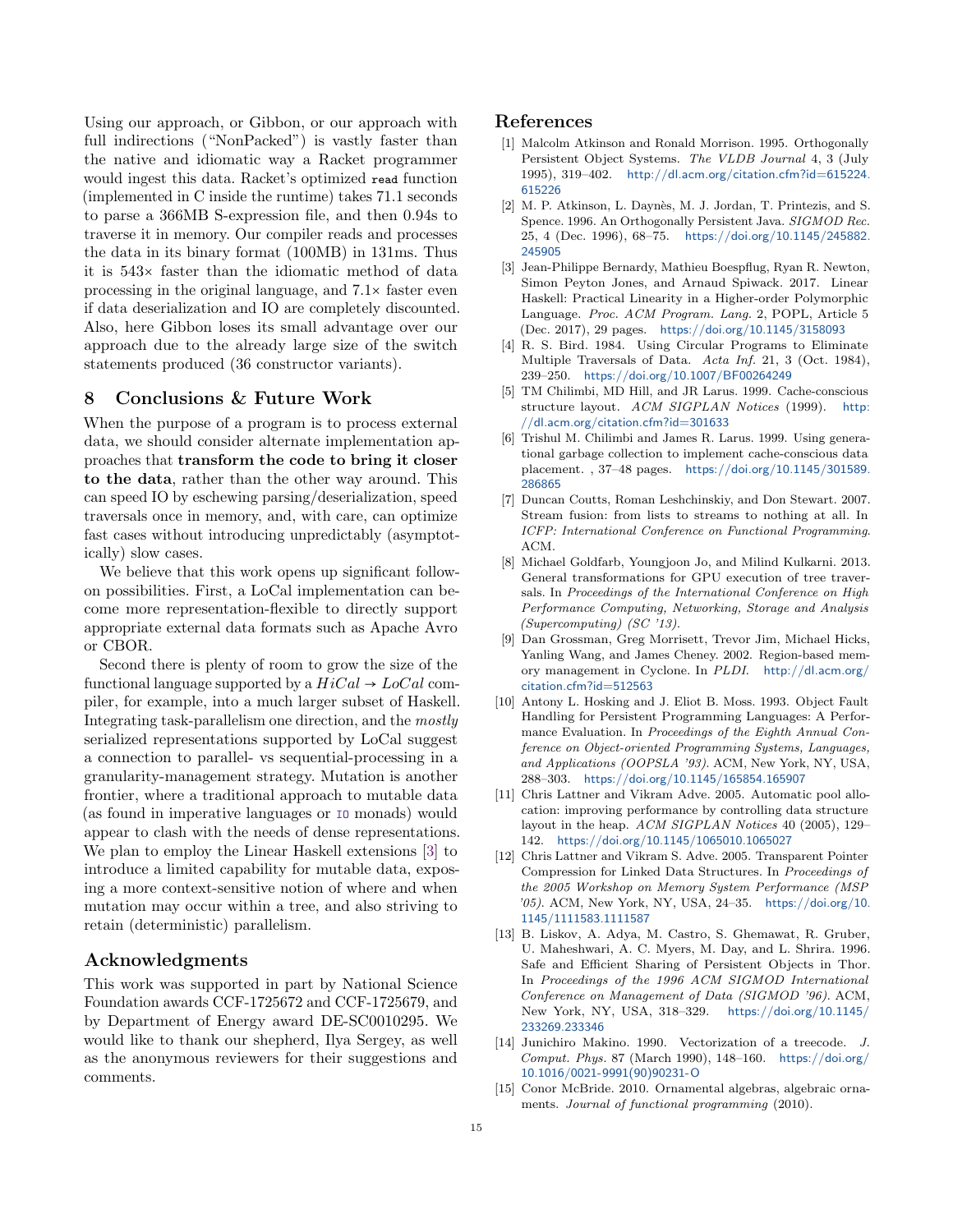- <span id="page-15-1"></span>[16] Leo A. Meyerovich, Todd Mytkowicz, and Wolfram Schulte. 2011. Data Parallel Programming for Irregular Tree Computations, In HotPAR. [https://www.microsoft.com/en-us/research/publication/](https://www.microsoft.com/en-us/research/publication/data- parallel-programming-for-irregular-tree-computations/) [data-parallel-programming-for-irregular-tree-computations/](https://www.microsoft.com/en-us/research/publication/data- parallel-programming-for-irregular-tree-computations/)
- <span id="page-15-17"></span>[17] Leo A. Meyerovich, Todd Mytkowicz, and Wolfram Schulte. 2011. Data Parallel Programming for Irregular Tree Computations, In HotPAR. [https://www.microsoft.com/en-us/research/publication/](https://www.microsoft.com/en-us/research/publication/data-parallel-programming-for-irregular-tree-computations/) [data-parallel-programming-for-irregular-tree-computations/](https://www.microsoft.com/en-us/research/publication/data-parallel-programming-for-irregular-tree-computations/)
- <span id="page-15-7"></span>[18] Greg Morrisett, David Walker, Karl Crary, and Neal Glew. 1998. From System F to Typed Assembly Language. In Proceedings of the 25th ACM SIGPLAN-SIGACT Symposium on Principles of Programming Languages (POPL '98). ACM, New York, NY, USA, 85–97. [https://doi.org/10.1145/268946.](https://doi.org/10.1145/268946.268954) [268954](https://doi.org/10.1145/268946.268954)
- <span id="page-15-14"></span>[19] Barzan Mozafari, Kai Zeng, and Carlo Zaniolo. 2012. Highperformance Complex Event Processing over XML Streams. In Proceedings of the 2012 ACM SIGMOD International Conference on Management of Data (SIGMOD '12). ACM, New York, NY, USA, 253–264. [https://doi.org/10.1145/](https://doi.org/10.1145/2213836.2213866) [2213836.2213866](https://doi.org/10.1145/2213836.2213866)
- <span id="page-15-11"></span>[20] Ryan R. Newton, Sivan Toledo, Lewis Girod, Hari Balakrishnan, and Samuel Madden. 2009. Wishbone: Profile-based partitioning for sensornet applications. In Symposium on Networked Systems Design and Implementation (NSDI'09). USENIX Association, 395–408.
- <span id="page-15-5"></span>[21] Bin Ren, Gagan Agrawal, James R. Larus, Todd Mytkowicz, Tomi Poutanen, and Wolfram Schulte. 2013. SIMD parallelization of applications that traverse irregular data structures. In Proceedings of the 2013 IEEE/ACM International Symposium on Code Generation and Optimization, CGO 2013, Shenzhen, China, February 23-27, 2013. IEEE Computer Society, 20:1–20:10. <https://doi.org/10.1109/CGO.2013.6494989>
- <span id="page-15-6"></span>[22] Bin Ren, Todd Mytkowicz, and Gagan Agrawal. 2014. A Portable Optimization Engine for Accelerating Irregular Data-Traversal Applications on SIMD Architectures. TACO 11, 2 (2014), 16:1–16:31. <https://doi.org/10.1145/2632215>
- <span id="page-15-9"></span>[23] Amir Shaikhha, Andrew Fitzgibbon, Simon Peyton Jones, and Dimitrios Vytiniotis. 2017. Destination-passing Style for Efficient Memory Management. In Proceedings of the 6th ACM SIGPLAN International Workshop on Functional High-Performance Computing (FHPC 2017). ACM, New York, NY, USA, 12–23. <https://doi.org/10.1145/3122948.3122949>
- <span id="page-15-12"></span>[24] William Thies, Michal Karczmarek, and Saman P. Amarasinghe. 2002. StreamIt: A Language for Streaming Applications. In International Conference on Compiler Construction.

Springer-Verlag.

- <span id="page-15-8"></span>[25] Mads Tofte, Lars Birkedal, Martin Elsman, and Niels Hallenberg. 2004. A Retrospective on Region-Based Memory Management. Higher Order Symbol. Comput. 17, 3 (Sept. 2004), 245–265. [https://doi.org/10.1023/B:LISP.0000029446.](https://doi.org/10.1023/B:LISP.0000029446.78563.a4) [78563.a4](https://doi.org/10.1023/B:LISP.0000029446.78563.a4)
- <span id="page-15-10"></span>[26] Mads Tofte and Jean-Pierre Talpin. 1997. Region-Based Memory Management. Inf. Comput. 132, 2 (Feb. 1997), 109– 176. <https://doi.org/10.1006/inco.1996.2613>
- <span id="page-15-4"></span>[27] D. N. Truong, F. Bodin, and A. Seznec. 1998. Improving Cache Behavior of Dynamically Allocated Data Structures. In Proceedings of the 1998 International Conference on Parallel Architectures and Compilation Techniques (PACT '98). IEEE Computer Society, Washington, DC, USA, 322–. [http://](http://portal.acm.org/citation.cfm?id=522344.825680) [portal.acm.org/citation.cfm?id=522344.825680](http://portal.acm.org/citation.cfm?id=522344.825680)
- <span id="page-15-13"></span><span id="page-15-0"></span>[28] Kenton Varda. 2015. Cap'n Proto. <https://capnproto.org/>
- [29] Michael Vollmer, Chaitanya Koparkar, , Mike Rainey, Laith Sakka, Milind Kulkarni, and Ryan R. Newton. 2019. LoCal: A Language for Programs Operating on Serialized Data. Technical Report. Indiana University. [https://help.sice.indiana.edu/](https://help.sice.indiana.edu/techreports/TRNNN.cgi?trnum=TR741) [techreports/TRNNN.cgi?trnum=TR741](https://help.sice.indiana.edu/techreports/TRNNN.cgi?trnum=TR741).
- <span id="page-15-3"></span>[30] Michael Vollmer, Sarah Spall, Buddhika Chamith, Laith Sakka, Chaitanya Koparkar, Milind Kulkarni, Sam Tobin-Hochstadt, and Ryan R. Newton. 2017. Compiling Tree Transforms to Operate on Packed Representations. In 31st European Conference on Object-Oriented Programming (ECOOP 2017) (Leibniz International Proceedings in Informatics  $(LIPIcs)$ ), Peter Müller (Ed.), Vol. 74. Schloss Dagstuhl-Leibniz-Zentrum fuer Informatik, Dagstuhl, Germany, 26:1– 26:29. <https://doi.org/10.4230/LIPIcs.ECOOP.2017.26>
- <span id="page-15-15"></span>[31] P. Wadler. 1988. Deforestation: Transforming Programs to Eliminate Trees. In European Symposium on Programming. Berlin: Springer-Verlag, 344–358. [citeseer.ist.psu.edu/](citeseer.ist.psu.edu/wadler90deforestation.html) [wadler90deforestation.html](citeseer.ist.psu.edu/wadler90deforestation.html)
- <span id="page-15-16"></span>[32] Thomas Williams and Didier Rémy. 2017. A Principled Approach to Ornamentation in ML. Proc. ACM Program. Lang. 2, POPL, Article 21 (Dec. 2017), 30 pages. [https:](https://doi.org/10.1145/3158109) [//doi.org/10.1145/3158109](https://doi.org/10.1145/3158109)
- <span id="page-15-2"></span>[33] Edward Z. Yang, Giovanni Campagna, Ömer S. Ağacan, Ahmed El-Hassany, Abhishek Kulkarni, and Ryan R. Newton. 2015. Efficient Communication and Collection with Compact Normal Forms. In Proceedings of the 20th ACM SIGPLAN International Conference on Functional Programming (ICFP 2015). ACM, New York, NY, USA, 362-374. <https://doi.org/10.1145/2784731.2784735>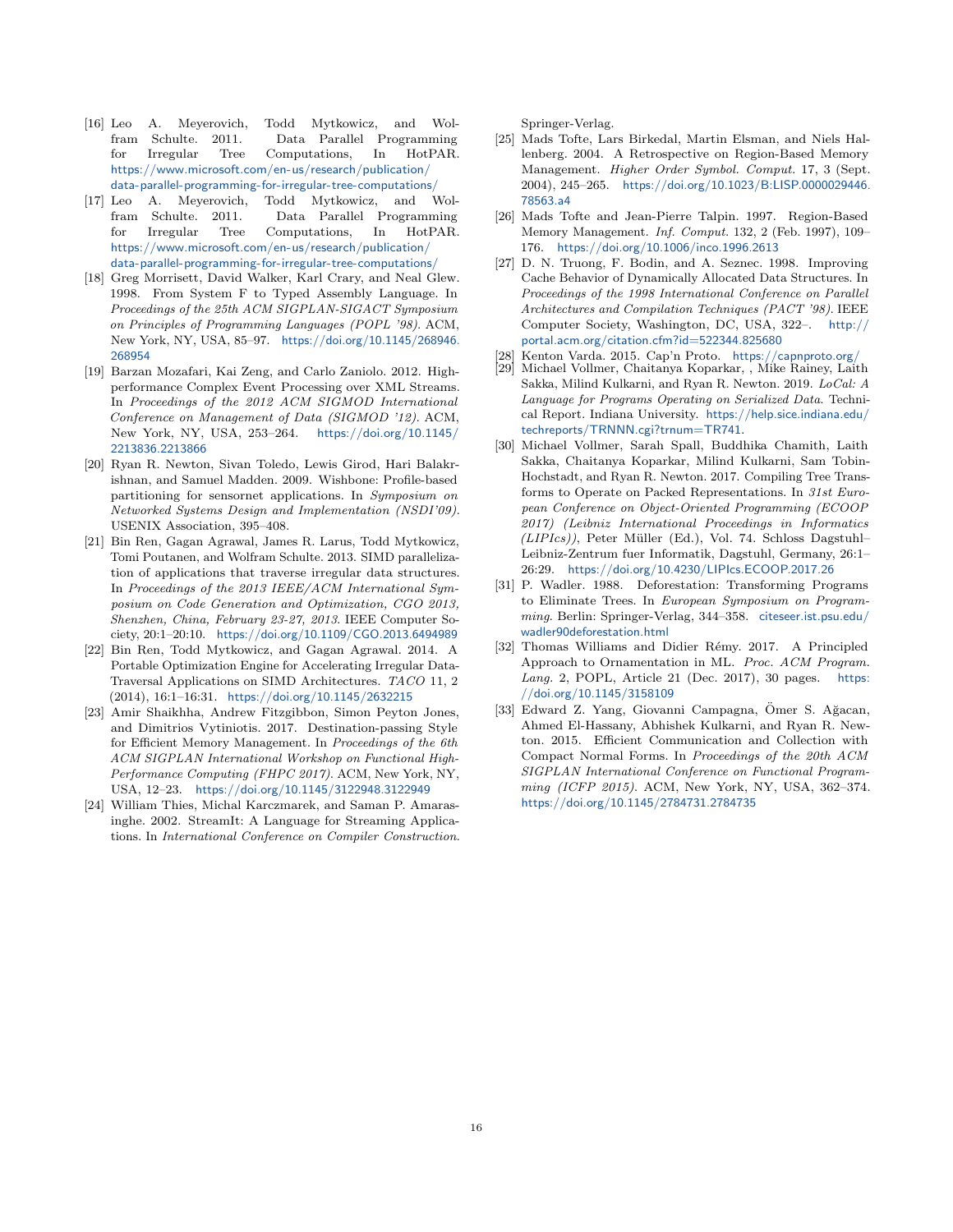# A Evaluation Details

#### <span id="page-16-1"></span>A.1 Benchmark Descriptions

In §[7.1,](#page-11-1) we mentioned a series of benchmark programs that we would use to evaluate our implementation, most of which have self-evident names (like sumTree), but for full transparency we will enumerate each benchmark and give any relevant details about their different implementations in differing systems we compare.

- id: the simplest test, an identity function  $(\lambda x. x)$ . For this benchmark, id must be called as a function, not inlined, and return a valid message. In a general-purpose language, we simply return the input message in  $O(1)$  time, but Gibbon can only compile this function as a deep copy! We are also limited by our type system, forced to keep output region distinct from input, but we can write a tagged indirection, pointing back to the input message.
- buildTree: build a binary tree of given height. We use height 25, creating trees with  $2^{25}$  leaves and  $2^{25}$  1 interior nodes (likewise for the rest of the benchmarks in this group).
- rightmost: return the rightmost leaf in the binary tree.
- add1Leaves: map an add1 function over the tree, returning a fresh tree in the output message.
- sumTree: sum the leaves of the tree.
- copyTree: copy the input message to a fresh buffer. For this benchmark we require no sharing of data with the input message, but we allow whatever form of copying performs best for the given system. For example, it is permitted to simply memcpy the message. Lacking such a low-level primitive, the Gibbon approach and ours require a tree-walk (similar to add1Leaves). CNF allows a memcpy style operation, but it uses absolute pointers, and the "pointer fixup" pass makes it slightly slower than just doing a tree-walk, so we use a tree-walk. Cap'N Proto does not provide low-level access to the memory segments holding the message (the API instead wants you to send the message to a file descriptor), but it does provide its own notion of an internal deep-copy (tree walk), which we use.

And the search tree benchmarks:

- build Search Tree: build a balanced search tree in the output message, containing  $2^{26}$  total nodes and max height 26 (including null nodes as separate nodes).
- treeContains: take the previous search tree as input and check if it contains a random key.
- treeInsert: take the same search tree as input and insert one new element at a random key, rebuilding a spine of the tree. That is, it may write a new piece of memory (contiguous with the input or not) containing only the  $log(N)$  newly created nodes, but pointing back to the unchanged part of the tree, if that is supported. Because Cap'N Proto does not support sharing, it must copy the whole tree to insert into it. However, it will allow direct mutation of the tree inside the input message buffer, so we test this as a separate variant, treeInsertDestructive.
- find Max: return the largest element in the search tree.
- propagateConst: map over the tree and replace all values with a constant integer.
- repMax: a variant of the "repmin" $[4, 17]$  $[4, 17]$  $[4, 17]$  program, which returns a new search tree of the same shape, with every value replaced by the *maximum* value of the original tree. It performs two passes over the tree – a bottom-up pass to compute the largest element (i.e. findMax), and a top-down pass to propagate this value in the tree (i.e. propagateConst).

## <span id="page-16-0"></span>B Related Work in Tree Layout and Allocation

There has been significant work in optimizing the layout and traversal patterns of tree data structures for performance reasons. The most closely related line of work is cache-conscious structure layout [\[5\]](#page-14-5), which proposes a data layout scheme that lays out the nodes of a tree according to an order determined by a provided traversal function. Because this layout is determined by a specific traversal function, it serves a similar purpose to the linearization of data in our packed layout: when trees are traversed in the same manner as the layout order, spatial locality is improved. Note, however, that Chilimbi et al.'s approach does not change the internal structure of objects, nor the code that traverses those data structures. Hence, all pointers are preserved, and this approach does not offer the additional benefits of our packed layout such as denser accesses and avoidance of pointer indirection. Other spatial locality work [\[6,](#page-14-6) [11,](#page-14-7) [27\]](#page-15-4) has similar effects and limitations to cache-conscious structure layout.

Lattner and Adve [\[11\]](#page-14-7) propose *automatic pool allocation* that allocates disjoint data structures into disjoint partitions of memory. Leveraging this approach, Lattner and Adve [\[12\]](#page-14-14) propose a compression optimization. Because a data structure is allocated into an isolated pool, "internal" pointers that connect nodes of that data structure definitely do not access arbitrary memory locations, and hence can use narrower bit widths to save space. Unlike the spatial locality work discusses in the previous paragraph, this compression optimization both shrinks the overall representation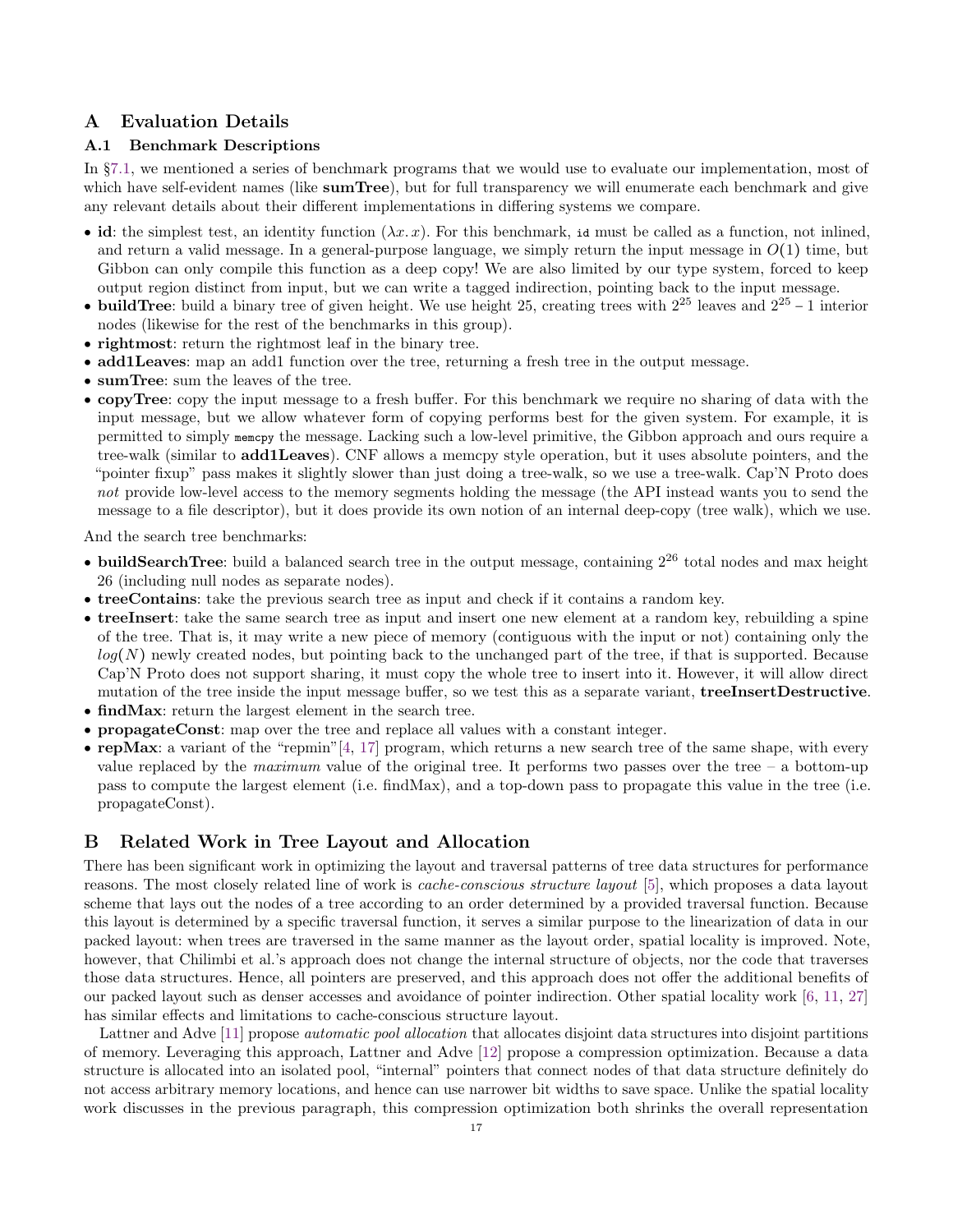of the data structure (as in our packed representation) and utilizes compiler rewrites to do so (as in our compiler transformations).

Tree linearization, and the attendant changes required to traversal code, are common in high-performance computing settings, especially for vectorization [\[8,](#page-14-0) [14,](#page-14-1) [16,](#page-15-1) [21,](#page-15-5) [22\]](#page-15-6). These approaches, by closely matching data structure layout to the traversal behavior of specific applications, can eliminate many pointer dereferences, compress data structures, and simplify traversal implementations. However, all of these approaches are programmer-directed: either ad hoc, application-specific implementations  $[8, 14, 16]$  $[8, 14, 16]$  $[8, 14, 16]$  $[8, 14, 16]$  $[8, 14, 16]$ , or driven by library functions that the programmer must exploit  $[21, 22]$  $[21, 22]$  $[21, 22]$ .

## <span id="page-17-0"></span>C LoCal Runtime System Details

In LoCal, locations track natural number positions within a region. Abstractly, a region is an unbounded, byte-indexed storage area that can be extended incrementally by requesting N additional bytes (equivalent to  $\text{malloc}(N)$ ). Each region grows monotonically, never shrinks, and can be freed only as a whole. Practically speaking, there are at many reasonable implementation strategies. We always start by allocating a contiguous chunk of memory of bounded size. When that chunk is exhausted, we must choose whether to grow the region by **copying** (or changing memory-mapping), retaining a contiguous address range, or by linking a new, non-contiguous chunk.

We choose the latter and implement regions as a linked list of chunks: a constant sized initial chunk, with subsequent chunks doubling in size. The runtime representation of locations (and Ptr T values) is a direct pointer into the interior of a chunk. (We call the writable portion of the chunk that can carry data the payload.) Chunks linked together form regions as pictured in Fig. [10.](#page-18-0) Chunk metadata is stored at the end of the allocated area, in a footer data structure listed below:

```
struct footer {
  // Available bytes for serialized-data storage.
  int size ;
  // Shared reference count for this region (not chunk)
  int* refcount:
  // Set of regions we have outbound pointers into.
  ptrset outset ;
  // The chunk that follows this one (or NULL)
  footer* next;
}
```
We avoid additional indirection by combining this metadata struct with the payload, which is essentially an array of bytes, forming one heap object. The reason we store the metadata as a footer, at the end rather than the start, is so that the payload grows *towards* the struct. Thus the pointer to the region-chunk does double duty for bounds checking. When the payload space is full, we allocate a new chunk of double the size and point to it with next.

But what do we put in the serialized bytestream to mark that the stream continues in another chunk? Here we implicitly add a reserved tag to each packed data type, signaling end of chunk (EOC).<sup>[6](#page-17-1)</sup> When the reader hits an EOC, they must use their pointer to the end of the current payload to access the footer, follow the next pointer, and resume reading at the head of the next chunk.

Garbage collection In most classic treatments, regions introduced with a letregion, are deallocated immediately upon the end of that letregion's lexical scope. However, in this paper we choose to allow tagged indirection nodes to include **inter-region pointers**. Thus one can keep a region alive beyond the scope of the **letregion** that introduced it, by simply capturing a pointer to it within another region. This choice is critical to our ability to lift functions onto (mostly) serialized representations without changing their asymptotic complexity.

In our setting, pointers between regions are immutable, which simplifies the job of garbage collection. Rather than keeping a "remembered set" of inter-region pointers as in a generational collector, we can instead coarsen the dependencies to record only that "chunk A points to region B". The outset in the footer struct above tracks regions to which our chunk points<sup>[7](#page-17-2)</sup>.

<span id="page-17-1"></span> ${}^{6}$ Of course, there are 256 possible one-byte tags, so adding indirections, random-access nodes, and EOC tags reduces the largest sum type supported (at least, without using an escape sequence to access additional tags).

<span id="page-17-2"></span><sup>7</sup>This set is optimized for zero or one elements. A null pointer denotes the empty set, and singleton is a direct (tagged) pointer to the element. Two or more elements introduce a heap data structure to store the out-set.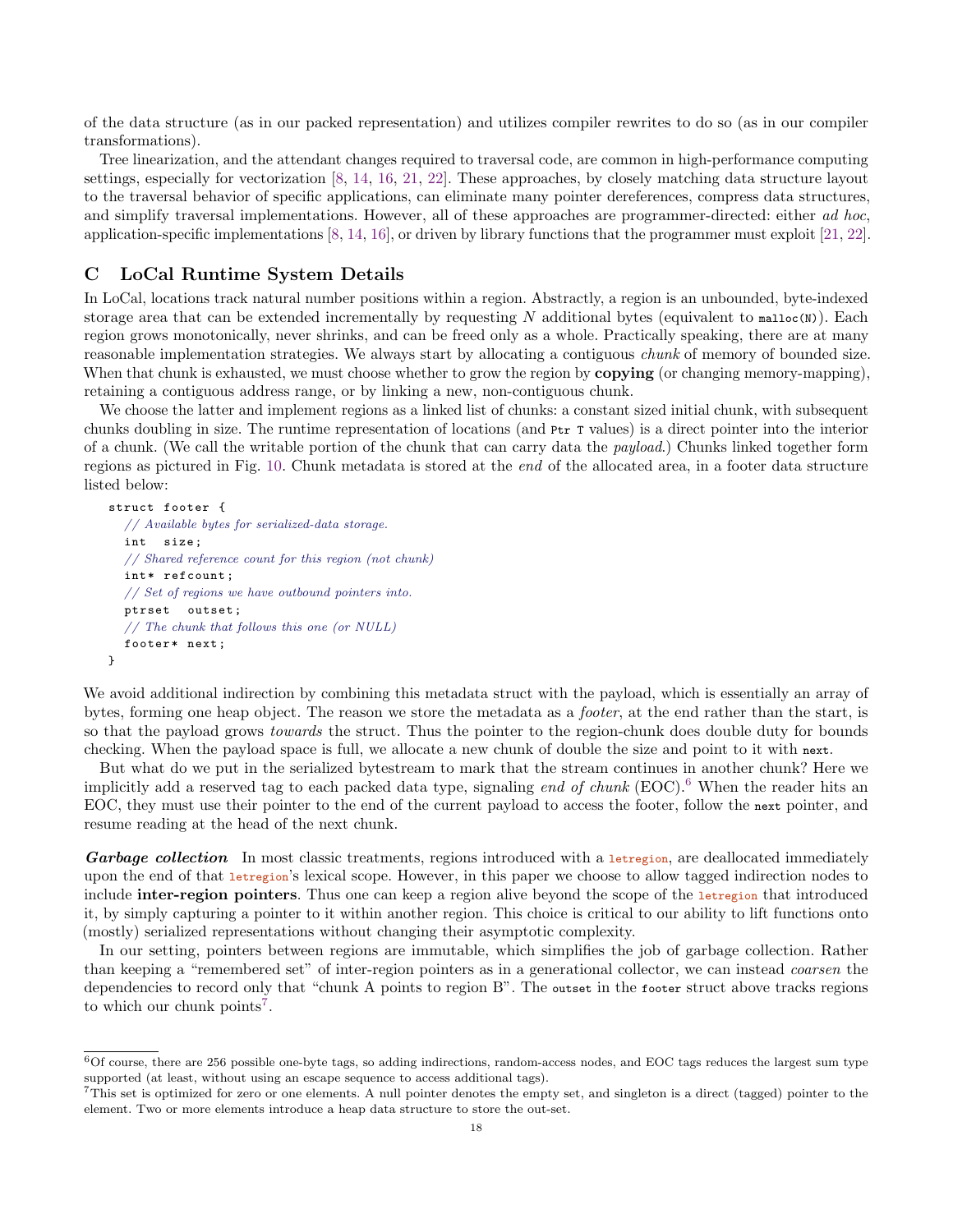

<span id="page-18-0"></span>Figure 10. Example of multiple chunks making up a region, and of an inter-region indirection.

Both tracing or reference counting collectors would benefit from this coarsening. However, given that we already amortize the overheads of memory management through coarsening, we choose reference counting for our implementation to achieve prompt deallocation (and reuse) of chunks. Thus when a region is created with letregion its reference count is set to 1, and it is decremented on exit from the letregion. Reference counts are region-level rather than chunk-level, which is why the footer contains a pointer to the region-level reference count, rather than a reference count directly. When a region hits zero reference count, it is freed immediately via freeing its chunks one by one. When a chunk is deallocated, it decrements the reference count of any regions it points to.

Comparing against prior art's memory management Finally, in order to compare against other work, we also implement a technique for huge regions; these are allocated as a large slab containing many pages, and could be extended by mapping new virtual memory after hitting a guard page capping the region end. This was the approach used by Gibbon [\[30\]](#page-15-3). These huge regions avoid bounds checks when writing payloads and they are suitable for programs with a small number of large regions (especially a single input and single output region). But they are inappropriate for the more general case where programs may have small and short-lived regions.

The choice of allocation strategy can be informed by static information the compiler gathers about the lifetime and potential size range of the region. For example, the region-based MLKit compiler achieved significant speedups from statically classifying a majority of regions as constant-sized [\[25\]](#page-15-8), in which case they are allocated inside the procedure stack frame. In our approach, we unbox constant-sized data types (e.g. numbers), and pack recursive data-types into growable regions, so we do not observe the same opportunity for constant-sized regions.

# D Appendix: formalization and type-safety proof

This section contains:

- a complete version of the typing rules and dynamic semantics, along with an example to aid in the understanding of the dynamic semantics,
- metafunctions and correctness judgements for well formedness of the store
- and the complete proof of type safety.

Some of the rules from the type system and dynamic semantics that appear in this section do not appear in the main body of the paper, owing to space limitations. Moreover, to make the appendix somewhat self contained, we have in a few cases copies of rules given in the main body of the paper. In each case, we indicate what is new and what is copy.

#### D.1 Grammar for LoCal

The complete grammar of LoCal, along with specifications of environments and machine states used by the type system and dynamic semantics, appears in Figure [11.](#page-19-0)

Variables and Substitution We use the convention that all variables for binding values, locations, and regions are distinct, and maintain this invariant implicitly. The bindings sites of variables are summarized by the following:

- Variables for binding values x are bound by function definitions  $fd$  and pattern matches  $pat$ .
- Location variables  $l^r$  are bound by type schemes ts, pattern matches pat, and letloc binders.
- Region variables r are bound by type schemes ts, pattern matches pat, and letregion binders.

The use sites of variables are summarized by the following:

- Variables for binding varlues x are used by values  $v$ .
- Location variables l<sup>r</sup> are used by concrete locations  $\langle r, i \rangle^{l^r}$ , the argument list of function applications  $f\left[\vec{r}\right]$   $\vec{v}$ , the location argument of constructor applications  $K l^r \overrightarrow{v}$ , located types  $\hat{\tau}$ , and located expressions le.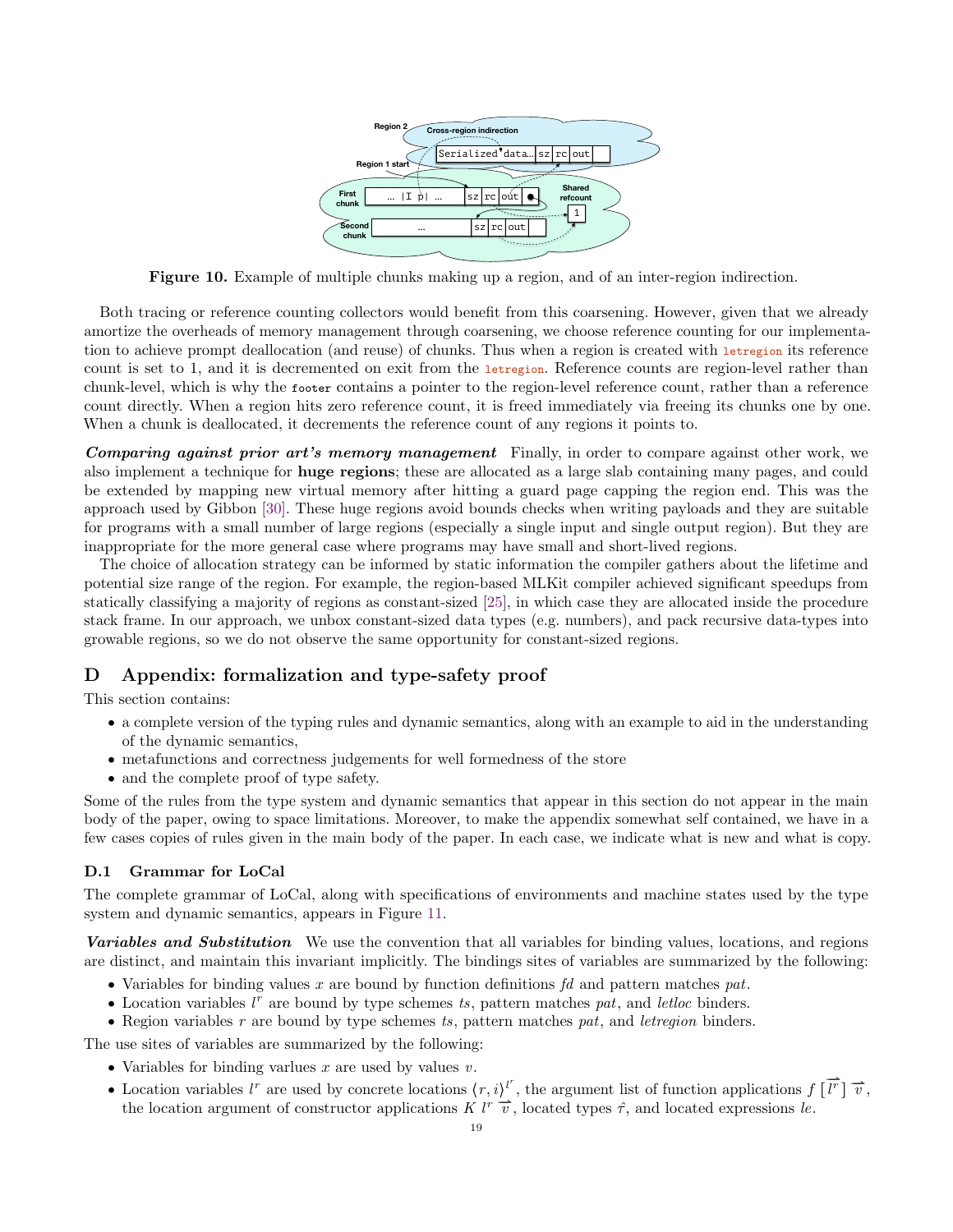$K \in$ Data Constructors,  $\tau \in$  Type Constructors,  $x, y, f \in \text{Variables}, \ l, l^r \in \text{Symbolic Locations},$  $r ∈$  Regions,  $i, j ∈$  Region Indices,

 $\langle r, i \rangle^l \in$  Concrete Locations

<span id="page-19-0"></span>

| Top-Level Programs           | top $::=\overline{dd}$ ; $\overline{fd}$ ; $e$                                                      |
|------------------------------|-----------------------------------------------------------------------------------------------------|
| Datatype Declarations        | $\therefore$ = data $\tau = \overrightarrow{K} \cdot \overrightarrow{\tau}$<br>dd                   |
| <b>Function Declarations</b> | $::= f : ts; f\overrightarrow{x} = e$<br>fd                                                         |
| Located Types                | $\hat{\tau}$ ::= $\tau \mathcal{Q}l^r$                                                              |
| Type Scheme                  | ts $\overrightarrow{x}$ $\overrightarrow{r}$ $\overrightarrow{\hat{\tau}}$ $\rightarrow \hat{\tau}$ |
| Values                       | $::= x \mid \langle r, i \rangle^{l^r}$<br>$\overline{v}$                                           |
| Expressions                  | $::= v$<br>$\epsilon$                                                                               |
|                              | $\vert f \vert \overline{l^r} \vert \overrightarrow{v}$                                             |
|                              | $K l^r \vec{v}$                                                                                     |
|                              | let $x : \hat{\tau} = e$ in $e$                                                                     |
|                              | letloc $l^r = le$ in $e$                                                                            |
|                              | letregion $r$ in $e$                                                                                |
|                              | $\vert$ case $v$ of $\overline{pat}$                                                                |
| Pattern                      | pat $::= K(\overrightarrow{x:\tau}) \rightarrow e$                                                  |
| Location Expressions         | le $\equiv$ (start r)                                                                               |
|                              | $ (l^{r}+1)$                                                                                        |
|                              | $ $ (after $\hat{\tau}$ )                                                                           |
| Typing Env.                  | $\Gamma$ ::= $\{x_1 \mapsto \hat{\tau}_1, \ldots, x_n \mapsto \hat{\tau}_n\}$                       |
| Store Typing                 | $\Sigma$ ::= $\{l_1^{r_1} \mapsto \tau_1, \ldots, l_n^{r_n} \mapsto \tau_n\}$                       |
| Constraint Env.              | $C = \{l_1^{r_1} \mapsto le_1, \ldots, l_n^{r_n} \mapsto le_n\}$                                    |
| Allocation Pointers          | A $\mathrel{\mathop:}=\{r_1 \mapsto ap_1, \ldots, r_n \mapsto ap_n\}$                               |
|                              | where $ap = l^r   \emptyset$                                                                        |
|                              | Nursery $N = \{l_1^{r_1}, \ldots, l_n^{r_n}\}\$                                                     |
| Store                        | $S \rightrightarrows \{r_1 \mapsto h_1, \ldots, r_n \mapsto h_n\}$                                  |
|                              | Heap $h := \{i_1 \mapsto K_1, \ldots, i_n \mapsto K_n\}$                                            |
| M<br>Location Map            | $::=\{l_1^{r_1} \mapsto \langle r_1,i_1\rangle, \ldots, l_n^{r_n} \mapsto \langle r_n,i_n\rangle\}$ |

Figure 11. The grammar of LoCal. These definitions are copies of those shown in Figures [2,](#page-4-1) [3,](#page-4-2) and [5.](#page-6-3)

• Region varaibles  $r$  are used in the same places as location variables.

We use the following conventions for variable substitution:

- $e[v/x]$ : Substitute v for x in e. We let the notation extend to vectors such that  $e[\overrightarrow{v}/\overrightarrow{x}]$  denotes the iterated substitution  $e[\overrightarrow{v_1}/\overrightarrow{x_1}] \dots [\overrightarrow{v_n}/\overrightarrow{x_n}]$ , where  $n = |\overrightarrow{x}| = |\overrightarrow{v}|$ .
- $\bullet$   $e[u^{r_2}/l_1^{r_1}]$ : Substitute location variable  $l_2^{r_2}$  for  $l_1^{r_1}$  in e. We extend this notation to vectors of locations in the same fashion, as described above.
- $e[r_2/r_1]$ : Substitute region variable  $r_2$  for  $r_1$  in e. We extend this notation to vectors of locations in the same fashion, as described above.
- Finally, we extend the aforementioned notation so that substitution can act on environments  $C, A$ , and  $N$ , e.g.,  $C[ l_2^{r_2} / l_1^{r_1}].$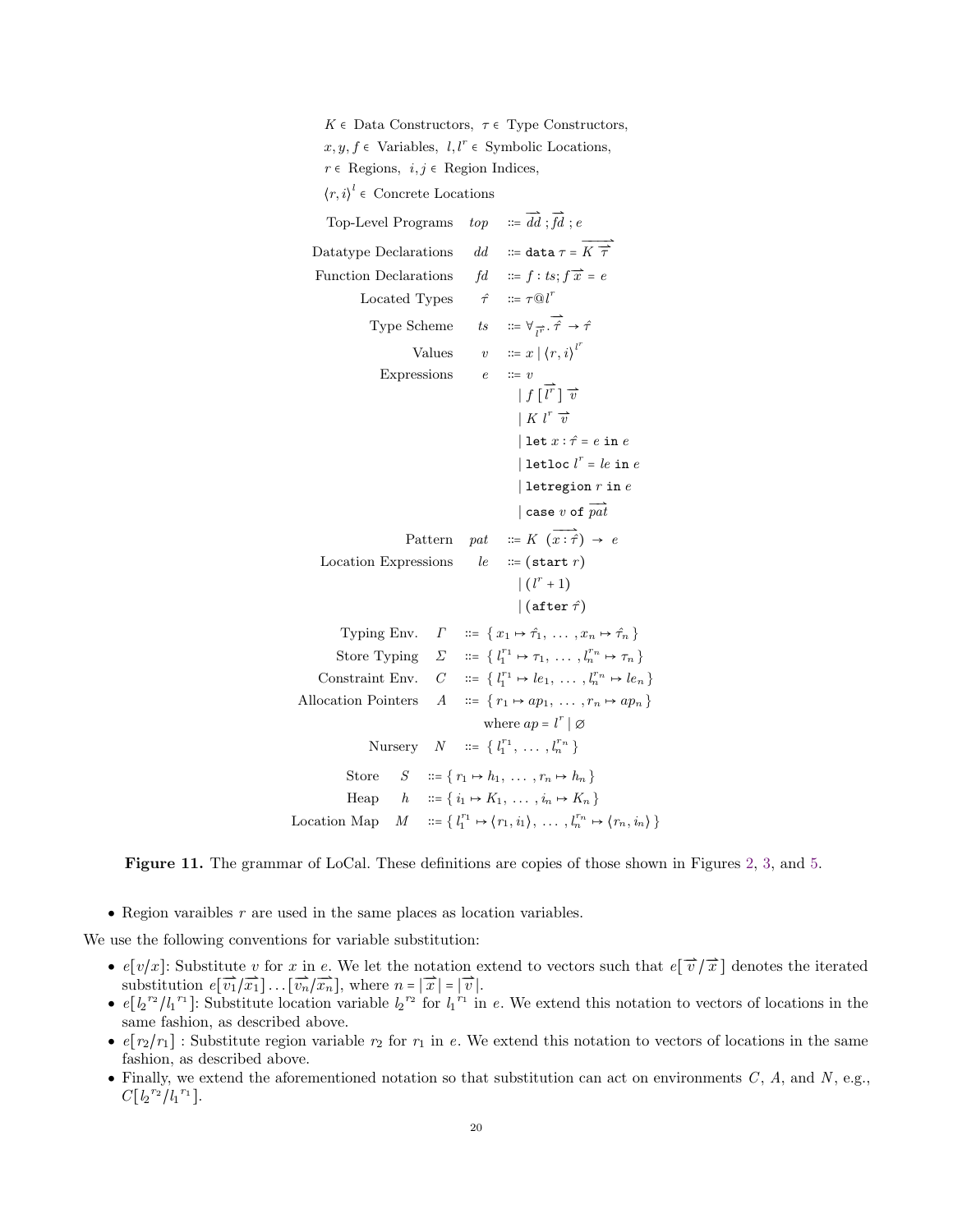<span id="page-20-1"></span>[T-Var] Γ(x) = τ@l <sup>r</sup> Σ(l r ) = τ Γ; Σ; C; A; N ⊢ A; N ; x ∶ τ@l r [T-Concrete-Loc] Σ(l r ) = τ Γ; Σ; C; A; N ⊢ A; N ;⟨r, i⟩ l ∶ τ@l r [T-Let] Γ; Σ; C; A; N ⊢ A ′ ; N ′ ; e<sup>1</sup> ∶ τ1@l<sup>1</sup> r1 l1 r1 ∈ N l<sup>1</sup> r1 ∈/ N ′ Γ ′ ; Σ ′ ; C; A ′ ; N ′ ⊢ A ′′ ; N ′′ ; e<sup>2</sup> ∶ τ2@l<sup>2</sup> r2 l2 r2 ∈ N Γ; Σ; C; A; N ⊢ A ′′ ; N ′′ ; let x ∶ τ1@l<sup>1</sup> <sup>r</sup><sup>1</sup> = e<sup>1</sup> in e<sup>2</sup> ∶ τ2@l<sup>2</sup> r2 where Γ ′ = Γ ∪ { x ↦ τ1@l<sup>1</sup> <sup>r</sup><sup>1</sup> }; Σ ′ = Σ ∪ { l<sup>1</sup> <sup>r</sup><sup>1</sup> ↦ τ<sup>1</sup> } [T-LetRegion] Γ; Σ; C; A ′ ; N ⊢ A ′′ ; N ′ ; e ∶ τ@l ′r ′ l ′r ′ ∈ N Γ; Σ; C; A; N ⊢ A ′′ ; N ′ ; letregion r in e ∶ τ@l ′r ′ where A ′ = A ∪ { r ↦ ∅ } [T-LetLoc-Tag] A(r) = l ′r l ′r , l ′′r ′′ ∈ N l <sup>r</sup> ∈/ N ′′ l r ≠ l ′′r ′′ Γ; Σ; C ′ ; A ′ ; N ′ ⊢ A ′′ ; N ′′ ; e ∶ τ ′′@l ′′r ′′ Γ; Σ; C; A; N ⊢ A ′′ ; N ′′ ; letloc l r = (l ′r + 1) in e ∶ τ ′′@l ′′r ′′ where C ′ = C ∪ { l <sup>r</sup> ↦ (l ′r + 1) }; A ′ = A ∪ { r ↦ l r }; N ′ = N ∪ { l r } [T-LetLoc-After] A(r) = l<sup>1</sup> <sup>r</sup> Σ(l<sup>1</sup> r ) = τ ′ l1 r ∈/ N l <sup>r</sup> ∈/ N ′′ l r ≠ l ′r ′ Γ; Σ; C ′ ; A ′ ; N ′ ⊢ A ′′ ; N ′′ ; e ∶ τ ′@l ′r ′ l ′r ′ ∈ N Γ; Σ; C; A; N ⊢ A ′′ ; N ′′ ; letloc l r = (after τ ′@l<sup>1</sup> r ) in e ∶ τ ′@l ′r ′ where C ′ = C ∪ { l <sup>r</sup> ↦ (after τ ′@l<sup>1</sup> r ) }; A ′ = A ∪ { r ↦ l r }; N ′ = N ∪ { l r } [T-DataConstructor] TypeOfCon(K) = τ TypeOfField(K,i) = Ð⇀ τ ′ i l r ∈ N A(r) = Ð⇀ ln r if n ≠ 0 else l r C( Ð⇀ l1 r ) = l r + 1 C( ÐÐ⇀ l<sup>j</sup>+<sup>1</sup> r ) = (after ( Ð⇀ τ ′ <sup>j</sup> @ Ð⇀ l ′ j r )) Γ; Σ; C; A; N ⊢ A; N ; Ð⇀v<sup>i</sup> <sup>∶</sup> ÐÐÐ⇀ τ ′ <sup>i</sup> @l<sup>i</sup> r Γ; Σ; C; A; N ⊢ A ′ ; N ′ ;K l <sup>r</sup> Ð⇀<sup>v</sup> <sup>∶</sup> <sup>τ</sup>@<sup>l</sup> r where A ′ = A ∪ { r ↦ l r }; N ′ = N − { l r } n = ∣ Ð⇀<sup>v</sup> <sup>∣</sup>; <sup>i</sup> <sup>∈</sup> <sup>I</sup> <sup>=</sup> { <sup>1</sup>, . . . , <sup>n</sup> }; <sup>j</sup> <sup>∈</sup> <sup>I</sup> <sup>−</sup> { <sup>n</sup> }

Figure 12. Copy of typing rules in Figure [4](#page-5-0)

## <span id="page-20-0"></span>D.2 Typing rules for LoCal

The complete typing rules are contained in two figures. In Figure [12,](#page-20-1) there is a copy of the typing rules in Figure [4.](#page-5-0) The rules not shown in the main body, namely those for function application, pattern matching, function definition, and program top-level, are given in Figure [13.](#page-21-0)

Function application in T-App ensures the location of the result of the application is initially unwritten, and is considered written afterward. Types and locations for the function are pulled from the function signature. Pattern matching is handled by T-CASE and T-PATTERN, which are straightforward. Similarly, typing the top-level forms is straightforward.

To simplify the formalism and proofs, we restricted typing rules somewhat so that, in effect, the rules restrict well-typed expressions so that they can return only the the result of a freshly allocated constructor application. Consequently, it is not possible, for instance, to type the following expression, because the right-hand side is a value and, as such, does not allocate.

let  $x : T @ l^r = y in ...$ 

This restriction is enforced by there being an assertion of the form  $l^r \in N$  in the premise of the typing rules of the non-value expressions, such that  $\tau \mathbb{Q}l^r$  is the result type of the given expression. Lifting this restriction is conceptually straightforward, but would require either added complexity to the substitution lemma or could be achieved by using a different factoring of the grammar and typing rules. Similarly, our formalism and proofs could be extended to treat primitive types, such as ints, bools, tuples, etc., as well as with offsets and indirections in data constructors, with some conceptually straightforward extensions to the formalism.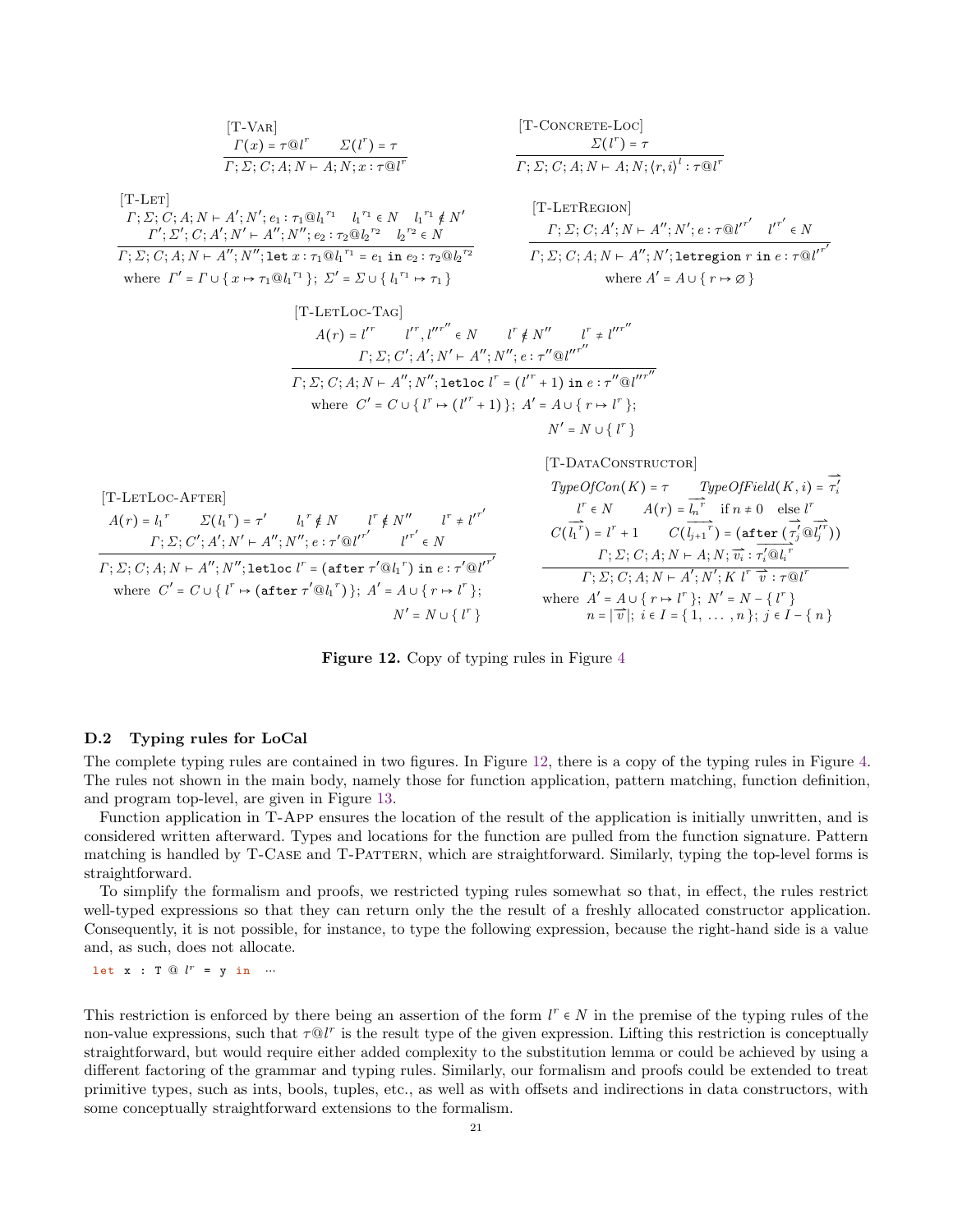<span id="page-21-0"></span>
$$
[\text{T-LerLoc-Strar}]
$$
\n
$$
\frac{A(r) = \emptyset \quad l' \notin N'' \quad l''' \neq l'' \quad l'' \in N \quad r; \Sigma; C'; A'; N' \mapsto A'', N''; e : \tau' \otimes l''
$$
\n
$$
r; \Sigma; C; A; N \mapsto A'', N''; \text{letoc } l' = (\text{start } r) \text{ in } e : \tau' \otimes l''
$$
\nwhere  $C' = C \cup \{I' \mapsto (\text{start } r)\}; A' = A \cup \{\tau \mapsto I'\};$ \n
$$
N' = N \cup \{I'\}
$$
\n
$$
\frac{[I' \bullet]}{I' \times \frac{1}{3}, I'' \times I''} = \frac{I'' \cdot \hat{I} \cup \{I\}}{I'' \cdot \hat{I} \cup \{I\}} = \frac{I'' \cdot \hat{I} \cup \{I\}}{I'' \cdot \hat{I} \cup \{I\}} = \frac{I'' \cdot \hat{I} \cup \{I\}}{I'' \cdot \hat{I} \cup \{I\}} = \frac{I'' \cdot \hat{I} \cup \{I\}}{I'' \cdot \hat{I} \cup \{I\}} = \frac{I'' \cdot \hat{I} \cup \{I\}}{I'' \cdot \hat{I} \cup \{I\}} = \frac{I'' \cdot \hat{I} \cup \{I\}}{I'' \cdot \hat{I} \cup \{I\}} = \frac{I'' \cdot \hat{I} \cup \{I\}}{I'' \cdot \hat{I} \cup \{I\}} = \frac{I'' \cdot \hat{I} \cup \{I\}}{I'' \cdot \hat{I} \cup \{I\}} = \frac{I'' \cdot \hat{I} \cup \{I\}}{I'' \cdot \hat{I} \cup \{I\}} = \frac{I'' \cdot \hat{I} \cup \{I\}}{I'' \cdot \hat{I} \cup \{I\}} = \frac{I'' \cdot \hat{I} \cup \{I\}}{I'' \cdot \hat{I} \cup \{I\}} = \frac{I'' \cdot \hat{I} \cup \{I\}}{I'' \cdot \hat{I} \cup \{I\}} = \frac{I'' \cdot \hat{I} \cup \{I\}}{I'' \cdot \hat{I} \cup \{I\}} = \frac{I'' \cdot \hat{I} \cup \{I\}}{I'' \cdot \hat{I} \cup \{
$$

Figure 13. Remaining typing judgements for LoCal

## <span id="page-21-1"></span>D.3 Dynamic semantics rules for LoCal

Figures [14](#page-22-1) and [15](#page-22-2) complete dynamic semantics of LoCal. In the following, we explain the rules shown in Figure [15,](#page-22-2) which do not appear in the main body of the paper. The D-Let-Expr rule for let-expressions evaluates the let-bound expression to a value and the D-Let-Val rule substitutes the value for the let-bound variable in the body. The D-App rule for function applications looks up the function by name in the top-level environment and substitutes arguments for parameters in the function body, substitutes argument symbolic locations for parameter symbolic locations, then starts the resulting function body running. The D-LetRegion rule for the letregion expression binds the new region and starts running the body.

The driver which runs an LoCal program initially loads all data types, functions, type checks them, and if successful, then seeds the Function, TypeOfCon, and TypeOfField environments. Let  $e_0$  be the main expression. If  $e_0$  type checks with respect to the T-Program rule, then the main program is safe to run. The initial configuration for the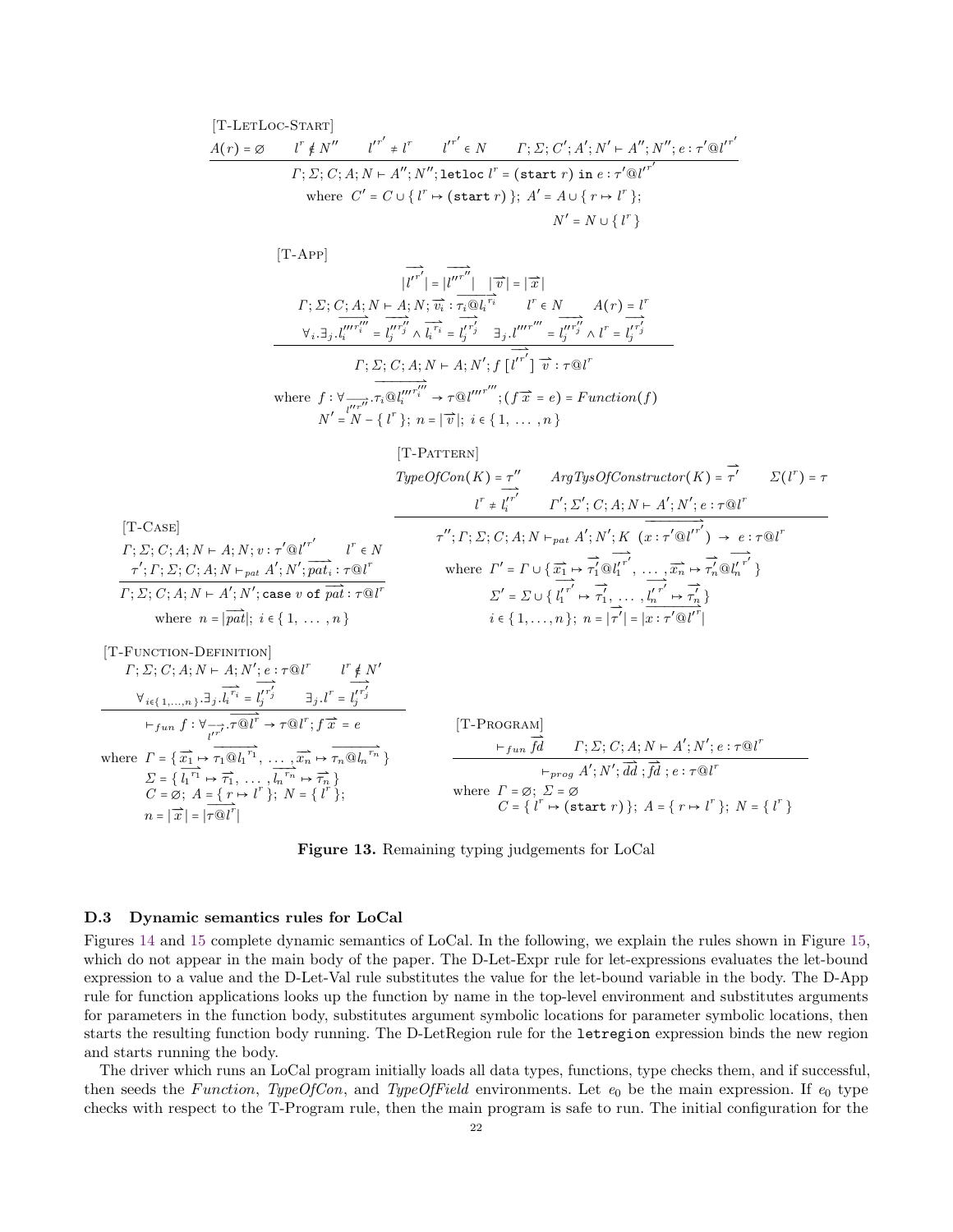<span id="page-22-1"></span>[D-DATACONSTRUCTOR]  $S; M; K \, l^r \, \overrightarrow{v} \Rightarrow S'; M; \langle r, i \rangle^{l^r}$ where  $S' = S \cup \{r \mapsto (i \mapsto K)\}; (r, i) = M(l^r)$ 

[D-LETLOC-TAG]  $S; M;$ letloc  $l^r = l'^r + 1$  in  $e \Rightarrow S; M'; e$ where  $M' = M \cup \{l^r \mapsto \langle r, i+1 \rangle\}; \langle r, i \rangle = M(l'^r)$ 

[D-LetLoc-Start]  $S; M;$ letloc  $l^r$  = (start  $r$ ) in  $e \Rightarrow S; M'; e$ where  $M' = M \cup \{ l^r \mapsto \langle r, 0 \rangle \}$ 

[D-LETLOC-AFTER]  $S; M;$ letloc  $l^r$  = (after  $\tau @ l_1^{\ r})$  in  $e \Rightarrow S; M'; e$ where  $M' = M \cup \{l^r \mapsto \langle r, j \rangle\}; \langle r, i \rangle = M({l_1}^r)$  $\tau$ ;  $\langle r,i \rangle$ ;  $S \vdash_{ew} \langle r,j \rangle$ 

[D-Case] S; M; case  $\langle r, i \rangle^{l^r}$  of  $[\ldots, K \, (\overrightarrow{x : \tau \mathbb{Q}l^r}) \to e, \ldots] \Rightarrow$  $S; M'; e[\langle r, \overrightarrow{w} \rangle^{\overrightarrow{l^r}}/\overrightarrow{x}]$ where  $M' = M \cup \{\overrightarrow{l_1} \mapsto \langle r, i+1 \rangle, \ldots, \overrightarrow{l_{j+1}} \mapsto \langle r, \overrightarrow{w_{j+1}} \rangle\}$  $\overrightarrow{\tau_1}; \langle r, i+1 \rangle; S \vdash_{ew} \langle r, \overrightarrow{w_1} \rangle$  $\overrightarrow{\tau_{j+1}}$ ;  $\langle r, \overrightarrow{w_j} \rangle$ ;  $S \vdash_{ew} \langle r, \overrightarrow{w_{j+1}} \rangle$  $K = S(r)(i); j \in \{1, \ldots, n-1\}; n = |\overrightarrow{x : \hat{\tau}}|$ 



<span id="page-22-2"></span>
$$
[D-LET-EXPR]
$$
\n
$$
S; M; e_1 \Rightarrow S'; M'; e_1' e_1' e_1 \neq v
$$
\n
$$
S; M; \text{let } x : \hat{\tau} = e_1 \text{ in } e_2 \Rightarrow S'; M'; \text{let } x : \hat{\tau} = e_1' \text{ in } e_2
$$
\n
$$
[D-LET-VAL]
$$
\n
$$
S; M; \text{let } x : \hat{\tau} = v_1 \text{ in } e_2 \Rightarrow S; M; e_2[v_1/x]
$$
\n
$$
[D-APP]
$$
\n
$$
S; M; f [\vec{l}^T] \vec{v} \Rightarrow S; M; e [\vec{v}/\vec{x}] [\vec{l}^T/\vec{l'}^T]
$$
\nwhere  $fd = Function(f)$   
\n
$$
f : \forall \overrightarrow{r'} : \hat{\tau}_f \rightarrow \hat{\tau}_f; (f \vec{x} = e) = Freshen(fd)
$$
\n
$$
S; M; \text{letregion } r \text{ in } e \Rightarrow S; M; e
$$



machine with an empty store is

$$
\varnothing;\{\,l\mapsto \langle r,0\rangle\,\};e_0,
$$

which is, by itself, not particularly interesting or useful. It is, however, straightforward to construct a type-safe initial configuration whose store is nonempty, as long as the initial configuration has a store that is well formed, as described in §[D.5.](#page-23-0) The program can start taking evaluation steps from this configuration.

#### <span id="page-22-0"></span>D.3.1 Example: allocating a binary tree.

Consider this code snippet of LoCal.

letloc  $l_1^r = l_0^r + 1$  in let a : Tree  $@ l_1^r = (Leaf l_1^r) in$ letloc  $l_2{}^r$  = (after (Tree  $@l_1{}^r$ )) in let b : Tree  $@ l_2^r = (Leaf l_2^r) in$ Node  $l_0^r$  a b

Assume that the store starts out with a fresh heap,  $S = \{r \mapsto \emptyset\}$  and the location  $l_0^r$  maps to  $\langle r, 0 \rangle$  in the location map. After stepping past the first line, the D-LetLoc-Tag step has allocated a cell for the tag of the interior node and bound the location  $l_1^{\ r}$  to  $\langle r,1\rangle$ . After the next line, the D-DataConstructor transition writes a leaf node to the store at the address represented by  $l_1^r$ :  $S = \{ r \mapsto \{1 \mapsto \text{Leaf}\} \}$ . The second letloc obtains the starting address for the second leaf node by using end witness of the previous leaf node. The write of the second leaf node appears in the store after the next line, leaving the following store:  $S = \{ r \mapsto \{ 1 \mapsto \text{Leaf}, 2 \mapsto \text{Leaf} \} \}$ . Finally, after the D-DataConstructor step taken for the last line, the store contains the finalized allocation:  $S = \{r \mapsto \{0 \mapsto \text{Node}, 1 \mapsto \text{Leaf}, 2 \mapsto \text{Leaf}\}\}.$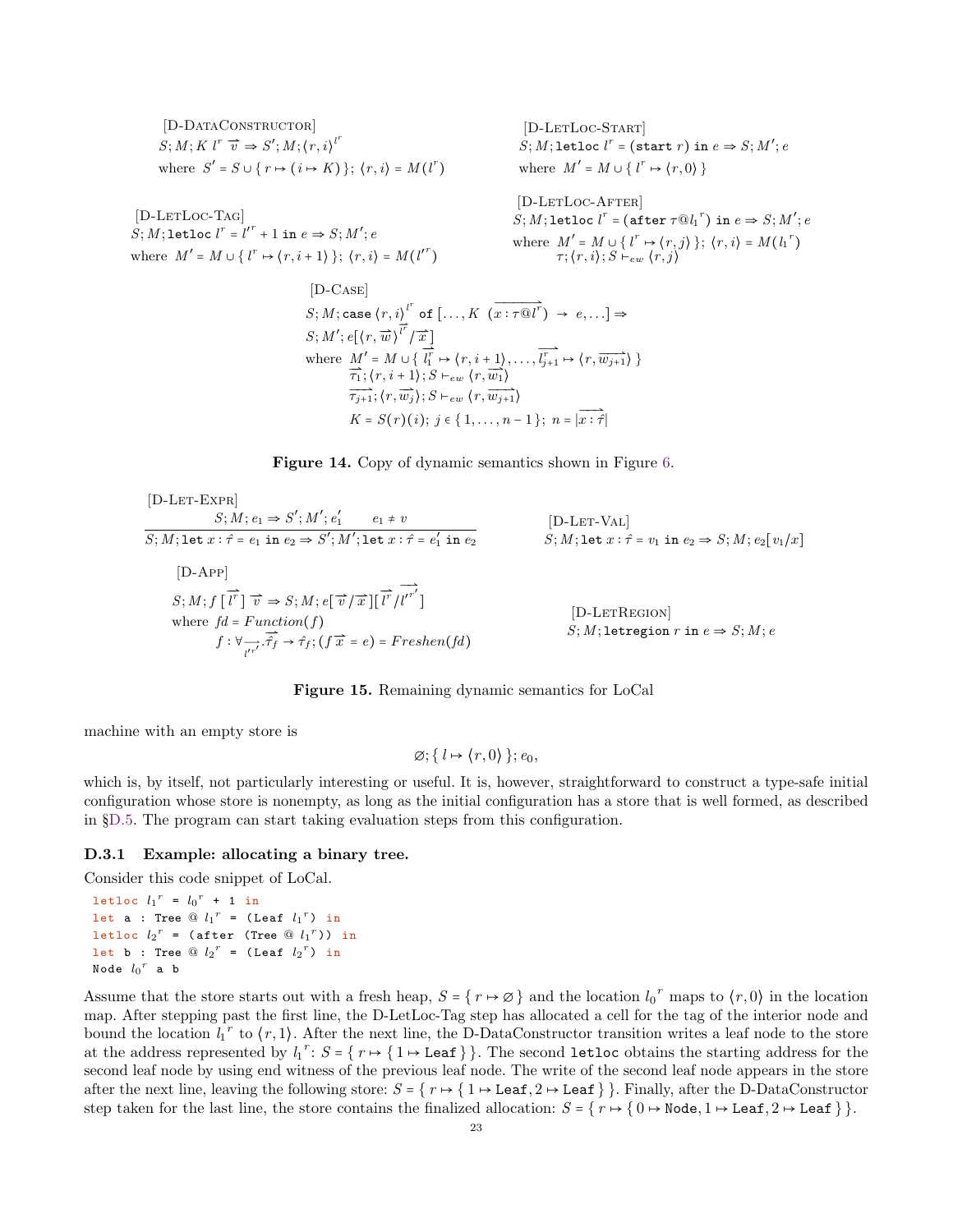| Table 3. Summary of judgements used to establish well formedness of the store. |  |
|--------------------------------------------------------------------------------|--|
|--------------------------------------------------------------------------------|--|

<span id="page-23-1"></span>

|                                                | Judgement form                                                             | <b>Section</b> | Summary                                                                                                                                                                            |
|------------------------------------------------|----------------------------------------------------------------------------|----------------|------------------------------------------------------------------------------------------------------------------------------------------------------------------------------------|
| Store<br>well formedness                       | $\Sigma; C; A; N \vdash_{wf} M; S$                                         | D.5            | The store $S$ along with location map $M$<br>are well formed with respect to typing<br>environments $\Sigma$ , $C$ , and $A$ .                                                     |
| End witness                                    | $\tau$ ; $\langle r, i_s \rangle$ ; $S \vdash_{ew} \langle r, i_e \rangle$ | D.5.1          | The store address $\langle r, i_e \rangle$ is the position<br>one after the last cell of the tree of type<br>$\tau$ starting at $\langle r, i_s \rangle$ in store S.               |
| Constructor-<br>application<br>well formedness | $C\vdash_{w f_{cfc}} M; S$                                                 | D.5.2          | All in-flight data-constructor applica-<br>tions in store $S$ along with location<br>map $M$ are well formed with respect<br>to constructor-progress typing environ-<br>ment $C$ . |
| Allocation<br>well formedness                  | $A; N \vdash_{w f_{ca}} M; S$                                              | D.5.3          | Allocation in store $S$ along with location<br>map $M$ is well formed with respect to<br>allocation-typing environments $A$ and<br>$N$ .                                           |

The end-witness judgement of the new data constructor is the following: Tree; $\langle r, 0 \rangle$ ;  $S \vdash_{ew} \langle r, 3 \rangle$  The judgement applies, in part, because, as expected, the tag at the address  $(r, 0)$  is a tag of type Tree. In addition, because the tag indicates an interior node with two subtrees for fields, the judgement obligation extends to recursively showing (1) that the end witness of the first leaf node (also at type Tree) at  $\langle r, 1 \rangle$  has an end witness (which is  $\langle r, 2 \rangle$ ), (2) that the second field has an end witness starting at the end witness of the first field, namely  $\langle r, 2 \rangle$ , and ending at some higher address (which in this case is  $(r, 3)$ ), and (3) finally that the end witness of the second field is the end witness of the entire constructor, as is the case here.

#### D.4 Global environments and metafunctions

- Function(f): An environment that maps a function f to its definition  $fd$ .
- $Freshen(fd)$ : A metafunction that freshens all bound variables in function definition fd and returns the resulting function definition.
- $TypeOfCon(K)$ : An environment that maps a data constructor to its type.
- TypeOfField(K, i): A metafunction that returns the type of the i'th field of data constructor K.
- $ArgT y sOfConstructor(K)$ : An environment that maps a data constructor to its field types.
- $MaxIdx(r, S)$ : max{-1} ∪ { j |  $(r \mapsto (j \mapsto K)) \in S$  }.

## <span id="page-23-0"></span>D.5 Well-formedness of the Store

The well formedness of the store is defined by the top-level judgement

$$
\Sigma; C; A; N \vdash_{wf} M; S
$$

whose definition itself uses three other judgements. All of these judgements are summarized in Table [3.](#page-23-1)

Notation for references to well-formedness judgements Because there are many requirements specified inside the various well-formedness judgements, we introduce notation for referring to requirements individually. For example, the notation WF [D.5.3;](#page-25-1)[2](#page-25-2) refers to the judgement

$$
A;N\vdash_{wf_{ca}} M;S,
$$

specified in Section [D.5.3,](#page-25-1) and in that judgement, rule number [2.](#page-25-2)

The definition of store well formedness follows.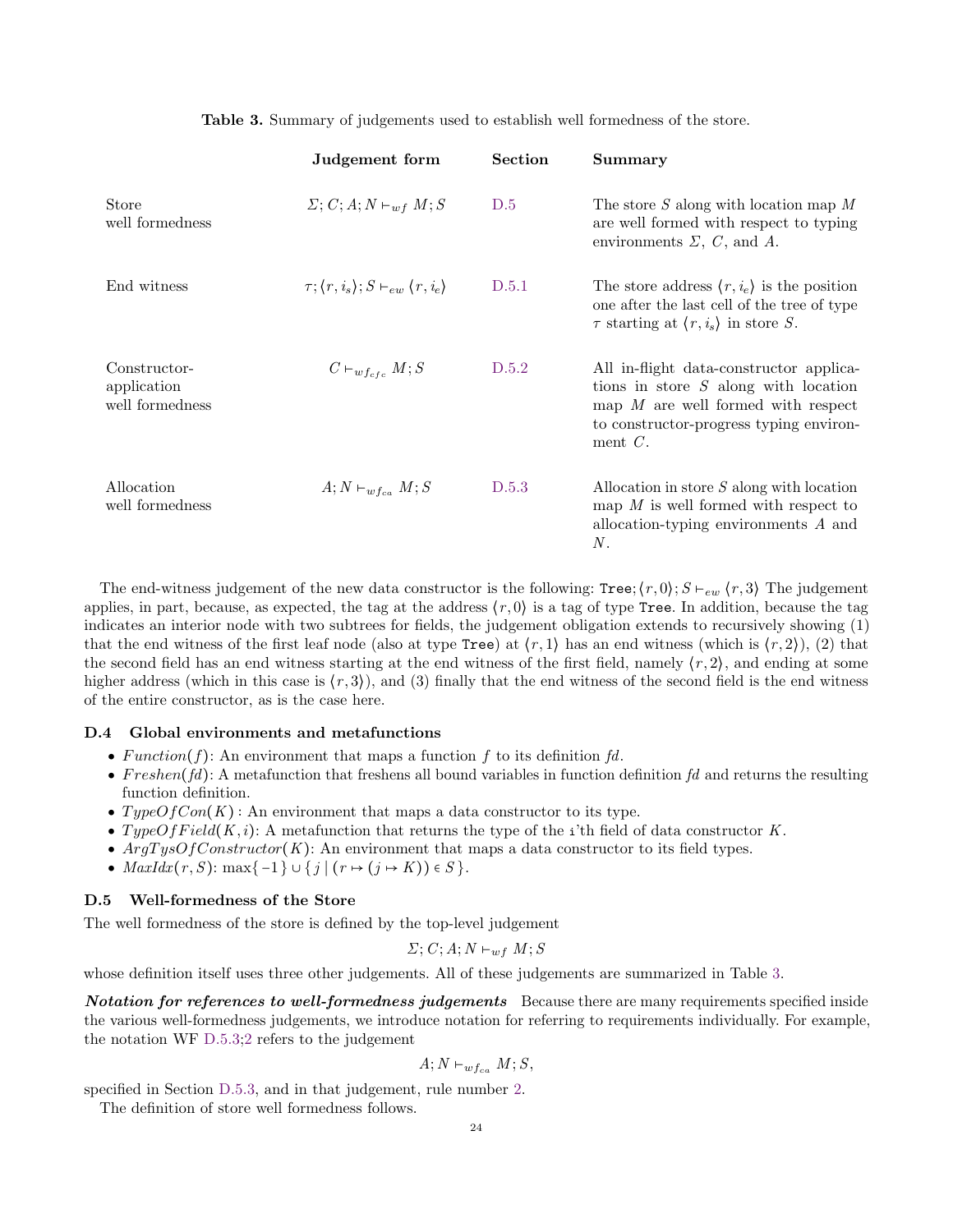#### Judgement form  $\Sigma: C; A; N \vdash_{w f} M; S$

The well-formedness judgement specifies the valid layouts of the store by using the location map and the various environments from the typing judgement. Rule [1](#page-24-2) specifies that, for each location in the store-typing environment, there is a corresponding concrete location in the location map and that concrete location satisfies a corresponding end-witness judgement. Rules [2](#page-24-3) and [3](#page-24-4) reference the judgements for well formedness concerning in-flight constructor applications  $(\text{\&D.5.1})$  and correct allocation in regions  $(\text{\&D.5.3})$ , respectively. Finally, Rule [4](#page-24-5) specifies that the nursery and store-typing environments reference no common locations, which is a way of reflecting that each location is either in the process of being constructed and in the nursery, or allocated and in the store-typing environment, but never both.

## Definition

<span id="page-24-3"></span><span id="page-24-2"></span> $1\ (l^r \mapsto \tau) \in \Sigma \Rightarrow$  $((l^r \mapsto \langle r, i_1 \rangle) \in M \wedge$  $\tau$ ;  $\langle r, i_1 \rangle$ ;  $S \vdash_{ew} \langle r, i_2 \rangle$ ) 2  $C \vdash_{wf_{cfc}} M; S$ 3  $A; N \vdash_{wf_{ca}} M; S$  $4 \text{ dom}(\Sigma) \cap N = \emptyset$ 

## <span id="page-24-5"></span><span id="page-24-4"></span><span id="page-24-0"></span>D.5.1 End-Witness judgement

Judgement form  $\tau$ ;  $\langle r, i_s \rangle$ ;  $S \vdash_{ew} \langle r, i_e \rangle$ 

The end-witness judgement specifies the expected layout in the store of a fully allocated data constructor. Rule [1](#page-24-6) requires that the first cell store a constructor tag of the appropriate type. Rule [3](#page-24-7) specifies the address of the cell one past the tag. Rule [4](#page-24-8) recursively specifies the positions of the constructor fields. Finally, Rule [2](#page-24-9) specifies that the end witness of the overall constructor is the address one past the end of either the tag, if the constructor has zero fields, or the final field, otherwise.

#### Definition

<span id="page-24-9"></span><span id="page-24-7"></span><span id="page-24-6"></span>1 
$$
S(r)(i_s) = K'
$$
 such that  
\n
$$
\frac{\text{data } \tau = K_1 \overrightarrow{\tau}_1 | \dots | K' \overrightarrow{\tau}' | \dots | K_m \overrightarrow{\tau}_m}{2 \overrightarrow{w_0} = i_s + 1}
$$
\n3  $\overrightarrow{\tau'_1; (r, w_0); S \vdash_{ew} \langle r, \overrightarrow{w_1} \rangle \wedge \overrightarrow{\tau'_{j+1}}; (r, \overrightarrow{w_j}); S \vdash_{ew} \langle r, \overrightarrow{w_{j+1}} \rangle}$   
\nwhere  $j \in \{1, \dots, n-1\}; n = |\overrightarrow{\tau'}|$   
\n4  $i_e = \overrightarrow{w_n}$ 

#### <span id="page-24-8"></span><span id="page-24-1"></span>D.5.2 Well-formedness of constructor application

## Judgement form  $C \vdash_{w f_{cfc}} M; S$

The well-formedness judgement for constructor application specifies the various constraints that are necessary for ensuring correct formation of constructors, dealing with constructor application being an incremental process that spans multiple LoCal instructions. Rule [1](#page-24-10) specifies that, if a location corresponding to the first address in a region is in the constraint environment, then there is a corresponding entry for that location in the location map. Rule [2](#page-24-11) specifies that, if a location corresponding to the address one past a constructor tag is in the constraint environment, then there are corresponding locations for the address of the tag and the address after in the location map. Rule [3](#page-25-3) specifies that, if a location corresponding to the address one past after a fully allocated constructor application is in the constraint environment, then there are corresponding locations for the address one past the constructor application and for the address of the start of that constructor application in the location map, as well as the existence of an end witness for that fully allocated location.

## Definition

<span id="page-24-11"></span><span id="page-24-10"></span>
$$
1 \ (l^r \mapsto (\text{start } r)) \in C \Rightarrow
$$

$$
(l^r \mapsto \langle r, 0 \rangle) \in M
$$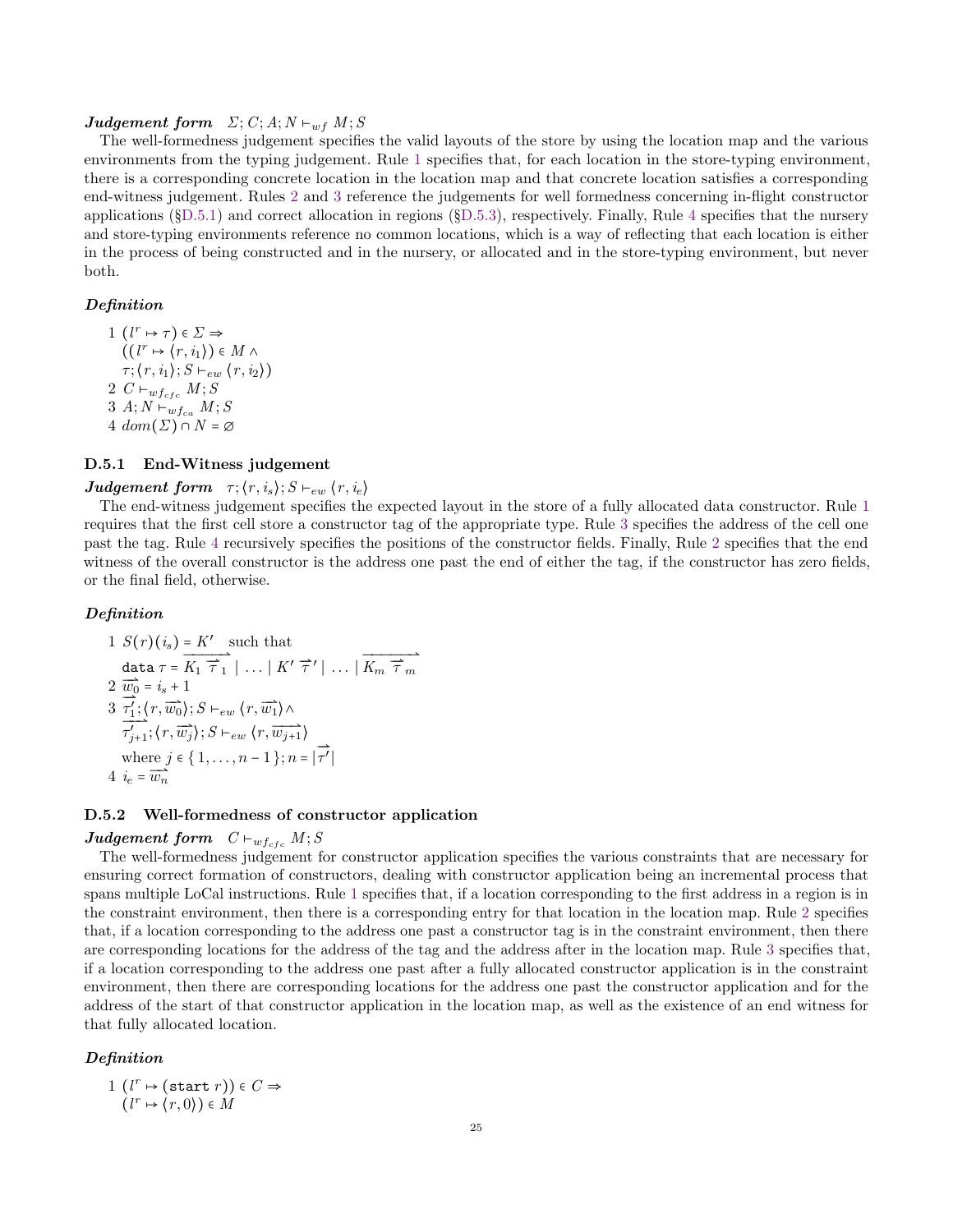<span id="page-25-3"></span>
$$
2 (l^r \mapsto (l'^r + 1)) \in C \Rightarrow
$$
  
\n
$$
(l'^r \mapsto \langle r, i_l \rangle) \in M \land
$$
  
\n
$$
(l^r \mapsto \langle r, i_l + 1 \rangle) \in M
$$
  
\n
$$
3 (l^r \mapsto (\text{after } \tau @{l'}^{r^r})) \in C \Rightarrow
$$
  
\n
$$
((l'^r \mapsto \langle r, i_1 \rangle) \in M \land
$$
  
\n
$$
\tau; \langle r, i_1 \rangle; S \vdash_{ew} \langle r, i_2 \rangle \land
$$
  
\n
$$
(l^r \mapsto \langle r, i_2 \rangle) \in M)
$$

#### <span id="page-25-1"></span>D.5.3 Well-formedness concerning allocation

# Judgement form  $A; N \vdash_{w f_{ca}} M; S$

The well-formedness judgement for safe allocation specifies the various properties of the location map and store that enable continued safe allocation, avoiding in particular overwriting cells, which could, if possible, invalidate overall type safety. Rule [1](#page-25-4) requires that, if a location is in both the allocation and nursery environments, i.e., that address represents an in-flight constructor application, then there is a corresponding location in the location map and the address of that location is the highest address in the store. Rule [2](#page-25-2) requires that, if there is an address in the allocation environment and that address is fully allocated, then the address of that location is the highest address in the store. Rule [3](#page-25-5) requires that, if there is an address in the nursery, then there is a corresponding location in the location map, but nothing at the corresponding address in the store. Finally, Rule [4](#page-25-6) requires that, if there is a region that has been created but for which nothing has yet been allocated, then there can be no addresses for that region in the store.

#### <span id="page-25-4"></span>Definition

<span id="page-25-5"></span><span id="page-25-2"></span>1  $((r \mapsto l^r) \in A \wedge l^r \in N) \Rightarrow$  $((l^r \mapsto \langle r, i \rangle) \in M \land i > \text{MaxIdx}(r, S))$  $2((r \mapsto l^r) \in A \wedge (l^r \mapsto \langle r, i_s \rangle) \in M \wedge l^r \notin N \wedge \tau; \langle r, i_s \rangle; S \vdash_{ew} \langle r, i_e \rangle) \Rightarrow$  $i_e > \text{MaxIdx}(r, S)$  $3 \, l^r \in N \Rightarrow$  $((l^r \mapsto \langle r, i \rangle) \in M \wedge$  $(r \mapsto (i \mapsto K)) \notin S$  $4(r \mapsto \emptyset) \in A \Rightarrow$  $r \notin dom(S)$ 

## <span id="page-25-6"></span><span id="page-25-0"></span>D.6 Technical lemmas

<span id="page-25-7"></span>Lemma D.1 (Substitution lemma)

If 
$$
\Gamma \cup \{\overrightarrow{x_1} \mapsto \overrightarrow{\tau_1} \otimes \overrightarrow{l_1} \overrightarrow{r_1}, \dots, \overrightarrow{x_n} \mapsto \overrightarrow{\tau_n} \otimes \overrightarrow{l_n} \overrightarrow{r_n} \}
$$
;  $\Sigma$ ;  $C$ ;  $A$ ;  $N \mapsto A'$ ;  $N'$ ;  $e : \tau \otimes l'$   
\nand  $\Gamma$ ;  $\Sigma'$ ;  $C'$ ;  $A'$ ;  $N' \mapsto A'$ ;  $N'$ ;  $\overrightarrow{v_i} : \overrightarrow{\tau_i} \otimes \overrightarrow{l_i} \overrightarrow{r_i}$   $i \in \{1, \dots, n\}$   
\nthen  $\Gamma$ ;  $\Sigma'$ ;  $C'$ ;  $A'$ ;  $N' \mapsto A'''$ ;  $N'''$ ;  $e[\overrightarrow{v}/\overrightarrow{x}][l'''\overrightarrow{l^r}][l'''\overrightarrow{l^r}][l'''\overrightarrow{l^r}]\}$  and  $\Gamma$ ;  $\Sigma' \mapsto \overrightarrow{C}$  and  $\overrightarrow{C}$  and  $\overrightarrow{C}$  and  $\overrightarrow{C}$  and  $\overrightarrow{C}$  and  $\overrightarrow{C}$  and  $\overrightarrow{C}$  and  $\overrightarrow{C}$  and  $\overrightarrow{C}$  and  $\overrightarrow{C}$  and  $\overrightarrow{C}$  and  $\overrightarrow{C}' = \Sigma \cup \{l_1'' \rightarrow \overrightarrow{\tau_1}, \dots, l_n'' \rightarrow \overrightarrow{\tau_n}\}$   
\nand  $C' = C[\overrightarrow{l^r}/\overrightarrow{l^r}][l'''\overrightarrow{l^r}][l'''\overrightarrow{l^r}]]$   
\nand  $A' = A[\overrightarrow{l^r'}/\overrightarrow{l^r}][l'''\overrightarrow{l^r}][r''/\overrightarrow{l^r}]]$   
\nand  $N' = N[\overrightarrow{l^r'}/\overrightarrow{l^r}][l'''\overrightarrow{l^r}][r''/\overrightarrow{l^r}][r''/\overrightarrow{l^r}]]$   
\nand  $N' = N[\overrightarrow{l^r'}/\overrightarrow{l^r}][l'''\overrightarrow{l^r}][r''/\overrightarrow{l^r}][r''/\overrightarrow{l^r}][r''/\overrightarrow{l^r}][r''/\overrightarrow{l^r}][r''/\overrightarrow{l^r}][r''/\overrightarrow{l^r}][r''/\overrightarrow{l^$ 

PROOF The proof is by rule induction on the given typing derivation.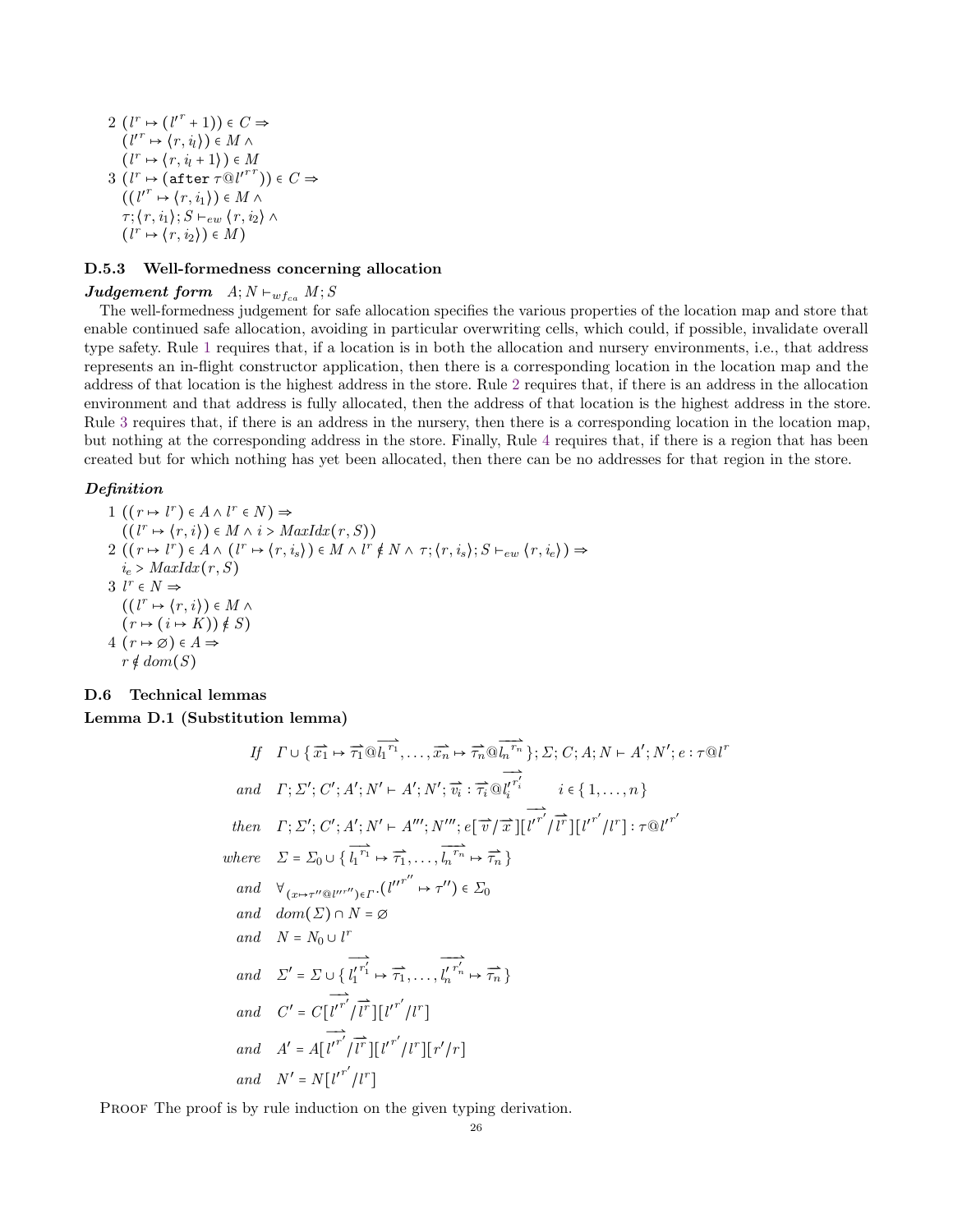#### Case T-Var, T-Concrete-Loc

These cases discharge vacuously because the corresponding typing judgements cannot establish that the expression e has type  $\tau \mathbb{Q}l^r$ , as required by the premise of the lemma. The reason is that the premise of the lemma also assumes that  $l^r \in N$  and  $dom(\Sigma) \cap N = \emptyset$ , but by inversion on the respective typing judgements, it must be that  $(l^r \mapsto \tau) \in \Sigma$ , thereby resulting in a contradiction.

**CASE** 

[T-DATACONSTRUCTOR]

$$
TypeOfCon(K) = \tau
$$
  
\n
$$
TypeOfField(K, i) = \overrightarrow{\tau_i}
$$
  
\n
$$
l^r \in N
$$
  
\n
$$
A(r) = \overrightarrow{l_n}^r
$$
 if  $n \neq 0$  else  $l^r$   
\n
$$
C(\overrightarrow{l_1}^r) = l^r + 1
$$
  
\n
$$
C(\overrightarrow{l_2}^r) = (\text{after } (\overrightarrow{\tau_j} \textcircled{a} \overrightarrow{l_j}^r))
$$
  
\n
$$
I^r; \Sigma; C; A; N \vdash A; N; \overrightarrow{v_i} : \overrightarrow{\tau_i} \textcircled{a} \overrightarrow{l_i}^r
$$
  
\n
$$
I^r; \Sigma; C; A; N \vdash A'; N'; K l^r \overrightarrow{v} : \tau \textcircled{l_i}^r
$$
  
\nwhere  $A' = A \cup \{r \mapsto l^r\}; N' = N - \{l^r\}$   
\n $n = |\overrightarrow{v}|; i \in I = \{1, ..., n\}; j \in I - \{n\}$ 

By inversion on the typing judgement, there are three proof obligations for this case. The first one concerns the subtitution of location  $l^r$ , which changes the type of the term e from  $\tau \otimes l^r$  to  $\tau \otimes l^{r}$ . The specific obligation is to establish that all uses of  $l^r$  in the typing judgement are properly substituted by  $l^{r'}$ , thereby satisfying the corresponding parts of the typing judgement that need to reflect the change in the result location. The uses of  $l<sup>r</sup>$ in the typing judgement are the first argument of the constructor application, the result type, the constraint environment  $C$ , and environments  $A, N, A'$ , and  $N'$ . The corresponding updates are established by inspection of the various substitutions in the consequent of the lemma, which affect  $e$  and the typing environments. The second obligation concerns the locations used by the typing judgement in  $C$ , each of which is substituted as needed in the environment  $C'$ .

The third and final obligation is to establish typing judgements required by the premise of T-DataConstructor that concern the arguments of the constructor application. To distinguish the constructor arguments from the values  $\vec{v}$  that are being substituted, let the constructor arguments be  $\vec{v'}$ , and  $m = |\vec{v'}|$ . Then the specific obligation is to establish the typing judgements

$$
\Gamma; \Sigma'; C'; A'; N' \vdash A'; N'; \overrightarrow{v'_k} \cdot \overrightarrow{v} \cdot \overrightarrow{x} \cdot \overrightarrow{l'} \cdot \overrightarrow{l'} \cdot \overrightarrow{l'} \cdot \overrightarrow{l'} \cdot \overrightarrow{l'} \cdot \overrightarrow{l'} \cdot \overrightarrow{v'}
$$

for all  $k \in \{1,\ldots,m\}$ , and for some suitable corresponding locations  $l_k''$ . Each value  $\overrightarrow{v_k}$  is either a variable or a concrete location.

- Case  $\overrightarrow{v'_k} = y$ , for some variable y:
- Case  $y = \overrightarrow{x_j}$ , for some j:

Now, the obligation is to establish that the value resulting from the substitution of y, namely  $\vec{v}_j$ , has type  $\overrightarrow{\tau'_k}$ <sup>Q</sup>  $\Rightarrow$  $\overline{l_j'}$ . From the premise of the lemma, we have that

$$
\Gamma; \Sigma'; C'; A'; N' \vdash A'; N'; \overrightarrow{v_j} : \overrightarrow{\tau_j} \, \overrightarrow{Q} \overrightarrow{l_j'}^T,
$$

and, moreover, by inversion on T-DataConstructor, we can conclude that  $\vec{\tau}_j = \vec{\tau}_k$ , thereby establishing that

 $\Gamma; \Sigma'; C'; A'; N' \vdash A'; N'; \overrightarrow{v_i} : \overrightarrow{\tau_k'}$  $\tau'_k@$  $\Rightarrow$  $l'_j$  $\overline{r}$ ,

and thus discharging this case.

– Case  $y \neq \overline{x_j}$ , for all j:

This case discharges immediately by implication of the typing judgement of the source term given in the premise of this lemma, and by inversion on T-Var.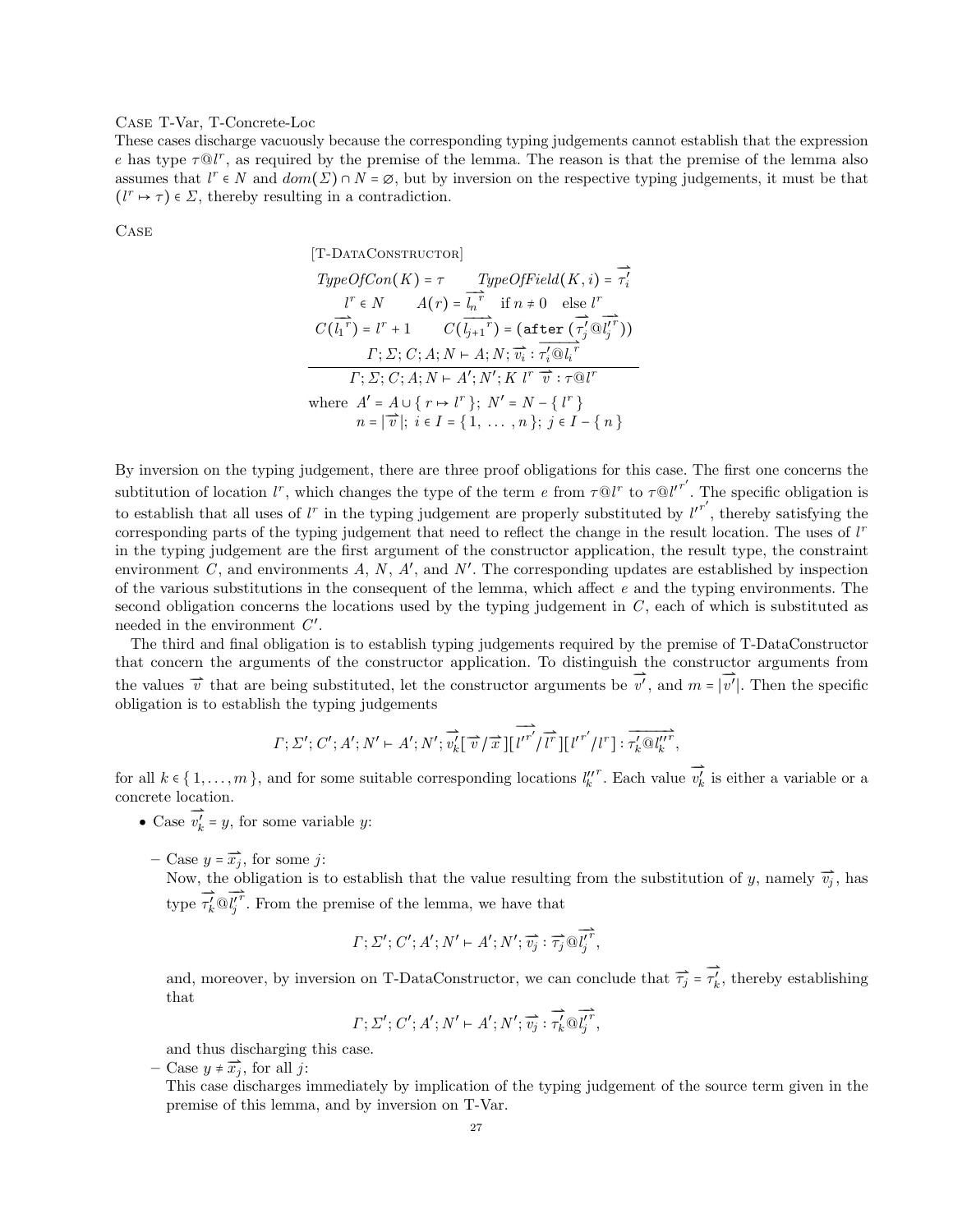- Case  $\overrightarrow{v'_k} = \langle r, i'''\rangle^{l'''}$ , for some location  $l''$ ,  $i''$ 
	- Case  $l''^r = \overrightarrow{l_j}^r$ , for some j:

The specific obligation is to establish the type of the concrete location affected by the substitution of the location  $l^{\prime\prime r}$  for  $\frac{\partial^{\alpha}}{\partial r}$  $\overline{l_j^{\prime r}}$ , that is,

$$
\Gamma; \Sigma'; C'; A'; N' \vdash A'; N'; \langle r, i'''\rangle^{\overrightarrow{l'_{j}}}: \overrightarrow{\tau'_{k}} \overset{\frown}{\otimes} \overrightarrow{l'_{j}}.
$$

The above follows from the facts  $\Sigma'$  $\Rightarrow$  $\overrightarrow{l_j'}$  =  $\overrightarrow{\tau_j}$  and  $\overrightarrow{\tau_j} = \overrightarrow{\tau_k}$ , using similar reasoning to the previous case, thus discharging this case.

 $-$  Case  $l''^r = l^r$ :

Impossible, because  $l''^r \in dom(\Sigma)$ , but from the premise of this lemma,  $l^r \in N$  and  $dom(\Sigma) \cap N = \emptyset$ . – Case  $l''^{r} \neq l_{j}^{r}$ , for all j, and  $l''^{r} \neq l^{r}$ :

This case discharges straightforwardly because, by inversion on T-Concrete-Loc,  $(l'' \mapsto \tau'') \in \Sigma$ , thus implying that  $(l''^r \mapsto \tau'') \in \Sigma'$ , as needed.

**CASE** 

[T-LET]  
\n
$$
\Gamma
$$
;  $\Sigma$ ;  $C$ ;  $A$ ;  $N \vdash A'$ ;  $N'$ ;  $e_1 : \tau_1 @ l_1^{r_1} \t l_1^{r_1} \t N \t l_1^{r_1} \t M \t N'$   
\n $\Gamma'$ ;  $\Sigma'$ ;  $C$ ;  $A'$ ;  $N' \vdash A''$ ;  $N''$ ;  $e_2 : \tau_2 @ l_2^{r_2} \t l_2^{r_2} \t N$   
\n $\Gamma$ ;  $\Sigma$ ;  $C$ ;  $A$ ;  $N \vdash A''$ ;  $N''$ ; **let**  $x : \tau_1 @ l_1^{r_1} = e_1$  in  $e_2 : \tau_2 @ l_2^{r_2}$   
\nwhere  $\Gamma' = \Gamma \cup \{x \mapsto \tau_1 @ l_1^{r_1}\}; \Sigma' = \Sigma \cup \{l_1^{r_1} \mapsto \tau_1\}$ 

This case discharges via straightforward uses of the induction hypothesis for the let-bound expression and the body.

Case T-LetRegion, T-LetLoc-Start, T-LetLoc-Tag, T-LetLoc-After, T-App, T-Case These remaining cases discharge by similar uses of the induction hypothesis.

#### ∎

#### Lemma D.2 (Progress)

if 
$$
\emptyset
$$
;  $\Sigma$ ;  $C$ ;  $A$ ;  $N \vdash A'$ ;  $N'$ ;  $e : \hat{\tau}$   
and  $\Sigma$ ;  $C$ ;  $A$ ;  $N \vdash_{wf} M$ ;  $S$   
then  $e$  value  
else  $S$ ;  $M$ ;  $e \Rightarrow S'$ ;  $M'$ ;  $e'$ 

PROOF The proof is by rule induction on the given typing derivation. Case

[T-DATACONSTRUCTOR]

$$
TypeOfCon(K) = \tau
$$
  
\n
$$
I' \in N
$$
  
\n
$$
I' \in N
$$
  
\n
$$
A(r) = \overline{l_n}^r
$$
 if  $n \neq 0$  else  $l^r$   
\n
$$
C(\overline{l_1}^r) = l^r + 1
$$
  
\n
$$
C(\overline{l_{j+1}}^r) = (\text{after } (\overline{r'_j} \textcircled{u'_j}^r))
$$
  
\n
$$
I; \Sigma; C; A; N \vdash A; N; \overline{v_i} : \overline{r'_i} \textcircled{u_i}^r
$$
  
\n
$$
I; \Sigma; C; A; N \vdash A'; N'; K l^r \overline{v} : \tau \textcircled{u'}^r
$$
  
\nwhere  $A' = A \cup \{r \mapsto l^r\}; N' = N - \{l^r\}$   
\n $n = |\overline{v}|; i \in I = \{1, ..., n\}; j \in I - \{n\}$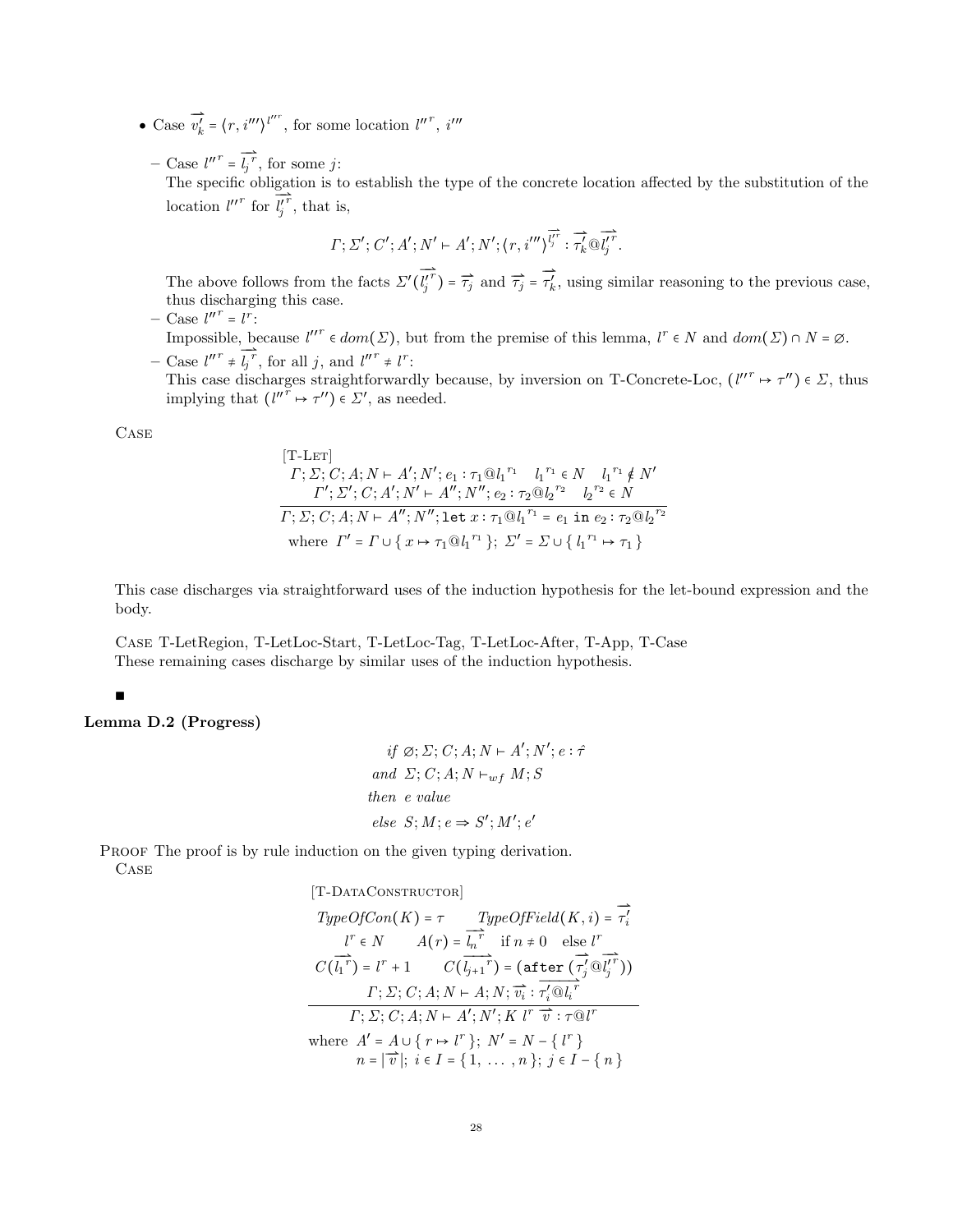Because  $e = K l^r \vec{v}$  is not a value, the proof obligation is to show that there is a rule in the dynamic semantics whose left-hand side matches the machine configuration  $S;M;e$ . The only rule that can match is D-DataConstructor, but to establish the match, there remains one obligation, which is obtained by inversion on D-DataConstructor. The particular obligation is to establish that  $\langle r, i \rangle = M(l^r)$ , for some i. To obtain this result, we need to use the well formedness of the store, given by the premise of this lemma, and in particular rule WF [D.5.3](#page-25-1)[;3.](#page-25-5) But a precondition for using WF [D.5.3;](#page-25-1)[3](#page-25-5) that the location is in the nursery, i.e.,  $l^r \in N$ . This precondition is satisfied by inversion on T-DataConstructor. Our application of rule WF [D.5.3;](#page-25-1)[3](#page-25-5) therefore yields the desired result, thereby discharging this case.

Case

[T-LETLoc-AFTER]  
\n
$$
A(r) = l_1^r \sum (l_1^r) = \tau' \qquad l_1^r \notin N \qquad l^r \notin N'' \qquad l^r \neq l'^{r'}
$$
\n
$$
\Gamma; \Sigma; C'; A'; N' \vdash A''; N''; e : \tau' @ l'^{r'} \qquad l'^{r'} \in N
$$
\n
$$
\Gamma; \Sigma; C; A; N \vdash A''; N''; \text{letloc } l^r = (\text{after } \tau' @ l_1^r) \text{ in } e : \tau' @ l'^{r'}
$$
\nwhere  $C' = C \cup \{ l^r \mapsto (\text{after } \tau' @ l_1^r) \}; A' = A \cup \{ r \mapsto l^r \};$ \n
$$
N' = N \cup \{ l^r \}
$$

Because  $e = \text{letloc } l^r = (\text{after } \tau' @ l_1^r) \text{ in } e' \text{ is not a value, the proof obligation is to show that there is a rule.}$ in the dynamic semantics whose left-hand side matches the machine configuration  $S;M;e$ . The only rule that can match is D-LetLoc-After, but the match is dependent on two further obligations, which are implied by inversion on D-LetLoc-After. The first one is to establish that  $\langle r, i \rangle = M(l_1^r)$  $\langle r, i \rangle = M(l_1^r)$  $\langle r, i \rangle = M(l_1^r)$ . To do so, we need to use rule WF [D.5;](#page-23-0)1 of the well-formedness of the store. This rule requires that  $\Sigma(l_1^r) = \tau'$ , which is established by inversion on T-LetLoc-After. As such, we have  $(l_1 \mapsto \langle r, i \rangle) \in M$ , as needed. The second and final obligation is to establish that, for some j,  $\tau'$ ;  $\langle r, i \rangle$ ;  $S \vdash_{ew} \langle r, j \rangle$ . Again, we use well-formedness rule WF [D.5;](#page-23-0)[1](#page-24-2) to discharge the obligation, and thus this case.

Case T-LetLoc-Tag Similar to the previous case.

Case T-LetLoc-Start, T-LetRegion, T-App

These cases discharge immediately because D-LetLoc-Start, D-LetRegion, and D-App match their corresponding machine configurations unconditionally.

Case T-Var, T-Concrete-Loc These cases discharge immediately because e is a value.

Case

[T-LET]  
\n
$$
\Gamma
$$
;  $\Sigma$ ;  $C$ ;  $A$ ;  $N \vdash A'$ ;  $N'$ ;  $e_1 : \tau_1 @ l_1^{r_1} \t l_1^{r_1} \t N \t l_1^{r_1} \t M'$   
\n $\Gamma'$ ;  $\Sigma'$ ;  $C$ ;  $A'$ ;  $N' \vdash A''$ ;  $N''$ ;  $e_2 : \tau_2 @ l_2^{r_2} \t l_2^{r_2} \t N$   
\n $\overline{\Gamma}$ ;  $\Sigma$ ;  $C$ ;  $A$ ;  $N \vdash A''$ ;  $N''$ ; let  $x : \tau_1 @ l_1^{r_1} = e_1$  in  $e_2 : \tau_2 @ l_2^{r_2}$   
\nwhere  $\Gamma' = \Gamma \cup \{x \mapsto \tau_1 @ l_1^{r_1}\}; \Sigma' = \Sigma \cup \{l_1^{r_1} \mapsto \tau_1\}$ 

Because  $e = \text{let } x : \tau_1 \otimes l_1^{r_1} = e_1$  in  $e_2$  is not a value, the proof obligation is to show that there is a rule in the dynamics whose left-hand side matches the machine configuration  $S;M;e$ . If  $e_1$  is a value, then the rule discharges immediately because D-Let-Val matches  $e$  unconditionally. Otherwise, if  $e_1$  is not a value, then the only other rule that can match is D-Let-Expr. To match D-Let-Expr, the only requirement is to match the left-hand side of the rule  $S; M; e_1 \Rightarrow S'; M'; e'_1$  in the premise, for some  $S', M'$ , and  $e'_1$ . To obtain this result, we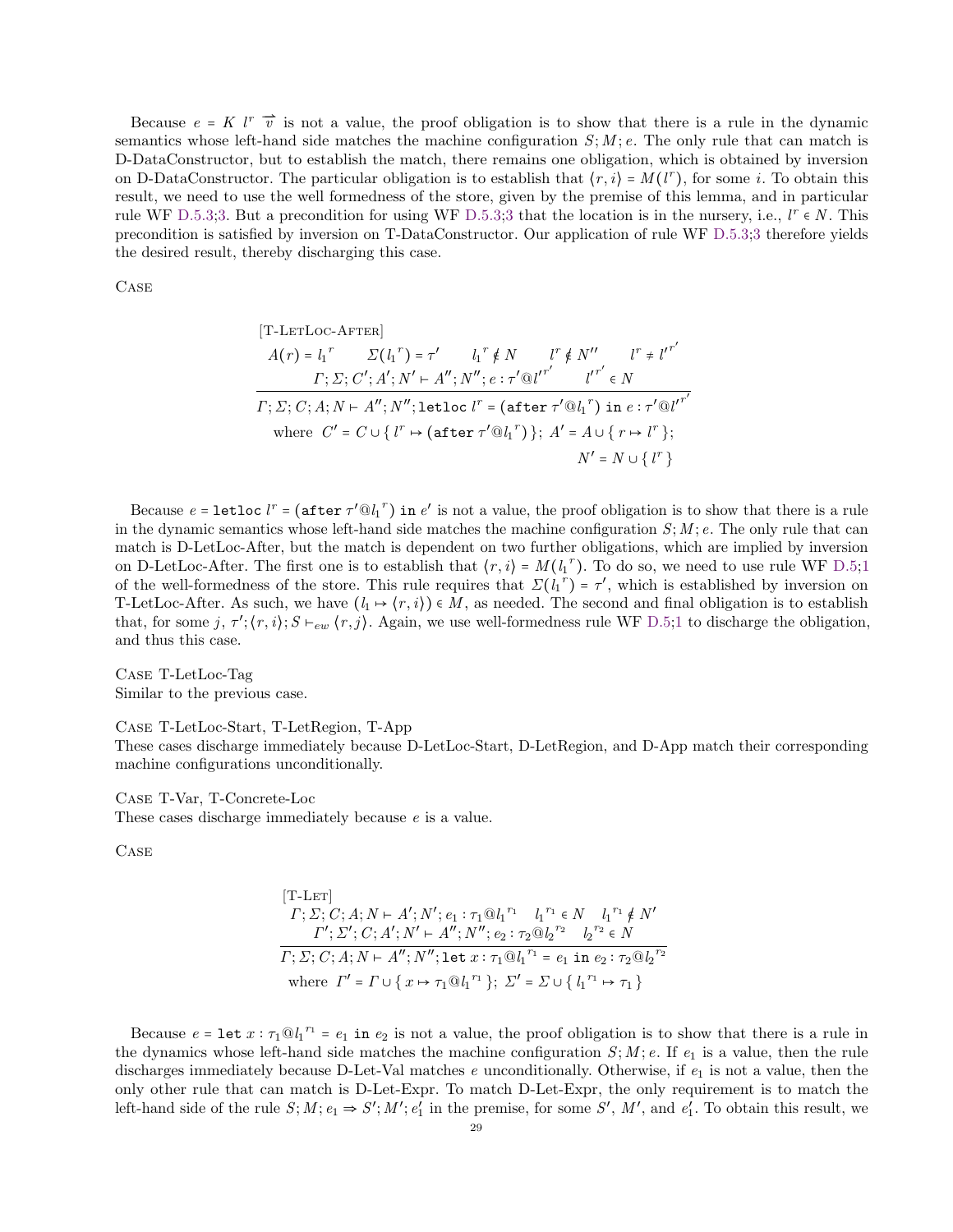need to use the induction hypothesis, which is in this instance

[T-Pattern]

if 
$$
\emptyset
$$
;  $\Sigma$ ;  $C$ ;  $A$ ;  $N \vdash A'$ ;  $N'$ ;  $e_1 : \tau \mathbb{Q}l_1^{r_1}$   
and  $\Sigma$ ;  $C$ ;  $A$ ;  $N \vdash_{wf} M$ ;  $S$   
then  $e_1$  value  
else  $S$ ;  $M$ ;  $e_1 \Rightarrow S'$ ;  $M'$ ;  $e'_1$ .

By inversion on T-Let, we have  $\emptyset; \Sigma; C; A; N \vdash A'; N'; e_1 : \tau_1 \mathbb{Q}l_1^{r_1}$ , and, from the premise of this lemma, we have  $\Sigma$ ; C; A; N  $\vdash_{wf} M$ ; S. Thus, by the consequent of the induction hypothesis, we have that either  $e_1$  is a value (which we have already ruled out) or that  $S; M; e_1 \Rightarrow S'; M'; e'_1$ , thereby discharging this case.

**CASE** 

[T-CASE]  
\n
$$
\Gamma
$$
;  $\Sigma$ ;  $C$ ;  $A$ ;  $N \vdash A$ ;  $N$ ;  $v : \tau' \tcdot \tcdot u'^{r'}$   $l^r \in N$   
\n $\tau'$ ;  $\Gamma$ ;  $\Sigma$ ;  $C$ ;  $A$ ;  $N \vdash_{pat} A'$ ;  $N'$ ;  $\overrightarrow{pat_i} : \tau \tcdot \tcdot u'^{r}$   
\n $\Gamma$ ;  $\Sigma$ ;  $C$ ;  $A$ ;  $N \vdash A'$ ;  $N'$ ; case  $v$  of  $\overrightarrow{pat} : \tau \tcdot \tcdot u'^{r}$   
\nwhere  $n = |\overrightarrow{pat}|$ ;  $i \in \{1, ..., n\}$ 

and

$$
TypeOfCon(K) = \tau''
$$
\n
$$
ArgTysOfConstructor(K) = \overrightarrow{\tau'} \quad \Sigma(l^r) = \tau
$$
\n
$$
l^r \neq l_i^{rr'} \quad \Gamma'; \Sigma'; C; A; N \vdash A'; N'; e : \tau @ l^r
$$
\n
$$
\tau''; \Gamma; \Sigma; C; A; N \vdash_{pat} A'; N'; K \quad (\overrightarrow{x : \tau' @ l'^{r'}}) \rightarrow e : \tau @ l^r
$$
\n
$$
\text{where } \Gamma' = \Gamma \cup \{\overrightarrow{x_1} \mapsto \overrightarrow{\tau'_1} @ \overrightarrow{l'_1}'; \dots, \overrightarrow{x_n} \mapsto \overrightarrow{\tau'_n} @ \overrightarrow{l'_n} \}
$$
\n
$$
\Sigma' = \Sigma \cup \{ l_1^{r'} \mapsto \overrightarrow{\tau'_1}, \dots, l_n^{r'} \mapsto \overrightarrow{\tau'_n} \}
$$
\n
$$
i \in \{1, \dots, n\}; n = |\overrightarrow{\tau'}| = |\overrightarrow{x : \tau' @ l'^r}|
$$

Because the given expression  $e = \csc v$  of  $\overrightarrow{pat}$  is not a value, the proof obligation is to show that there is a rule in the dynamic semantics whose left-hand side matches the machine configuration  $S;M;e$ . The only rule that can match is D-Case, and there are three requirements to match D-Case. The first of which is that the value v is a concrete location of the form  $\langle r',i\rangle^{l'''}$ . Any value v is, by inspection of the grammar of LoCal, either a variable or a concrete location. But because v is well typed with respect to the empty typing environment  $\Gamma = \emptyset$ , the value  $v$  cannot be a variable in this instance, owing to inversion on T-Var and T-Concrete-Loc, thereby ensuring  $v$  is a concrete location, and thus discharging this requirement. The second requirement for D-Case is that the tag is in the expected location in the store, i.e.,  $S(r)(i) = K$ . To satisfy this requirement, we start by using the jugement  $\Sigma; C; A; N \vdash_{wf} M; S$ , from the premise of this lemma, and in particular, unpacking from this judgement the property EW [D.5.1](#page-24-0)[;1.](#page-24-6) To use this property, we need that  $(l^{r^{r'}} \mapsto \tau') \in \Sigma$ , which is given by inversion on the given typing rule T-Case. From the unpacking, we obtain that

<span id="page-29-0"></span>
$$
(l^{r^{r'}} \mapsto \langle r', i \rangle \in M) \wedge \tag{1}
$$

$$
\tau'; (r', i); S \vdash_{ew} \langle r', i' \rangle. \tag{2}
$$

From the end-witness judgement, in particular, EW [D.5.1;](#page-24-0)[1,](#page-24-6) we establish that  $S(r)(i) = K$ , thereby discharging the second requirement. The third and final requirement for D-Case is that the arguments succeeding the tag are in the expected locations, i.e.,

$$
\overrightarrow{\tau_1}; \langle r', i+1 \rangle; S \vdash_{ew} \langle r', \overrightarrow{w_1} \rangle \land \overrightarrow{\tau_{j+1}}; \langle r', \overrightarrow{w_j} \rangle; S \vdash_{ew} \langle r', \overrightarrow{w_{j+1}} \rangle
$$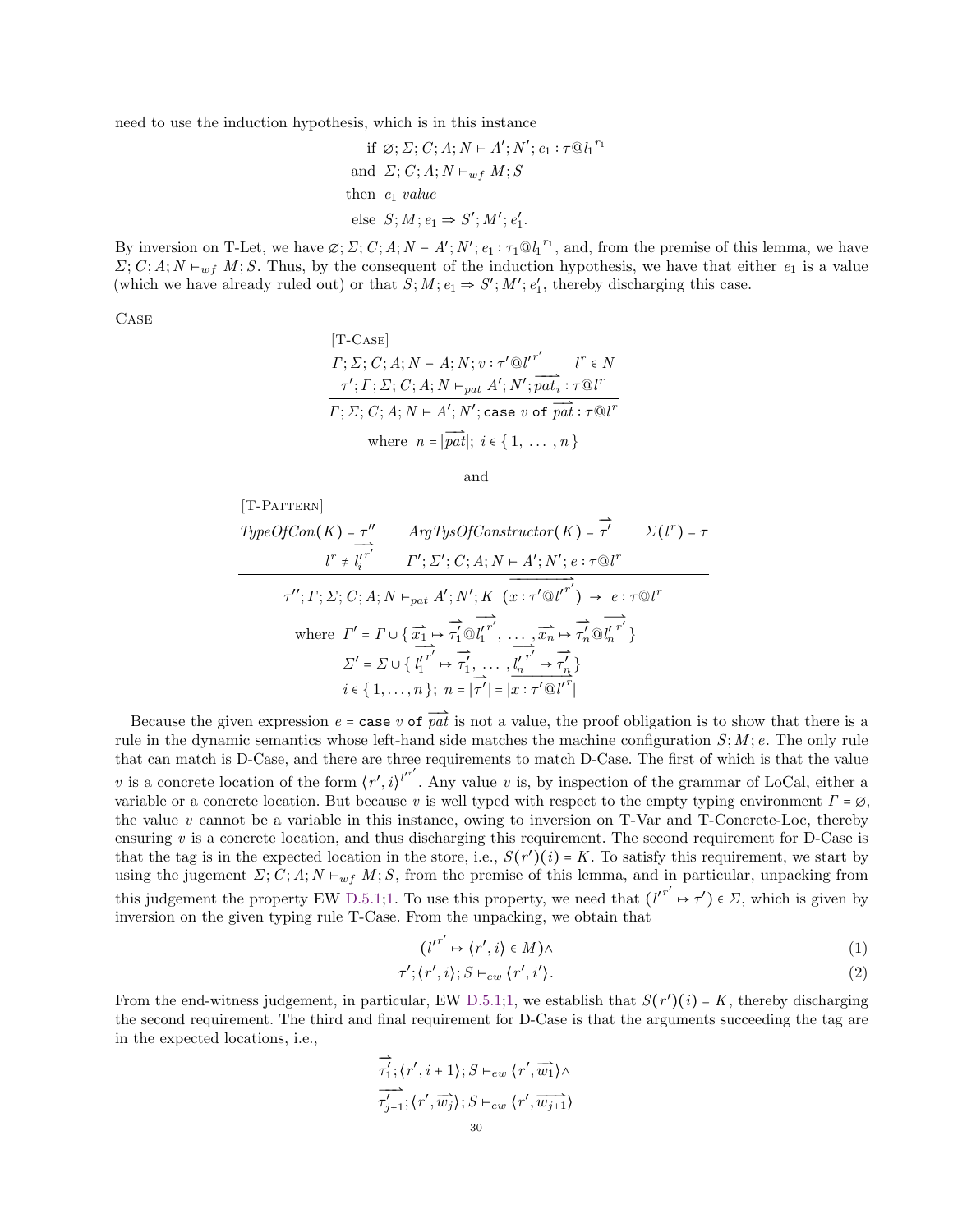The above is established by expanding the judgement obtained in [2,](#page-29-0) namely  $\tau'; \langle r', i \rangle; S \vdash_{ew} \langle r', i' \rangle$ , using in particular, the end-witness rule EW [D.5.1;](#page-24-0)[3](#page-24-7) to obtain the needed judgements. This final requirement discharges the case.

∎

Lemma D.3 (Preservation)

If 
$$
\emptyset
$$
;  $\Sigma$ ;  $C$ ;  $A$ ;  $N \vdash A'$ ;  $N'$ ;  $e : \hat{\tau}$   
\nand  $\Sigma$ ;  $C$ ;  $A$ ;  $N \vdash_{wf} M$ ;  $S$   
\nand  $S$ ;  $M$ ;  $e \Rightarrow S'$ ;  $M'$ ;  $e'$   
\nthen for some  $\Sigma' \supseteq \Sigma$ ,  $C' \supseteq C$ ,  
\n $\emptyset$ ;  $\Sigma'$ ;  $C'$ ;  $A'$ ;  $N' \vdash A''$ ;  $N''$ ;  $e' : \hat{\tau}$   
\nand  $\Sigma'$ ;  $C'$ ;  $A'$ ;  $N' \vdash_{wf} M'$ ;  $S'$ 

PROOF The proof is by rule induction on the given derivation of the dynamic semantics. **CASE** 

[D-DATACONSTRUCTOR]  
\n
$$
S; M; K l^r \overrightarrow{v} \Rightarrow S'; M; \langle r, i \rangle^{l^r}
$$
  
\nwhere  $S' = S \cup \{ r \mapsto (i \mapsto K) \}; \langle r, i \rangle = M(l^r)$ 

• The first of two proof obligations is to show that the result  $e' = (r, i)^{l^r}$  of the given step of evaluation is well typed, that is,

$$
\varnothing;\varSigma';C';A';N'+A'';N'';\langle r,i\rangle^{l^{r}}:\hat{\tau},
$$

where  $\hat{\tau} = \tau \mathbb{Q} l^r$ . As implied by inversion on T-Concrete-Loc, the only obligation is to establish that  $\Sigma'(l^r) = \tau$ . This obligation discharges by appropriately instantiating typing environments:  $\Sigma' = \Sigma \cup \{l^r \mapsto \tau\}$ , so that  $\Sigma' \supseteq \Sigma$  and  $\Sigma'(l^r) = \tau$ , and  $C' = C$ , so that  $C' \supseteq C$ .

• Given the instantiations of  $\Sigma'$  and  $C'$  used by the previous step, the second obligation for this proof case is to show that

$$
\Sigma'; C; A'; N' \vdash_{wf} M; S'.
$$

The individual requirements, labeled WF [D.5;](#page-23-0)[1](#page-24-2) - WF [D.5;](#page-23-0)[3,](#page-24-4) are handled by the following case analysis. – Case (WF [D.5;](#page-23-0)[1\)](#page-24-2): for each  $(l^{r} \mapsto \tau) \in \Sigma'$ , there exists some  $i_1, i_2$  such that

<span id="page-30-1"></span>
$$
(l^{r^{r'}} \mapsto \langle r', i_1 \rangle) \in M \wedge \tag{3}
$$

$$
\tau; \langle r', i_1 \rangle; S' \vdash_{ew} \langle r', i_2 \rangle \tag{4}
$$

The first conjunct above discharges by inversion on D-DataConstructor, but to establish the second one, we need to distinguish between the case in which the given location  $l'^{r'}$  is the one affected by the constructor application, or not.

\* Case  $l^{r'} = l^r$ :

For this case, the obligation is to show that the constructor being allocated by the constructor application, namely  $l^r$ , has the end witness given above. As such, for this case, it is the case that  $r' = r$  and  $i_1 = i$ , which is a consequence of inversion on D-DataConstructor. To establish the end witness, the first obligation therein, namely EW [D.5.1;](#page-24-0)[1,](#page-24-6) is to establish  $S'(r)(i) = K$ . This obligation discharges by inspection of S ′ , which is obtained by inversion on D-DataConstructor. The second part is to establish the requirement EW [D.5.1](#page-24-0)[;3](#page-24-7) of the end-witness judgement, which pertains to the arguments passed to the constructor. The specific obligation is, if  $n = |\tau'| \geq 1$ , then

<span id="page-30-0"></span>
$$
\overrightarrow{\tau_1}; (r, i+1); S' \vdash_{ew} \langle r, \overrightarrow{w_1} \rangle \wedge \tag{5}
$$

$$
\overrightarrow{\tau'_{j+1}}; \langle r, \overrightarrow{w_j} \rangle; S' \vdash_{ew} \langle r, \overrightarrow{w_{j+1}} \rangle \tag{6}
$$

for some  $\vec{w}$ , where  $j \in J = J' - \{n\}$ ,  $j' \in J' = \{1, ..., n\}$ , and  $\vec{\tau'} = ArgTysOfConstruction(K)$ . To establish the above, we need to reason backward from what the corresponding typing rules establish regarding the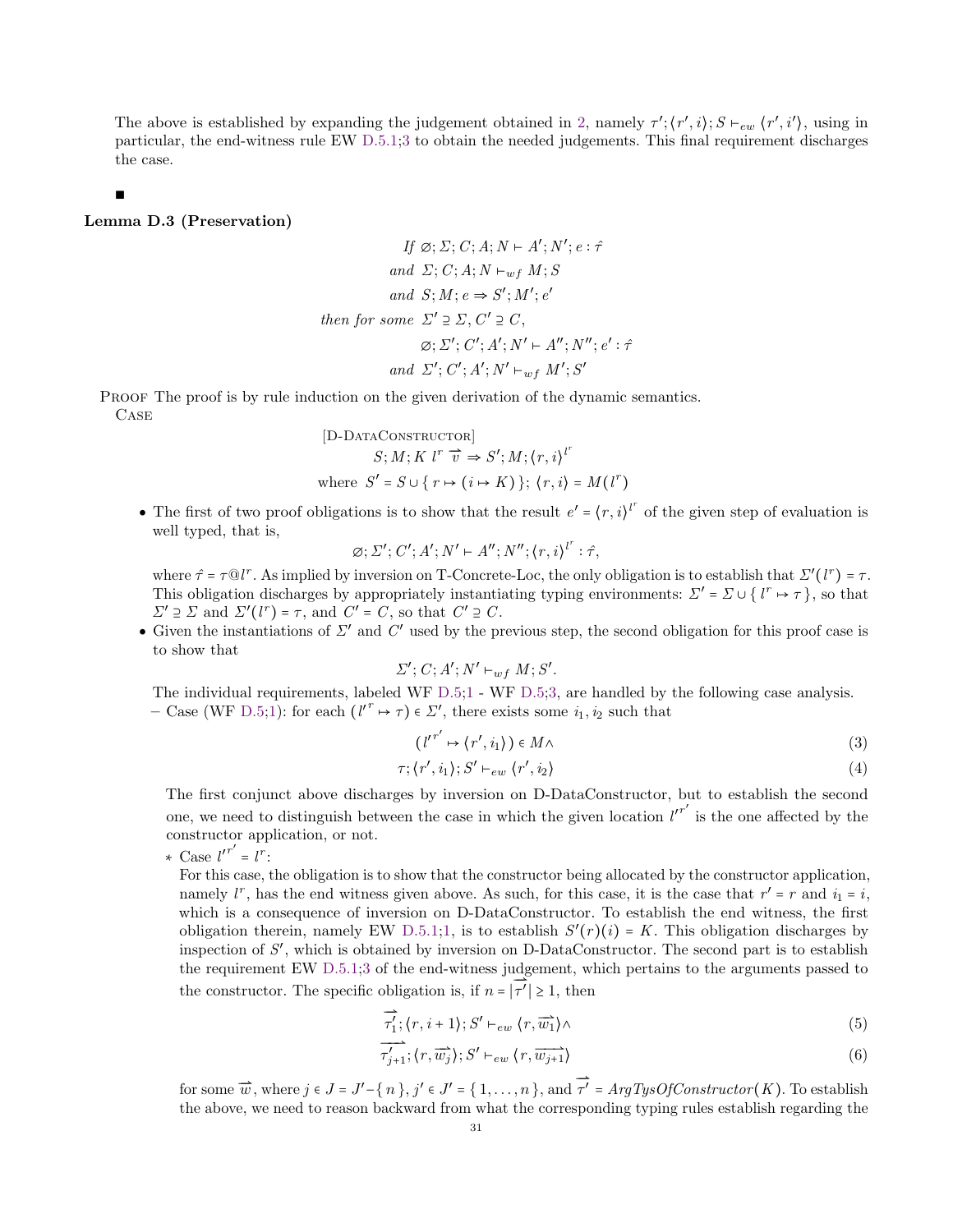arguments passed to the constructor application. First, we establish that, for each location corresponding to a constructor argument  $\overline{l_{j'}^r}$ , there is a corresponding mapping in the store-typing environment, i.e.,  $(\overrightarrow{l_{ij}} \mapsto \overrightarrow{\tau_{ji}}) \in \Sigma$ . To establish these mappings, we first obtain by inversion on T-DataConstructor that the constructor arguments are well typed:

$$
\varnothing; \varSigma; C; A; N \vdash A; N; \overrightarrow{v_{j'}}; \overrightarrow{\tau'_{j'} \mathbb{Q}l_{j'}}^r
$$

Each value  $\overrightarrow{v}_{j'}$  is either a variable or a concrete location, and as such, by inversion on the typing rules T-Var and T-Concrete-Loc, respectively, we establish the required mappings in  $\Sigma$ . Thus, we can now combine the well-formedness of the store in the premise of this lemma, in particular requirement WF [D.5;](#page-23-0)[1,](#page-24-2) with the mappings of constructor arguments in  $\Sigma$  to establish the end witnesses in  $\overline{i}$ corresponding to the constructor arguments:

<span id="page-31-1"></span><span id="page-31-0"></span>
$$
\left(\overrightarrow{l_{j'}}\mapsto\left\langle r,\overrightarrow{i_{j'}}\right\rangle\right)\in M\wedge\tag{7}
$$

$$
\overrightarrow{r'_{j'}}; \langle r, \overrightarrow{i_{j'}} \rangle; S \vdash_{ew} \langle r, \overrightarrow{i_{j'+1}} \rangle \tag{8}
$$

We first address the obligation pertaining to the first constructor argument, and then the remaining ones. From inversion on T-DataConstructor, we establish a mapping for the location of the first constructor argument.

$$
C(\overrightarrow{l_1^r})=l^r+1
$$

Now, using this result, we can establish from well formedness rule WF [D.5.2;](#page-24-1)[2](#page-24-11) that the following mappings exist in the location environment.

<span id="page-31-2"></span>
$$
(l^r \mapsto \langle r, i \rangle) \in M \wedge
$$
  

$$
(\overline{l_1^r} \mapsto \langle r, i + 1 \rangle) \in M
$$

Next, combining the fact from line [7](#page-31-0) above regarding  $\overrightarrow{l_1}$ , the end witness corresponding to  $\overrightarrow{i_1}$  from the end witnesses of constructor arguments line [8](#page-31-1) from above, we establish the requirement on line [5](#page-30-0) above, such that  $\overrightarrow{w_1} = \overrightarrow{i_1}$ , i.e.,

$$
\overrightarrow{r_1}; (r, i+1); S \vdash_{ew} \langle r, \overrightarrow{w_1} \rangle. \tag{9}
$$

For the remaining constructor arguments, the structure of the proof is similar. We establish mappings in  $C$  for the locations of these constructor arguments by inversion on T-DataConstructor.

$$
C(\overrightarrow{l_{j+1}}) = (\text{after } \overrightarrow{\tau_j} \textcircled{a} \overrightarrow{l_j})
$$

The following end witnesses  $\overrightarrow{i}$  are established by combining the property on the constraint environment with the property WF [D.5.2](#page-24-1)[;3,](#page-25-3) which is obtained from the well formedness of the store in the premise of this lemma.

$$
((\overrightarrow{l_j^r} \mapsto \langle r, \overrightarrow{i_j}) ) \in M \land \n\overrightarrow{r_j}; \langle r, \overrightarrow{i_j} \rangle; S \vdash_{ew} \langle r, \overrightarrow{i_{j+1}} \rangle \land (\overrightarrow{l_{j+1}^r} \mapsto \langle r, \overrightarrow{i_{j+1}} \rangle) \in M)
$$

To isolate the indices of any constructor arguments succeeding the first argument, we let  $j'' \in J - \{1\}$ , and thus deduce from the above that the end witnesses

$$
\overrightarrow{\tau'_{j''+1}}; \langle r, \overrightarrow{i_{j''+1}} \rangle; S \vdash_{ew} \langle r, \overrightarrow{i_{j''+2}} \rangle.
$$

exist. We obtain the needed result for the remaining end witnesses by instantiating for  $\vec{w}$ , yielding

<span id="page-31-3"></span>
$$
\overrightarrow{\tau'_{j''+1}}; \langle r, \overrightarrow{w_{j''}} \rangle; S \vdash_{ew} \langle r, \overrightarrow{w_{j''+1}} \rangle. \tag{10}
$$

The original end witness required by [4](#page-30-1) is now established by letting  $i_1 = i$  and  $i_2 = \overrightarrow{w_{n+1}}$ .

Finally, to discharge this case, the end witnesses of the constructor arguments established in lines [9](#page-31-2) and [10](#page-31-3) need to hold for the new store  $S' = S \cup \{r \mapsto (i \mapsto K)\}\.$  To this end, in S', the newly written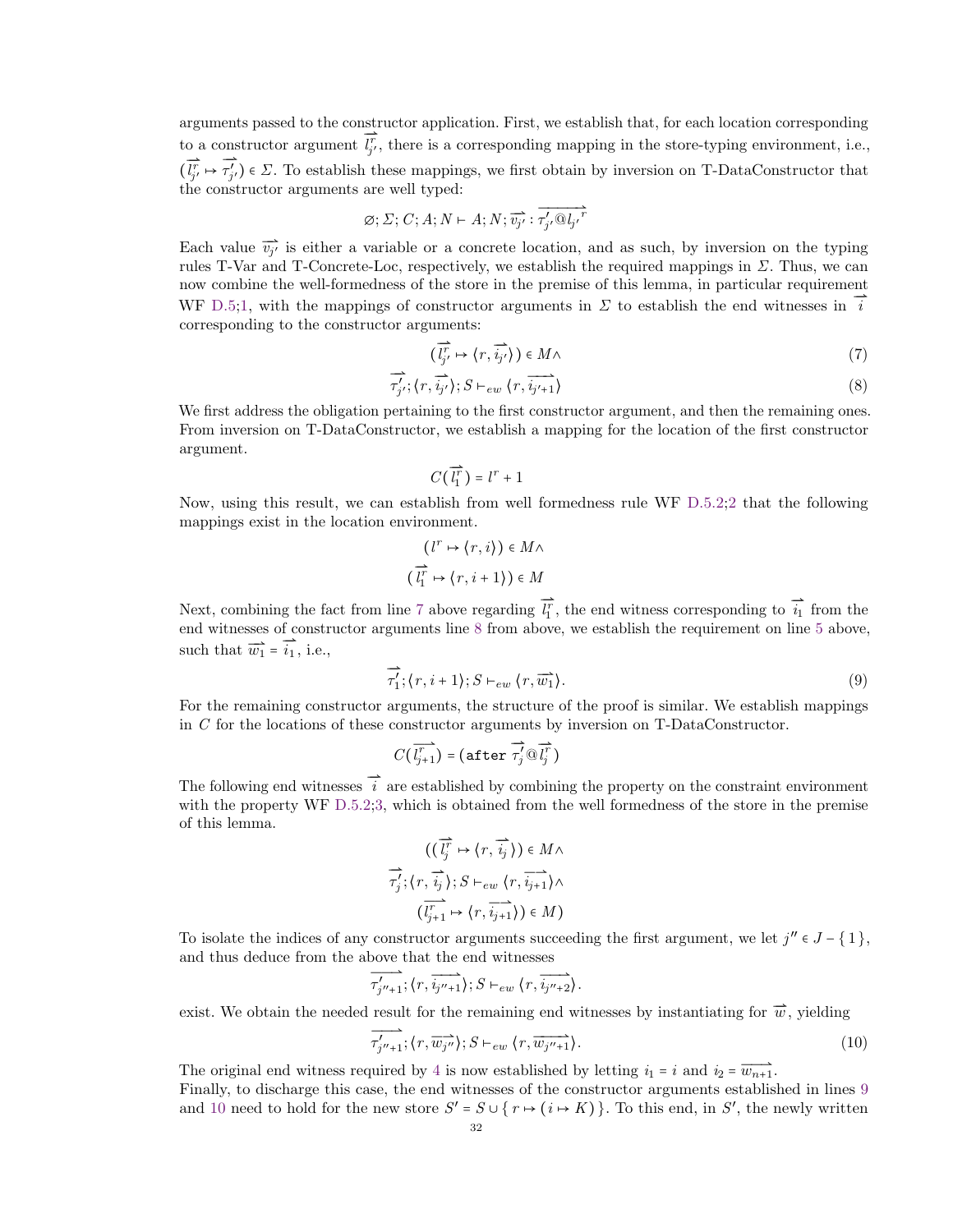tag at address i cannot overlap with the cells occupied by any of the constructor arguments. Therefore, the desired end witnesses exist in  $S'$ , thereby discharging this case.

∗ Case  $l'^{r'}$  ≠ l:

This case requires we establish that, for such a given location  $l^{r^{r'}}$ , its corresponding end witness in the original store S also exists in the new store, S', that is, supposing  $(l^{r^{r'}} \mapsto (r', i_1)) \in M$ , then  $\tau$ ;  $\langle r', i_1 \rangle$ ;  $S \vdash_{ew} \langle r', i_2 \rangle$  implies  $\tau$ ;  $\langle r', i_1 \rangle$ ;  $S' \vdash_{ew} \langle r', i_2 \rangle$ . But the only way that any such end witness can be invalidated is if the write of the constructor tag at index i in  $S' = S \cup \{r \mapsto (i \mapsto K)\}\$ affects any address in the end witness corresponding to location  $l^{r'}$ , that is, any address in the right-open range  $[i_1,i_2]$ . The proof obligation therefore amounts to ruling out aliasing, that is, i falling in the range  $[i_1, i_2]$ . To this end, we start by working backwards from the typing of the location  $l^r$ , which corresponds to address  $i$ , the (only) address written by the constructor application. By inversion on T-DataConstructor, we establish that  $l^r \in N$ . As such, given the well formedness of the store S in the premise of this lemma, we obtain from WF [D.5.3](#page-25-1)[;3](#page-25-5) that  $(r \mapsto (i \mapsto K)) \notin S$ . However, by the end-witness rule, for each  $j \in [i_1, i_2)$ , there exists a mapping from the address in the original store to its constructor tag  $K_j$ , which is  $(r \mapsto (j \mapsto K_j)) \in S$ . Therefore, the end witness judgement remains valid in store  $S'$ , thus discharging this case.

 $-$  Case (WF [D.5;](#page-23-0)[2\)](#page-24-3):

$$
C\vdash_{wf_{cfc}} M;S'
$$

The first two proof obligations of this judgement, namely WF [D.5.2;](#page-24-1)[1](#page-24-10) and WF [D.5.2](#page-24-1)[;2,](#page-24-11) discharge immediately, because the environments used by these rules are unaffected in a data-constructor application. The only remaining obligation is WF [D.5.2;](#page-24-1)[3,](#page-25-3) because that requirement is affected by the write of the constructor tag, which is reflected in the new store  $S'$ . The obligation is to establish the preservation of the end witnesses of the locations in the domain of C . A similar proof obligation was already addressed by the proof of Property [4,](#page-30-1) in particular the subcase for  $l^{r'} \neq l^r$ . The only difference in that case is the locations range over the domain of the store-typing environment  $\Sigma$ , whereas in this case the obligation concerns locations in the domain of the constraint environment C . However, the same proof steps apply in both cases, thus discharging this case.

 $-$  Case (WF [D.5;](#page-23-0)[3\)](#page-24-4):

$$
A';N'\vdash_{wf_{ca}} M;S'
$$

Obligations WF [D.5.3;](#page-25-1)[1](#page-25-4) and WF D.5.[3](#page-25-5);3 discharge immediately because  $l^r \notin N'$ . It remains to discharge the obligation corresponding to WF [D.5.3;](#page-25-1)[2.](#page-25-2) Because it is the case that

$$
(r \mapsto l^r) \in A' \wedge (l^r \mapsto \langle r, i_1 \rangle) \in M \wedge l^r \notin N' \wedge \tau; \langle r, i_1 \rangle; S' \vdash_{ew} \langle r, i_2 \rangle,
$$

the obligation amounts to showing that the end witness of the constructor application is the new highest address in the store  $S'$ , i.e.,  $i_2 > \text{MaxIdx}(r, S')$ . There are two cases, based on the number of constructor arguments n:

 $\star$  Case  $n = 0$ :

We need to appeal to the well formedness of the store, as given by the premise of this lemma, and in particular rule WF [D.5.3;](#page-25-1)[1.](#page-25-4) To use this rule, we need to first establish  $(r \mapsto l^r) \in A$  and  $l^r \in N$ , which follows immediately by inversion on T-DataConstructor. It therefore follows that

$$
i_1 > \text{MaxIdx}(r, S).
$$

From this property, and by inspection on  $S'$ , we discharge this case by establishing that the end witness of the constructor application is the highest address allocated in the new store  $S'$ , i.e.,

$$
i_1 + 1 = i_2 > \text{MaxIdx}(r, S').
$$

∗ Case n ≥ 1:

To discharge this case, we need to show that the end witness of the last constructor argument, i.e., the one at position  $n$ , is the highest address in the new store  $S'$ . This obligation follows from the well formedness of the store S given by the premise of this lemma, and in particular the application of rule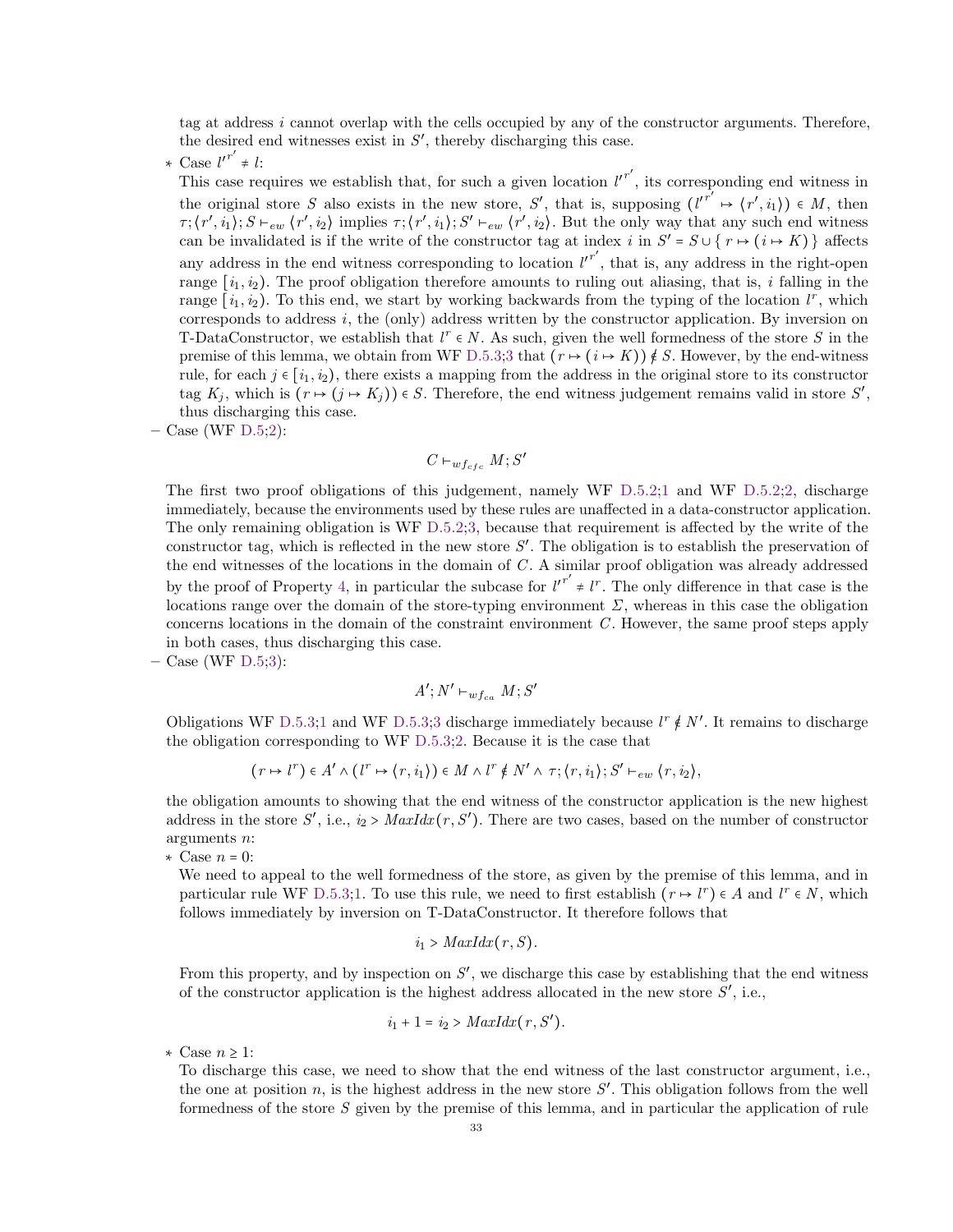WF  $D.5.3:2$  $D.5.3:2$  to the end witness of the last constructor argument, i.e.,

$$
(r \mapsto \overrightarrow{l_n^r}) \in A \wedge (\overrightarrow{l_n^r} \mapsto \langle r, \overrightarrow{w_n} \rangle) \in M \wedge \tau; \langle r, \overrightarrow{w_n} \rangle; S \vdash_{ew} \langle r, \overrightarrow{w_{n+1}} \rangle
$$

The first two conjuncts follow from inversion on T-DataConstructor and T-Concrete-Loc, respectively, and the final one from Property [10.](#page-31-3) Thus, we have that  $\overline{w_{n+1}} > \text{MaxIdx}(r, S)$ . It follows that  $\overline{w_{n+1}} > \text{MaxIdx}(r, S)$  $MaxIdx(r, S')$ , because the newly written address in S', namely  $i_1$ , is such that  $i_1 < \overline{w_{n+1}}$ . By defintion of the end witness, we discharge this case by establishing that  $\overline{w_{n+1}} = i_2 > \text{MaxIdx}(r, S')$ .

The final obligation of this case concerns the requirement WF [D.5.3;](#page-25-1)[4.](#page-25-6) Part of this obligation is given by the premise of this lemma, for the original store S, and yields in particular that, for each  $(r' \mapsto \emptyset) \in A$ , it is the case that  $r' \notin dom(S)$ . The remaining obligation is to show the property holds for the new store  $S'$ , which discharges immediately because, although  $r \in S'$ , by inversion on T-DataConstructor, it must be that  $(r \mapsto \emptyset) \notin A$ .

 $-$  Case (WF [D.5;](#page-23-0)[4\)](#page-24-5):

 $dom(\Sigma') \cap N' = \varnothing$ 

From the premise of the lemma, we have that the store is well formed with respect to typing environments  $\Sigma$  and N, and as such, we have that  $dom(\Sigma) \cap N = \emptyset$ . Therefore, we discharge this case by inspection of typing rule T-DataConstructor, which shows that  $N' = N - \{ l \}$ .

**CASE** 

$$
[D{\text -}CASE]
$$

$$
S; M; \text{case } \langle r, i \rangle^{l^r} \text{ of } [\dots, K \ (\overline{x : \tau \mathbb{Q} l^r}) \to e, \dots] \Rightarrow
$$
  
\n
$$
S; M'; e[(r, \overline{w})^{\overline{l^r}} / \overline{x}]
$$
  
\nwhere  $M' = M \cup \{\overline{l_1^r} \mapsto \langle r, i+1 \rangle, \dots, \overline{l_{j+1}^r} \mapsto \langle r, \overline{w_{j+1}} \rangle\}$   
\n
$$
\overline{\tau_1}; \langle r, i+1 \rangle; S \vdash_{ew} \langle r, \overline{w_1} \rangle
$$
  
\n
$$
\overline{\tau_{j+1}}; \langle r, \overline{w_j} \rangle; S \vdash_{ew} \langle r, \overline{w_{j+1}} \rangle
$$
  
\n
$$
K = S(r)(i); j \in \{1, \dots, n-1\}; n = |\overline{x : \hat{\tau}}|
$$

• The first of two proof obligations is to show that the result  $e' = e[(r, \vec{w})^{\vec{l}}/\vec{x}]$  of the given step of evaluation is well typed, that is,

 $\varnothing; \varSigma'; C; A; N \vdash A; N; e' : \hat{\tau},$ 

where  $\hat{\tau} = \tau \mathbb{Q}l^r$ . To establish the above, we start by obtaining the type for the body of the pattern, then the types of the concrete locations being substituted into the body, and finally use these two results with the substitution lemma to discharge the case. First, by inversion on the typing rules T-Case and T-Pattern, we establish that the body of the pattern, namely e, is well typed, i.e.,

$$
\Gamma'; \Sigma'; C; A; N \vdash A; N; e: \tau \mathbb{Q}l^r,
$$

where

$$
\Gamma' = \{ \overrightarrow{x_1} \mapsto \overrightarrow{\tau_1} \textcircled{a_1} \overrightarrow{r}, \dots, \overrightarrow{x_1} \mapsto \overrightarrow{\tau_n} \textcircled{a_n} \overrightarrow{r} \}
$$

$$
\Sigma' = \Sigma \cup \{ \overrightarrow{l_1}^r \mapsto \overrightarrow{\tau}_1, \dots, \overrightarrow{l_n}^r \mapsto \overrightarrow{\tau}_n \}.
$$

Second, we establish that the concrete locations being substituted for the pattern variables  $\vec{x}$  are well typed. The specific obligation is, for each  $i \in \{1, \ldots, n\}$ , to establish that

$$
\varnothing;\varSigma';C;A;N\vdash A;N;\langle r,\overrightarrow{w_i}\rangle^{\overrightarrow{l_i}^r}:\overrightarrow{\tau}_i\circledcirc\overrightarrow{l_i}^r.
$$

The above holds because, by inversion on T-Concrete-Loc, the obligation is to show that, for each such  $i$ ,  $(\overrightarrow{l_i}^r \mapsto \overrightarrow{\tau_i}) \in \Sigma'$ , which is immediate by inspection on  $\Sigma'$  above. Third, and finally, to establish the typing judgement for  $e'$ , we use the Substitution Lemma [D.1,](#page-25-7) which yields

$$
\varnothing;\Sigma';C;A;N\vdash A;N;e[(r,\overrightarrow{w_1})^{\overrightarrow{l_1}^r}/\overrightarrow{x_1}]\ldots[(r,\overrightarrow{w_1})^{\overrightarrow{l_n}^r}/\overrightarrow{x_n}]:\hat{\tau},
$$

as needed, thereby discharging this obligation.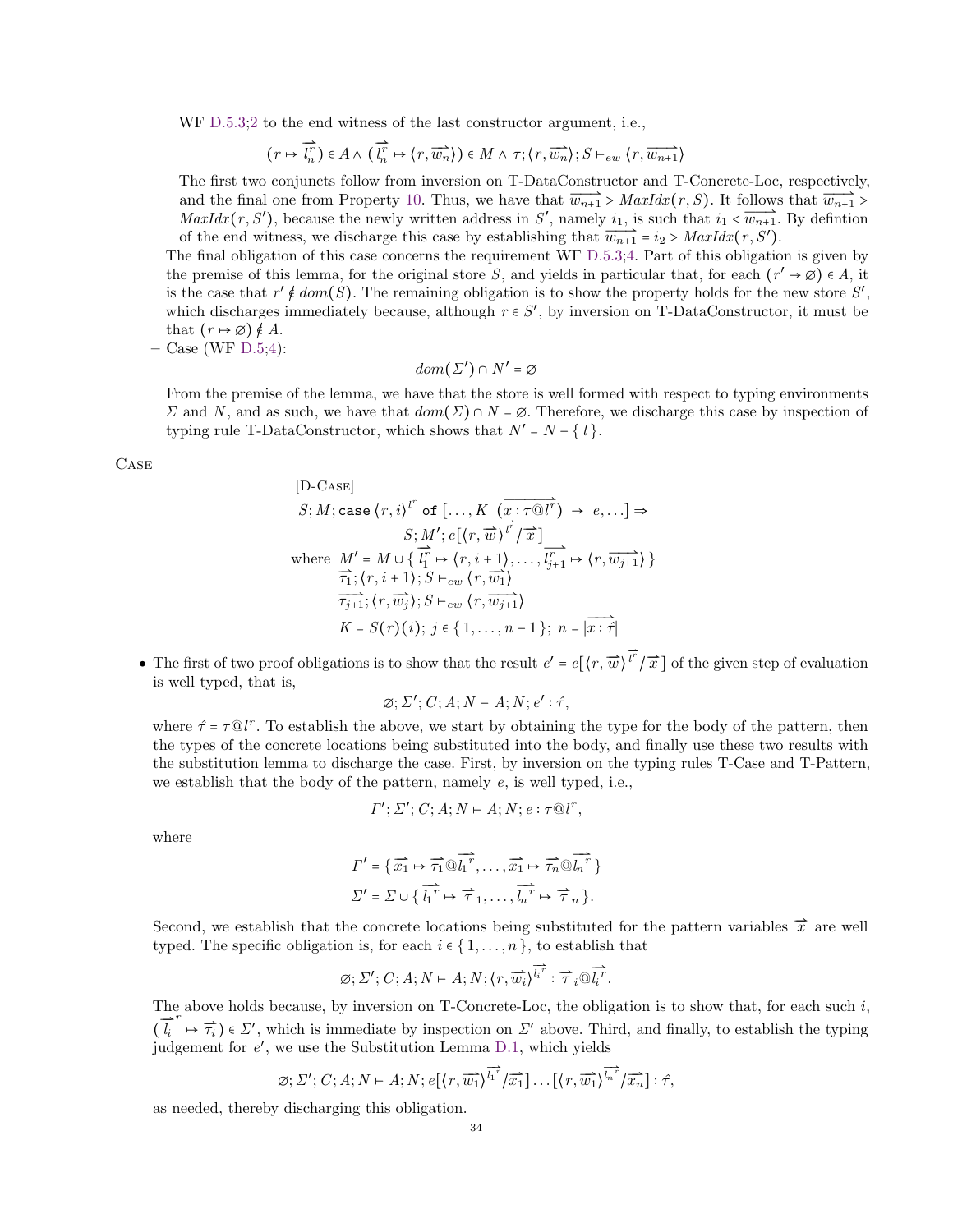• The second obligation for this proof case is, given the affected environments, namely  $\Sigma'$  and  $M'$ , to establish the well formedness of the resulting store, i.e.,

$$
\Sigma'; C; A; N \vdash_{wf} M'; S.
$$

We omit most of the details of this proof obligation because they discharge straightforwardly. The only part that requires attention is rule WF [D.5;](#page-23-0)[1,](#page-24-2) which is affected by the fresh locations in the location environment M'. This requirement discharges by inspection of D-Case, thereby discharging this obligation.

Case

[D-LETLOC-TAG]  
\n
$$
S; M; \text{letloc } l^r = l'^r + 1 \text{ in } e \Rightarrow S; M'; e
$$
  
\nwhere  $M' = M \cup \{l^r \mapsto \langle r, i+1 \rangle\}; \langle r, i \rangle = M(l'^r)$ 

• The first of two proof obligations is to show that the result  $e$  of the given step of evaluation is well typed, that is,

$$
\varnothing; \varSigma; C'; A'; N' \vdash A''; N''; e: \hat{\tau},
$$

where  $\hat{\tau} = \tau \mathbb{Q}l^r$ ,  $A' = A \cup \{r \mapsto l^r\}$ , and  $N' = N \cup \{l^r\}$ . This proof obligation follows straightforwardly by inversion on T-LetLoc-Tag.

• The second obligation for this proof case is to show that

$$
\Sigma; C'; A'; N' \vdash_{wf} M'; S.
$$

The individual requirements, labeled WF [D.5;](#page-23-0)[1](#page-24-2) - WF D.5;[3,](#page-24-4) are handled by the following case analysis. – Case (WF [D.5;](#page-23-0)[1\)](#page-24-2): for each  $(l^{r} \mapsto \tau) \in \Sigma$ , there exists some  $i_1, i_2$  such that

$$
(l'^r \mapsto \langle r, i_1 \rangle) \in M' \wedge
$$
  

$$
\tau; \langle r, i_1 \rangle; S \vdash_{ew} \langle r, i_2 \rangle
$$

By the well formedness of the store given in the premise of this lemma, the above already holds for the location environment M. The obligation discharges by inspecting the only new location in  $M'$ , namely  $l^r$ , which is fresh and therefore cannot be in the domain of  $\Sigma$ .

 $-$  Case (WF [D.5;](#page-23-0)[2\)](#page-24-3):

$$
C' \vdash_{wf_{cfc}} M'; S
$$

Of the requirements for this judgement, the only one that is not satisfied immediately by the well formedness of the store given in the premise of the lemma is requirement WF [D.5.2;](#page-24-1)[2](#page-24-11) The specific requirement is to establish that

$$
(l'^r \mapsto \langle r, i \rangle) \in M' \wedge
$$

$$
(l^r \mapsto \langle r, i+1 \rangle) \in M',
$$

which follows immediately by inversion on D-LetLoc-Tag. – Case (WF [D.5;](#page-23-0)[3\)](#page-24-4):

$$
A';N'\vdash_{wf_{ca}} M';S
$$

∗ Case (WF [D.5.3;](#page-25-1)[1\)](#page-25-4):

$$
(l^r \mapsto (r, i + 1)) \in M' \land i + 1 > \text{MaxIdx}(r, S)
$$

The first conjunct follows immediately from inversion on D-LetLoc-Tag. To establish the second, however, we first need to establish that the address corresponding to location  $\tilde{l}'$  is the highest index in the store S. To do so, we need to appeal to the well formedness of the store given by the premise of this lemma. In particular, we need to use the same requirement we are trying to prove, namely WF [D.5.3;](#page-25-1)[1,](#page-25-4) but in this case, instantiating for  $l^{r}$  in the original location environment M. By inversion on T-LetLoc-Tag, we have that  $A(r) = l^r$  and  $l^r \in N$ , and as a consequence of WF [D.5.3;](#page-25-1)[1,](#page-25-4)

$$
(l^{r} \mapsto \langle r, i \rangle) \in M \land i > \text{MaxIdx}(r, S).
$$

Using the second conjunct above, this case discharges immediately.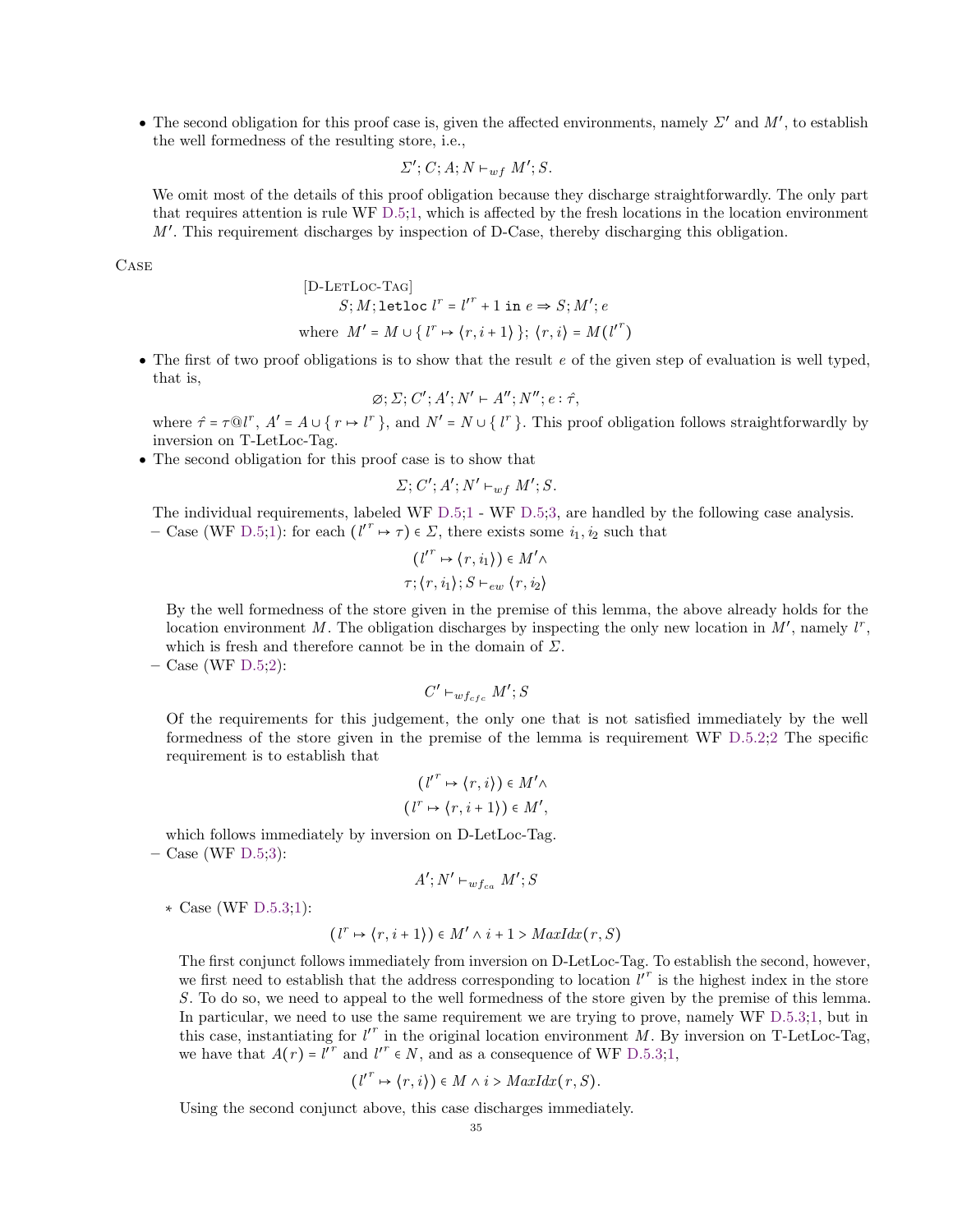- ∗ Case (WF [D.5.3;](#page-25-1)[2\)](#page-25-2): This obligation discharges immediately because, by inversion on T-LetLoc-Tag,  $l^r \in N'.$
- $\star$  Case (WF [D.5.3;](#page-25-1)[3\)](#page-25-5): The proof obligation is to establish that, for any constructor tag K,

$$
((lr \mapsto \langle r, i+1 \rangle) \in M' \land (r \mapsto (i+1 \mapsto K)) \notin S)
$$

The first conjunct discharges by inversion on D-LetLoc-Tag, and the second as a consequence of having already established just above that  $i + 1 > \text{MaxIdx}(r, S)$ .

- ∗ Case (WF [D.5.3;](#page-25-1)[4\)](#page-25-6): The proof obligation is to establish that, for each  $(r \mapsto \emptyset) \in A'$ , it is the case that  $r \notin dom(S)$ . This case discharges because, from the premise of the lemma, this property holds for the original environment  $A$  and store  $S$ , and, by inversion on T-LetLoc-Tag, continues to hold for  $A'$  and  $S'.$
- $-$  Case (WF [D.5;](#page-23-0)[4\)](#page-24-5):

 $dom(\Sigma) \cap N' = \varnothing$ 

Because it is a bound location,  $l \notin dom(\Sigma)$ , and by inversion on T-LetLoc-Tag,  $l \in N'$ , which discharges the obligation.

**CASE** 

[D-LETLOC-AFTER]  
\n
$$
S; M; \text{letloc } l^r = (\text{after } \tau @ l_1^r) \text{ in } e \Rightarrow S; M'; e
$$
  
\nwhere  $M' = M \cup \{ l^r \mapsto \langle r, j \rangle \}; \langle r, i \rangle = M (l_1^r)$   
\n $\tau; \langle r, i \rangle; S \vdash_{ew} \langle r, j \rangle$ 

• The first of two proof obligations is to show that the result  $e'$  of the given step of evaluation is well typed, that is,

$$
\varnothing; \varSigma; C'; A'; N' \vdash A''; N''; e' : \hat{\tau},
$$

where  $\hat{\tau} = \tau \otimes l'^{r'}$ . This proof obligation follows straightforwardly by inversion on T-LetLoc-After.

• The second obligation for this proof case is to show that

$$
\Sigma; C'; A'; N' \vdash_{wf} M'; S.
$$

The individual requirements, labeled WF [D.5;](#page-23-0)[1](#page-24-2) - WF [D.5;](#page-23-0)[3,](#page-24-4) are handled by the following case analysis. – Case (WF [D.5;](#page-23-0)[1\)](#page-24-2): for each  $(l^{r} \mapsto \tau) \in \Sigma$ , there exists some  $i_1, i_2$  such that

$$
(l'^r \mapsto \langle r, i_1 \rangle) \in M' \wedge
$$
  

$$
\tau; \langle r, i_1 \rangle; S \vdash_{ew} \langle r, i_2 \rangle
$$

By the well formedness of the store given in the premise of this lemma, the above already holds for the location environment M. The obligation discharges by inspecting the only new location in  $M'$ , namely  $l^r$ , which is fresh and therefore cannot be in the domain of  $\Sigma$ .

 $-$  Case (WF [D.5;](#page-23-0)[2\)](#page-24-3):

$$
C' \vdash_{wf_{cfc}} M'; S
$$

Of the requirements for this judgement, the only one that is not satisfied immediately by the well formedness of the store given in the premise of the lemma is requirement WF [D.5.2;](#page-24-1)[3](#page-25-3) The specific requirement is to establish that

$$
(l_1^r \mapsto \langle r, i \rangle) \in M' \wedge
$$
  

$$
\tau; \langle r, i \rangle; S \vdash_{ew} \langle r, j \rangle \wedge
$$
  

$$
(l \mapsto \langle r, j \rangle) \in M'
$$

which follows immediately by inversion on D-LetLoc-After.  $-$  Case (WF [D.5;](#page-23-0)[3\)](#page-24-4):

$$
A';N'\vdash_{wf_{ca}} M';S
$$
36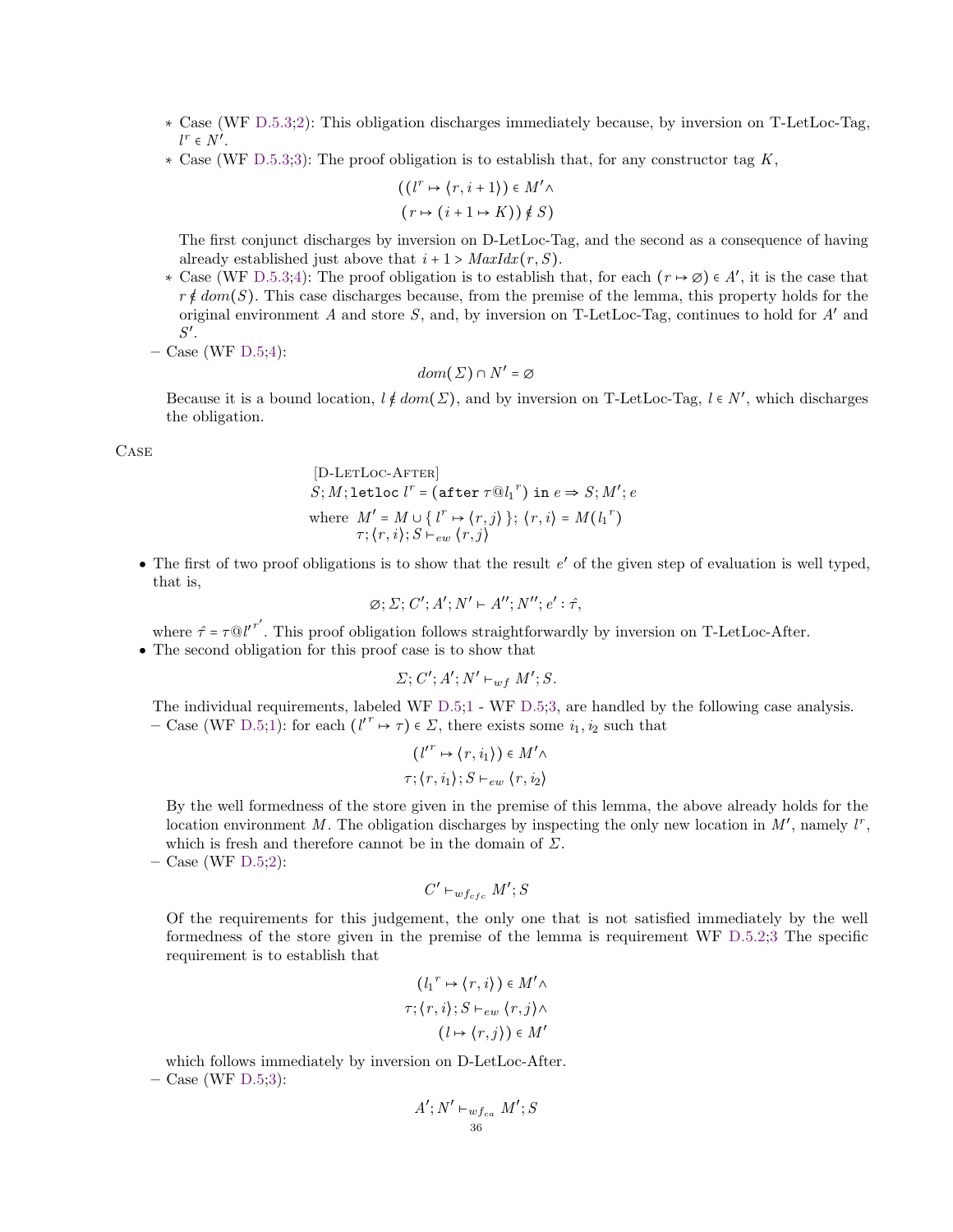∗ Case (WF [D.5.3;](#page-25-1)[1\)](#page-25-4):

$$
(l \mapsto \langle r, j \rangle) \in M' \land j > \text{MaxIdx}(r, S)
$$

The first conjunct follows immediately from inversion on D-LetLoc-After. To establish the second, however, we first need to establish that the end witness j of location  $l_1^r$  is the maximum index in the store S. To do so, we need to appeal to the well formedness of the store given by the premise of this lemma. In particular, we need to use the requirement WF [D.5.3;](#page-25-1)[2,](#page-25-2) instantiating for  $l_1^{\ r}$  in the original location environment M. By inversion on T-LetLoc-After, we have that  $A(r) = l_1^r, l_1^r \notin N$ , and  $\tau$ ; $\langle r, i \rangle$ ;  $S \vdash_{ew} \langle r, j \rangle$ . Thus, as a consequence of WF [D.5.3;](#page-25-1)[2,](#page-25-2)

$$
j > \text{MaxIdx}(r, S).
$$

Using the second and third conjuncts above, this case discharges immediately.

- ∗ Case (WF [D.5.3;](#page-25-1)[2\)](#page-25-2): This obligation discharges immediately because, by inversion on T-LetLoc-After,  $l\in N'.$
- $\star$  Case (WF [D.5.3;](#page-25-1)[3\)](#page-25-5): The proof obligation is to establish that, for any constructor tag K,

$$
((l \mapsto \langle r, j \rangle) \in M' \wedge
$$

$$
(r \mapsto (j \mapsto K)) \notin S)
$$

The first conjunct discharges by inversion on D-LetLoc-After, and the second as a consequence of having already established just above that  $j > \text{MaxIdx}(r, S)$ .

- ∗ Case (WF [D.5.3;](#page-25-1)[4\)](#page-25-6): This case discharges straightforwardly, in a similar fashion to the previous case, for D-LetLoc-Tag.
- $-$  Case (WF [D.5;](#page-23-0)[4\)](#page-24-5):

$$
dom(\varSigma) \cap N' = \varnothing
$$

Because it is a bound location,  $l \notin dom(\Sigma)$ , and by inversion on T-LetLoc-After  $l \in N'$ , which discharges this obligation.

**CASE** 

[D-LETLOC-START]  
\n
$$
S; M; \text{letloc } l^r = (\text{start } r) \text{ in } e \Rightarrow S; M'; e
$$
  
\nwhere  $M' = M \cup \{ l^r \mapsto \langle r, 0 \rangle \}$ 

• The first of two proof obligations is to show that the result  $e'$  of the given step of evaluation is well typed, that is,

$$
\varnothing; \varSigma; C'; A'; N' \vdash A''; N''; e' : \hat{\tau},
$$

where  $\hat{\tau} = \tau \mathbb{Q}l'^{r'}$ . This obligation follows straightforwardly by inversion on T-LetLoc-Start.

● The second obligation for this proof case is to show that

$$
\Sigma; C'; A'; N' \vdash_{wf} M'; S.
$$

The individual requirements, labeled WF [D.5;](#page-23-0)[1](#page-24-2) - WF [D.5;](#page-23-0)[3,](#page-24-4) are handled by the following case analysis. – Case (WF [D.5;](#page-23-0)[1\)](#page-24-2): for each  $(l' \mapsto \tau) \in \Sigma$ , there exists some  $i_1, i_2$  such that

$$
(l' \mapsto \langle r, i_1 \rangle) \in M' \wedge
$$
  

$$
\tau; \langle r, i_1 \rangle; S \vdash_{ew} \langle r, i_2 \rangle
$$

By the well formedness of the store given in the premise of this lemma, the above already holds for the location environment M. The obligation discharges by inspecting the only new location in  $M'$ , namely  $l^r$ , which is fresh and therefore cannot be in the domain of  $\Sigma$ .

 $-$  Case (WF [D.5;](#page-23-0)[2\)](#page-24-3):

$$
C' \vdash_{wf_{cfc}} M'; S
$$

Of the requirements for this judgement, the only one that is not satisfied immediately by the well formedness of the store given in the premise of the lemma is requirement WF [D.5.2;](#page-24-1)[1.](#page-24-10) The specific requirement is to establish that

$$
(l^r \mapsto \langle r, 0 \rangle) \in M',
$$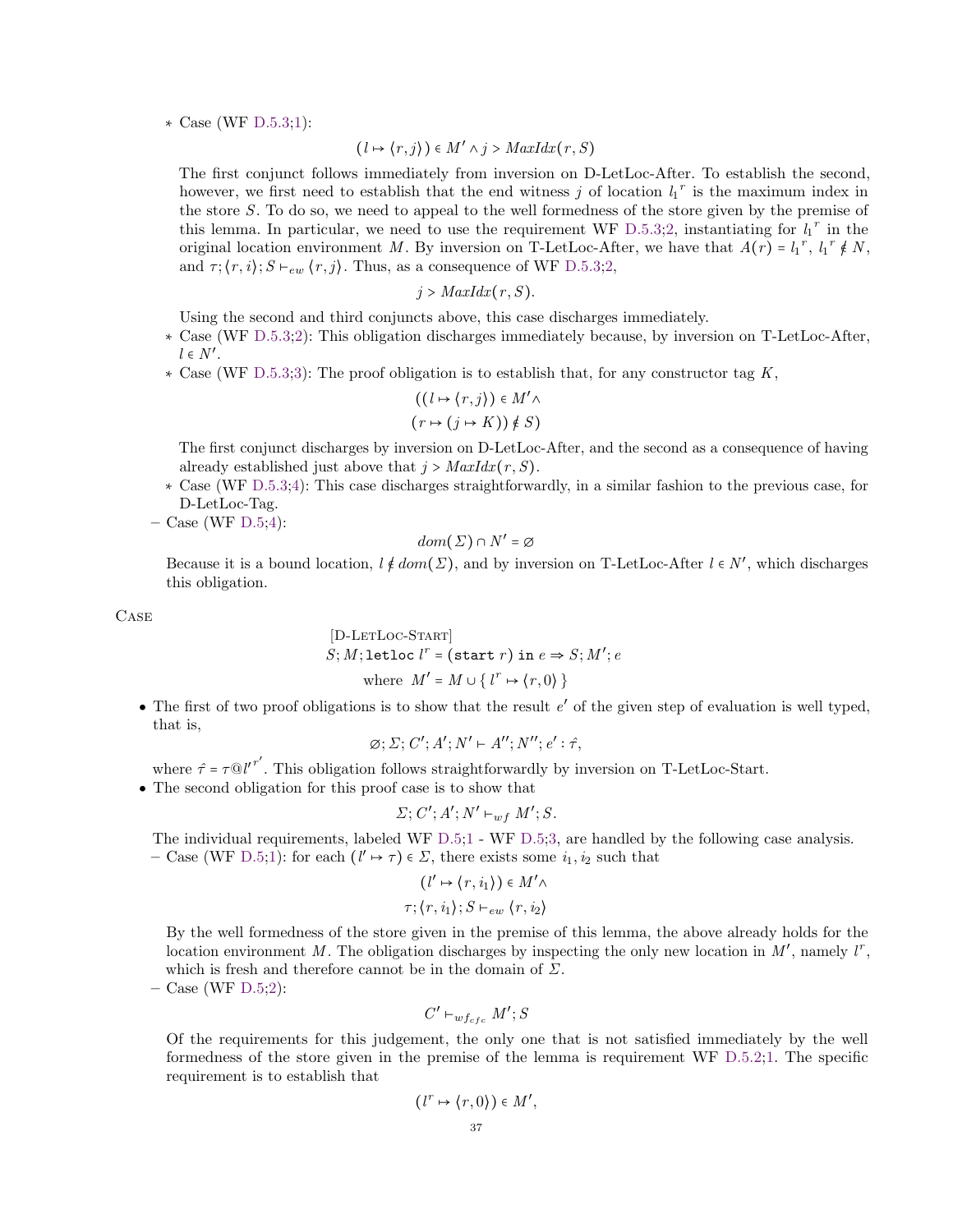which follows immediately by inversion on D-LetLoc-Start.  $-$  Case (WF [D.5;](#page-23-0)[3\)](#page-24-4):

$$
A';N'\vdash_{wf_{ca}} M';S
$$

∗ Case (WF [D.5.3;](#page-25-1)[1\)](#page-25-4):

$$
(l \mapsto \langle r, 0 \rangle) \in M' \land 0 > \text{MaxIdx}(r, S)
$$

The first conjunct follows immediately from inversion on D-LetLoc-Start. To establish the second conjunct above, it suffices establish that  $r \notin dom(S)$ , because, as such,  $MaxIdx(r, S) = -1$ , by the definition of  $MaxIdx$ . This property follows from the well formedness of the store, in particular, from rule WF [D.5.3;](#page-25-1)[4.](#page-25-6) The rule guarantees that, if  $(r \mapsto \emptyset) \in A$ , then  $r \notin dom(S)$ , as needed. By inversion on T-LetLoc-Start, we establish this precondition, thereby discharging the case.

- ∗ Case (WF [D.5.3;](#page-25-1)[2\)](#page-25-2): This obligation discharges immediately because, by inversion on T-LetLoc-Start,  $l\in N'.$
- $\star$  Case (WF [D.5.3;](#page-25-1)[3\)](#page-25-5): The proof obligation is to establish that, for any constructor tag K,

$$
((lr \mapsto \langle r, 0 \rangle) \in M' \wedge
$$

$$
(r \mapsto (0 \mapsto K)) \notin S)
$$

The first conjunct discharges by inversion on D-LetLoc-Start, and the second as a consequence of having already established just above that  $0 > \text{MaxIdx}(r, S)$ .

∗ Case (WF [D.5.3;](#page-25-1)[4\)](#page-25-6): The obligation for this case is to establish that for each  $(r \mapsto \emptyset) \in A' = A \cup \{r \mapsto l^r\}$ , it is the case that  $r \notin dom(S)$ . The part of this obligation pertaining to environment A is given by the premise of this lemma, and thus it only remains to establish that the property holds for the rest, namely  $\{r \mapsto l^r\}$ . This part discharges trivially, because  $(r \mapsto \emptyset) \notin A'$ , thereby discharging this case.

 $-$  Case (WF [D.5;](#page-23-0)[4\)](#page-24-5):

$$
dom(\Sigma) \cap N' = \varnothing
$$

This case discharges straightforwardly.

**CASE** 

$$
[D\text{-LETREGION}]
$$
  
 $S; M; \text{letregion } r \text{ in } e \Rightarrow S; M; e$ 

• The first of two proof obligations is to show that the result  $e'$  of the given step of evaluation is well typed, that is,

$$
\varnothing; \varSigma; C'; A'; N' \vdash A''; N''; e' : \hat{\tau},
$$

where  $\hat{\tau} = \tau \otimes l'^{r'}$ . This proof obligation follows straightforwardly by inversion on T-LetRegion. • The second obligation for this proof case is to show that

$$
\Sigma; C; A'; N \vdash_{wf} M; S.
$$

The individual requirements, labeled WF [D.5;](#page-23-0)[1](#page-24-2) - WF [D.5;](#page-23-0)[3,](#page-24-4) are handled by the following case analysis. – Case (WF [D.5;](#page-23-0)[1\)](#page-24-2): for each  $(l^{r} \mapsto \tau) \in \Sigma$ , there exists some  $i_1, i_2$  such that

$$
(l'^r \mapsto \langle r, i_1 \rangle) \in M \wedge
$$
  

$$
\tau; \langle r, i_1 \rangle; S \vdash_{ew} \langle r, i_2 \rangle
$$

This case discharges immediately by inversion of T-LetRegion and D-LetRegion, because none of the relevant environments are affected by the transition.

 $-$  Case (WF [D.5;](#page-23-0)[2\)](#page-24-3):

$$
C\vdash_{wf_{cfc}} M;S
$$

The case discharges in a fashion similar to the previous one.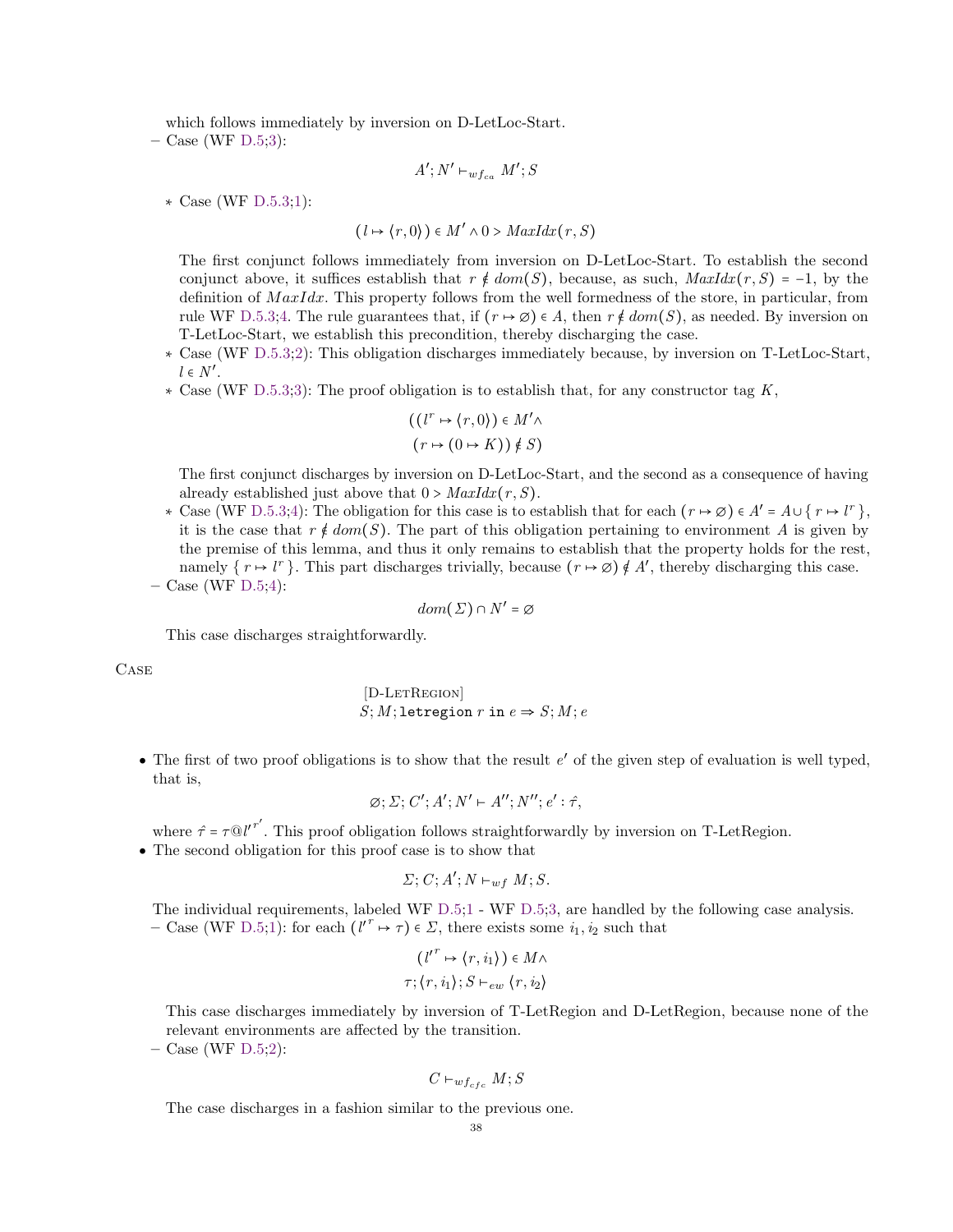$-$  Case (WF [D.5;](#page-23-0)[3\)](#page-24-4):

$$
A';N\vdash_{wf_{ca}} M;S
$$

Of the requirements in this judgement, the only one that is affected by the new environment  $A'$  is requirement WF [D.5.3;](#page-25-1)[4.](#page-25-6) The specific obligation is to establish that, for each  $(r \mapsto \emptyset) \in A'$ , it is the case that  $r \notin dom(S)$ . By inversion on T-LetRegion,  $A' = A \cup \{r \mapsto \emptyset\}$ , and therefore, the first part of the obligation, that is, for A, is already given by the premise of this lemma. As such, it only remains to establish that  $r \notin dom(S)$ , which follows from r being a fresh region, thereby ruling out it being in the store, and thus discharging this case.

 $-$  Case (WF [D.5;](#page-23-0)[4\)](#page-24-5):

$$
dom(\varSigma) \cap N' = \varnothing
$$

This case discharges straightforwardly.

**CASE** 

[D-LET-VAL]  

$$
S; M; \text{let } x : \hat{\tau} = v_1 \text{ in } e_2 \Rightarrow S; M; e_2[v_1/x]
$$

• The first of two proof obligations is to show that the result  $e_2[v_1/x]$  of the given step of evaluation is well typed, that is,

$$
\varnothing;\varSigma';C;A;N\vdash A;N;e_2[v_1/x]:\tau_2@l_2^{r_2}.
$$

By inversion on T-Let, we obtain the type of the value being bound

$$
\varnothing; \varSigma; C; A; N \vdash A; N; v_1 : \tau_1 @ l_1^{r_1},
$$

and we obtain the type of the body

$$
\Gamma';\Sigma';\,C;A;N\vdash A;N;e_2:\tau_2@l_2^{r_2}
$$

where

$$
\begin{aligned} \Gamma' &= \left\{ \, x \mapsto \tau_1 @ l_1^{r_1} \, \right\} \\ \varSigma' &= \varSigma \cup \left\{ \, l_1^{r_1} \mapsto \tau_1 \, \right\}. \end{aligned}
$$

As such we can apply the Substitution Lemma [D.1,](#page-25-7) as follows

$$
\varnothing;\,\Sigma';\,C;A;N\vdash A;N;\,e_2[\,v_1/x\,][\,l_1^{\,r_1}/l_1^{\,r_1}]:\tau_2@l_2^{\,r_2},
$$

which discharges our obligation, given that the substitution of the bound location  $l_1^{r_1}$  is the identity substitution.

• Given the instantiations of  $\Sigma'$  and  $M'$  used by the previous step, the second obligation for this proof case is to show that

$$
\Sigma'; C; A; N \vdash_{wf} M'; S.
$$

The individual requirements, labeled WF [D.5;](#page-23-0)[1](#page-24-2) - WF D.5;[3,](#page-24-4) are handled by the following case analysis.  $-$  Case (WF [D.5;](#page-23-0)[1\)](#page-24-2): for each  $(l^{r} \mapsto \tau) \in \Sigma' = \Sigma \cup \{l_1^{r_1} \mapsto \tau_1\}$ , there exists some  $i_1, i_2$  such that

$$
(l'^{r} \mapsto \langle r, i_1 \rangle) \in M \wedge
$$
  

$$
\tau; \langle r, i_1 \rangle; S \vdash_{ew} \langle r, i_2 \rangle
$$

This obligation amounts to showing the above holds for the bound location  $l_1^{r_1}$ , because the well formedness of the store given by the premise of this lemma guarantees the property holds for locations bound in  $\Sigma$ . The value  $v_1$  bound at location  $l_1^{r_1}$  is a value and is well typed, and as such, there are only two typing rules that could apply, namely T-Var and T-Concrete-Loc. By inversion on these rules, we establish that

$$
\left(l_1^{r_1}\mapsto\tau_1\right)\in\Sigma.
$$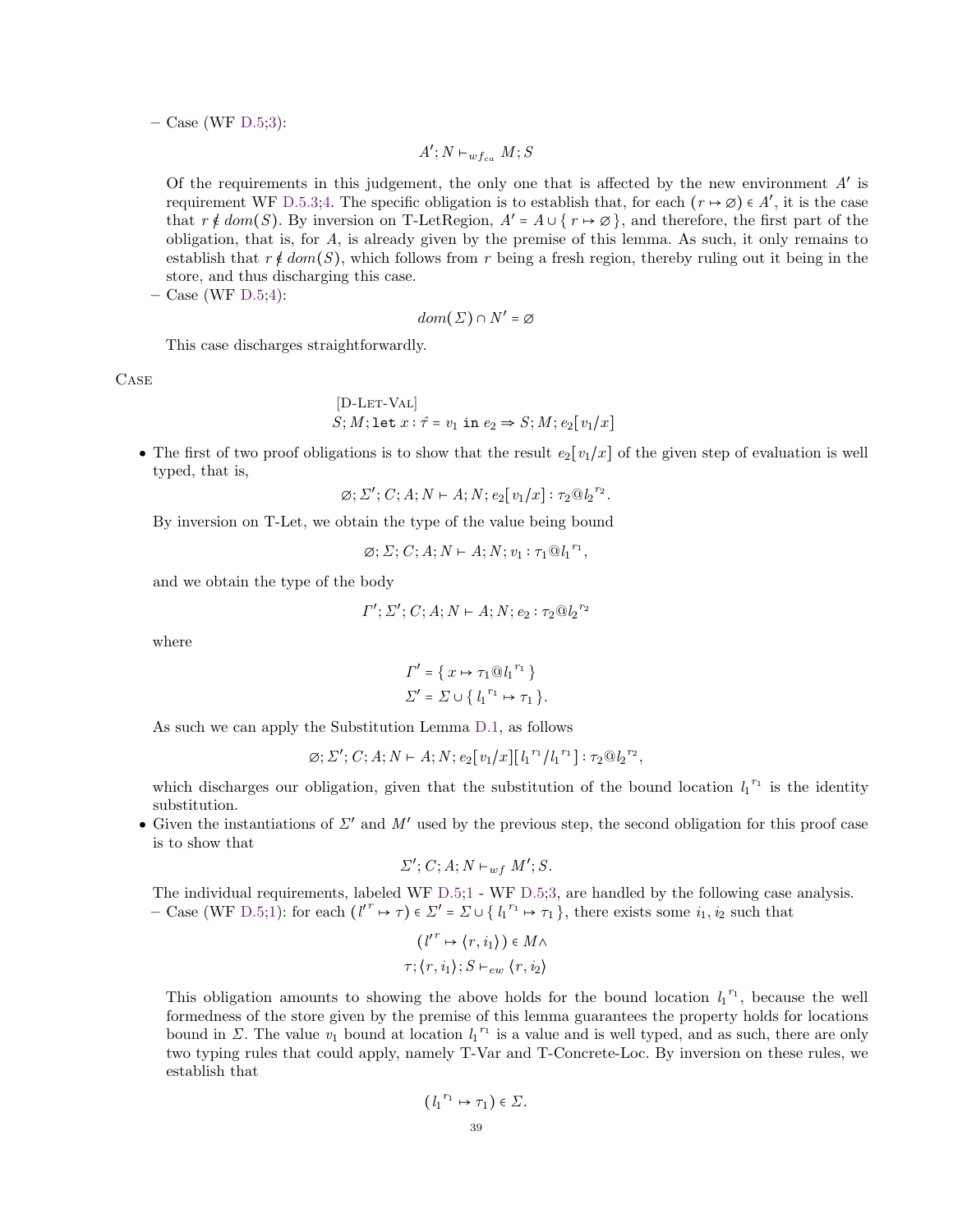Therefore, we can discharge this obligation by application of well formedness of the store, in particular, the rule WF [D.5](#page-23-0)[;1](#page-24-2) we are currently considering. Concretely, we discharge this obligation by instantiating that rule to

$$
(l_1^{r_1} \mapsto \langle r_1, i_1 \rangle) \in M \wedge
$$
  

$$
\tau_1; \langle r_1, i_1 \rangle; S \vdash_{ew} \langle r_1, i_2 \rangle.
$$

– Case (WF  $D.5;2$  $D.5;2$ ):

 $C \vdash_{wf_{cfc}} M; S$ 

This case discharges immediately because the relevant environments are affected by neither the of the relevant typing nor the dynamic-semantic judgement.

 $-$  Case (WF [D.5;](#page-23-0)[3\)](#page-24-4):

$$
A; N \vdash_{wf_{ca}} M; S
$$

This case discharges immediately because the relevant environments are affected by neither the of the relevant typing nor the dynamic-semantic judgement.

 $-$  Case (WF [D.5;](#page-23-0)[4\)](#page-24-5):

$$
dom(\varSigma') \cap N = \varnothing
$$

This case discharges straightforwardly.

**CASE** 

$$
[D\text{-LET-EXPR}]
$$
  
\n
$$
S; M; e_1 \Rightarrow S'; M'; e'_1 \qquad e_1 \neq v
$$
  
\n
$$
S; M; \text{let } x : \hat{\tau} = e_1 \text{ in } e_2 \Rightarrow S'; M'; \text{let } x : \hat{\tau} = e'_1 \text{ in } e_2
$$

• The first of two proof obligations is to show that the result let  $x : \hat{\tau} = e'_1$  in  $e_2$  of the given step of evaluation is well typed, that is,

$$
\varnothing; \varSigma; C; A'; N' \vdash A''; N''; \text{let } x : \hat{\tau} = e'_1 \text{ in } e_2 : \tau_2 @ l_2^{\ r_2},
$$

The induction hypothesis is

If 
$$
\varnothing; \varSigma; C; A; N \vdash A'; N'; e_1 : \tau_1 \mathbb{Q}l_1^{r_1}
$$
  
and  $\varSigma; C; A; N \vdash_{wf} M; S$   
and  $S; M; e_1 \Rightarrow S'; M'; e'_1$   
then for some  $\varSigma' \supseteq \varSigma, C' \supseteq C$ ,  
 $\varnothing; \varSigma'; C'; A'; N' \vdash A''; N''; e'_1 : \tau_1 \mathbb{Q}l_1^{r_1}$   
and  $\varSigma'; C'; A'; N' \vdash_{wf} M'; S'.$ 

By inversion on T-Let, we establish that

$$
\varnothing; \varSigma; C; A; N \vdash A'; N'; e_1 : \tau_1 @ l_1^{r_1},
$$

and, by the premise of this lemma, we establish that

$$
\varSigma; C; A; N \vdash_{wf} M; S
$$

and by inversion on D-Let-Expr we establish that

$$
S; M; e_1 \Rightarrow S'; M'; e_1'
$$

.

Now, we can apply the above to the induction hypothesis to establish

For some 
$$
\Sigma' \supseteq \Sigma
$$
,  $C' \supseteq C$ ,  
\n $\emptyset$ ;  $\Sigma'$ ;  $C'$ ;  $A'$ ;  $N' \vdash A''$ ;  $N''$ ;  $e'_1 : \tau_1 \otimes l_1^{r_1}$   
\nand  $\Sigma'$ ;  $C'$ ;  $A'$ ;  $N' \vdash_{wf} M'$ ;  $S'$ .

By inversion on T-Let, we also have that

$$
\Gamma';\Sigma';\,C;A';N'\vdash A'';N'';e_2:\tau_2@l_2^{r_2},
$$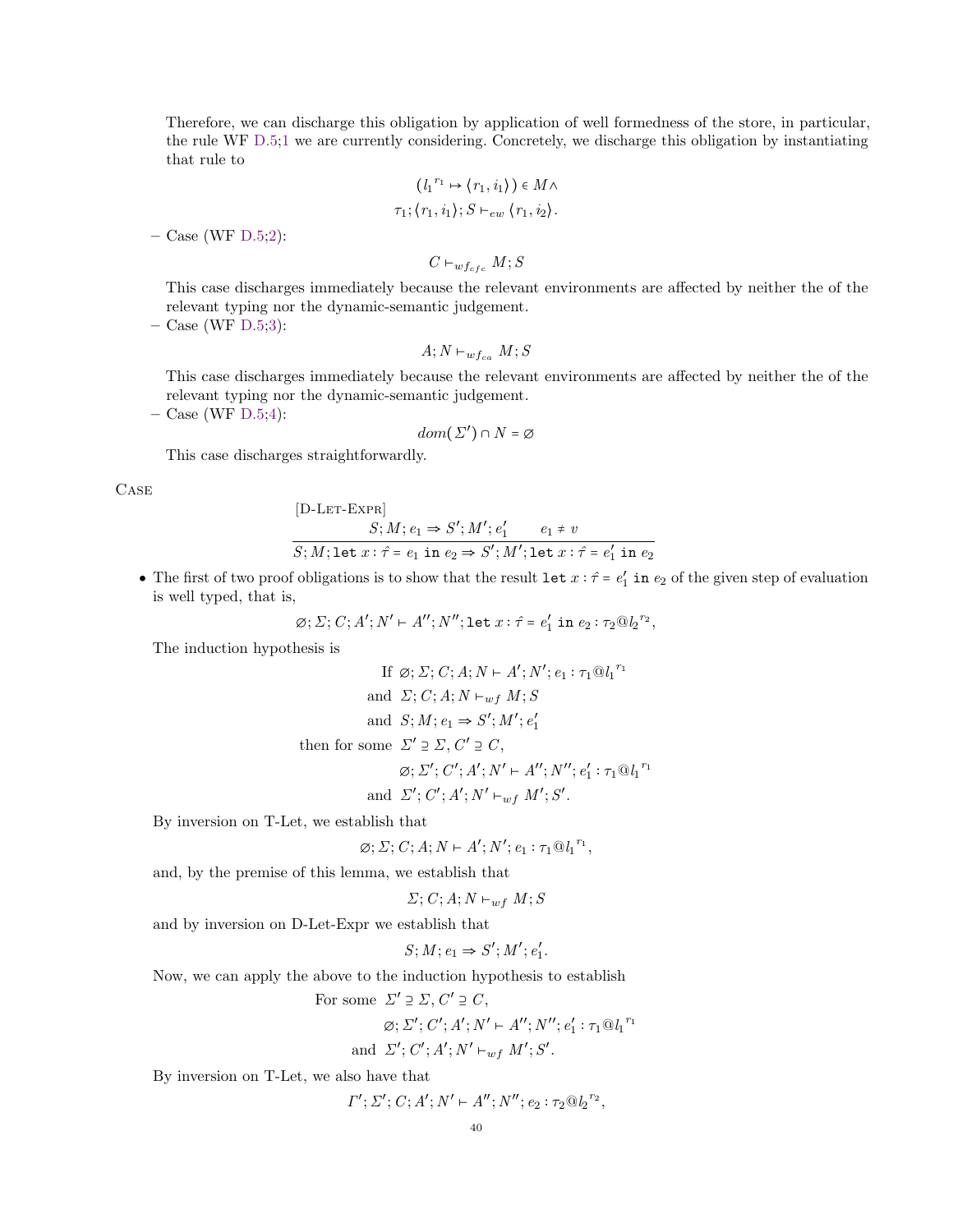where

$$
\Gamma' = \{ x \mapsto \tau_1 @ l_1^{r_1} \}
$$

$$
\Sigma' = \{ l_1^{r_1} \mapsto \tau_1 \}.
$$

By inspection on T-Let and the previous two typing judgements, that is, for  $e'_1$  and  $e_2$ , we discharge this case.

• The second obligation

$$
\Sigma'; C'; A'; N' \vdash_{wf} M'; S'
$$

discharges immediately from the result of the induction hypothesis, which is established by the above.

**CASE** 

[D-APP]  
\n
$$
S; M; f[\vec{l^r}] \vec{v} \Rightarrow S; M; e[\vec{v}/\vec{x}][\vec{l^r}/\vec{l^r'}]
$$
  
\nwhere  $fd = Function(f)$   
\n $f: \forall \overrightarrow{r^r} \cdot \hat{f} \rightarrow \hat{f} \cdot f; (f\vec{x} = e) = Freshen(fd)$ 

• The first of two proof obligations is to show that the result  $e' = e[\vec{v}/\vec{x}][\vec{r}]$  $\rightarrow$  $l^{r'}$ ] of the given step of evaluation is well typed, that is,

$$
\varnothing;\varSigma';\,C;A;N'\vdash A';N'';e[\overrightarrow{v}/\overrightarrow{x}][\overrightarrow{l'}\overrightarrow{l'''}]:\hat{\tau},
$$

where  $\hat{\tau} = \tau \mathbb{Q}l^r$ . To this end, we first establish typing judgements for the body of the callee and then the arguments of the function, and finally discharge the first obligation by combining the two results using the substitution lemma. By inversion on T-Function-Definition, the type judgement

$$
\Gamma; \Sigma''; C; A; N \vdash A; N'; e: \tau \mathbb{Q}l^r,
$$

holds for body of the callee e, with constrants for any caller, such that  $l^r \in N$ ,  $l^r \notin N'$  and  $A(r) = l^r$ , where

$$
\Gamma = \{ \overrightarrow{x_1} \mapsto \overrightarrow{\tau_1 \otimes l_1'}^{r'}, \dots, \overrightarrow{x_n} \mapsto \overrightarrow{\tau_n \otimes l_n'}^{r'} \}
$$

$$
\Sigma'' = \{ l_1'^{r'} \mapsto \overrightarrow{\tau_1}, \dots, l_n'^{r'} \mapsto \overrightarrow{\tau_n} \}.
$$

Regarding the arguments to the call, we obtain by inversion on T-App that

$$
\varnothing;\varSigma;C;A;N\vdash A;N;\overrightarrow{v_i}:\overrightarrow{\tau_i\mathbin{\overline{\omega}}l_i}^r
$$

for  $i \in \{1...n\}$ . Furthermore, by inversion on T-App, we obtain that  $l^r \in N$ ,  $l^r \notin N'$ , and  $A(r) = l^r$ , which altogether satisfy the requirements of T-Function-Definition. Now, by application of the Substitution Lemma, we have that

$$
\varnothing; \varSigma; C; A; N' \vdash A; N'; e[\overrightarrow{v_1}/\overrightarrow{x_1}][\overrightarrow{l_1}^r/\overrightarrow{l_1'}^r] \dots [\overrightarrow{v_n}/\overrightarrow{x_n}][\overrightarrow{l_n}^r/\overrightarrow{l_n'}^r] : \tau \otimes l^r.
$$

• Given the new environment  $N'$  used by the previous step, the second obligation for this proof case is to show that

$$
\Sigma; C; A; N' \vdash_{wf} M; S.
$$

The individual requirements, labeled WF [D.5;](#page-23-0)[1](#page-24-2) - WF [D.5;](#page-23-0)[3,](#page-24-4) are handled by the following case analysis. – Case (WF [D.5;](#page-23-0)[1\)](#page-24-2): for each  $(l^{r} \mapsto \tau) \in \Sigma$ , there exists some  $i_1, i_2$  such that

$$
(l'^r \mapsto \langle r, i_1 \rangle) \in M \wedge \tag{11}
$$

$$
\tau; \langle r, i_1 \rangle; S' \vdash_{ew} \langle r, i_2 \rangle \tag{12}
$$

This case discharges immediately from the well formedness of the store given by the premise of this lemma.